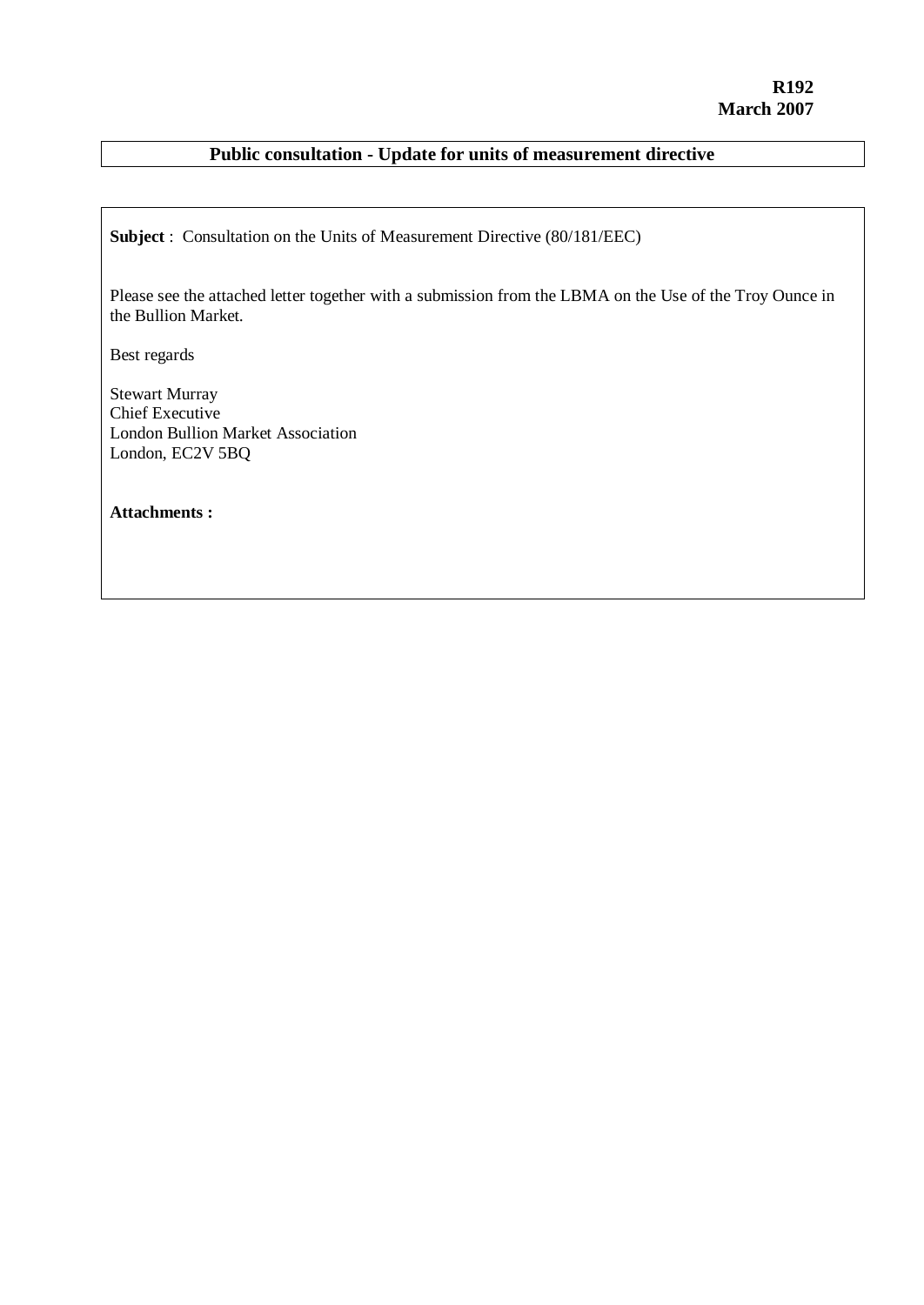

European Commission The Directorate – General for Enterprise and Industry Metrology Sector

By e-mail to: entr-metrology@ec.europa.eu

2<sup>nd</sup> March 2007

Dear Sirs

#### **Consultation on the Units of Measurement Directive (80/181/EEC)**

I have pleasure in sending herewith a response from the London Bullion Market Association to the European Commission's Consultation on the Units of Measurement Directive (80/181/EEC).

Yours faithfully

*(sent electronically)*

**Stewart Murray Chief Executive**

Enc. Submission to the EU Commission concerning use of the troy ounce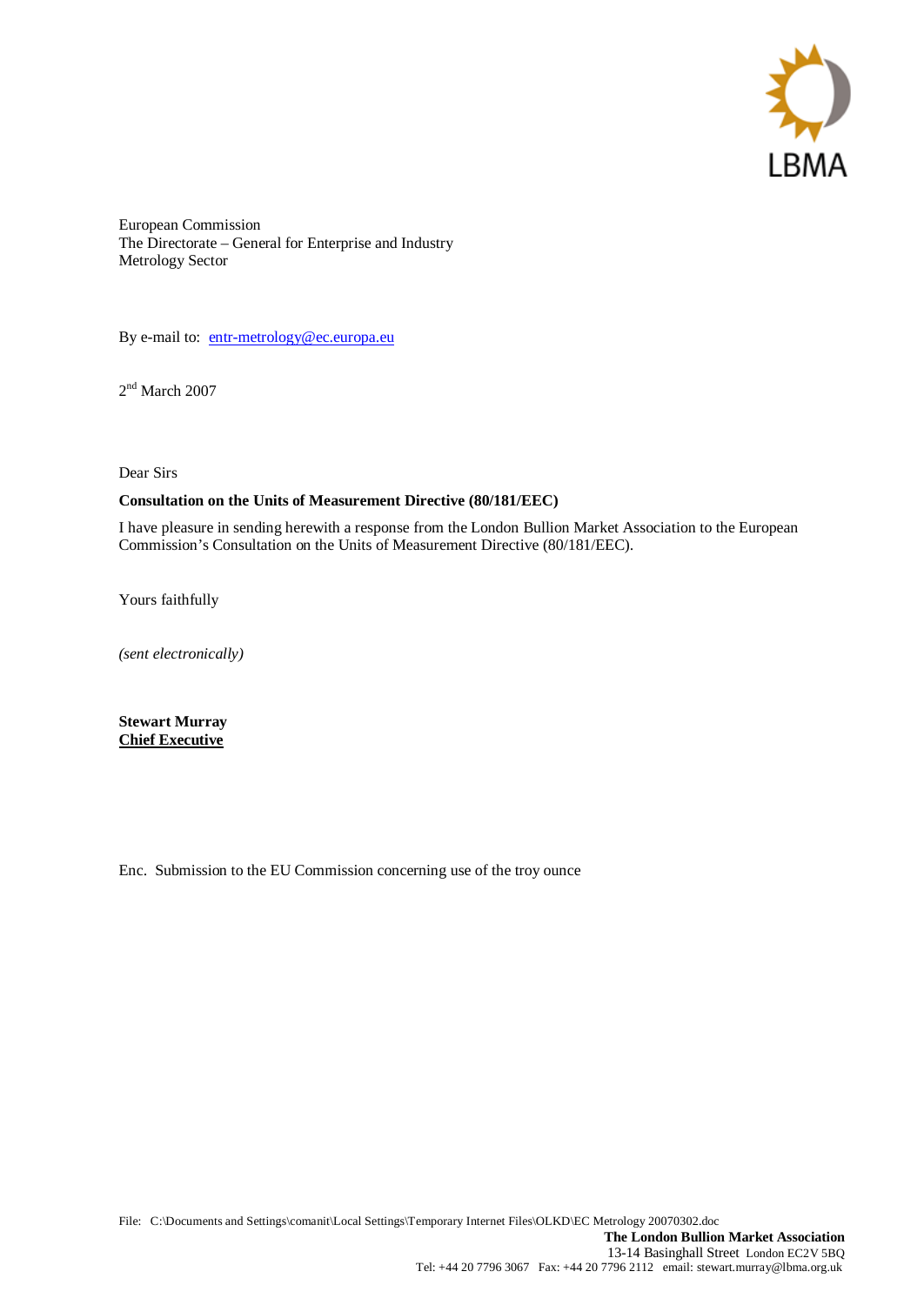

## **Submission from the London Bullion Market Association on the European Commission's Consultation on the Units of Measurement Directive (80/181/EEC)**

This document is submitted by the London Bullion Market Association ("LBMA") in response to the Commission's consultation document of December 2006 concerning the Units of Measurement Directive (80/181/EEC).

## **Table of Contents**

| 1. |  |
|----|--|
| 2. |  |
| 3. |  |
|    |  |
|    |  |
|    |  |
| 4. |  |
|    |  |
|    |  |
|    |  |
|    |  |
|    |  |
|    |  |
|    |  |
|    |  |
|    |  |
|    |  |
|    |  |
|    |  |
|    |  |

1<sup>st</sup> March, 2007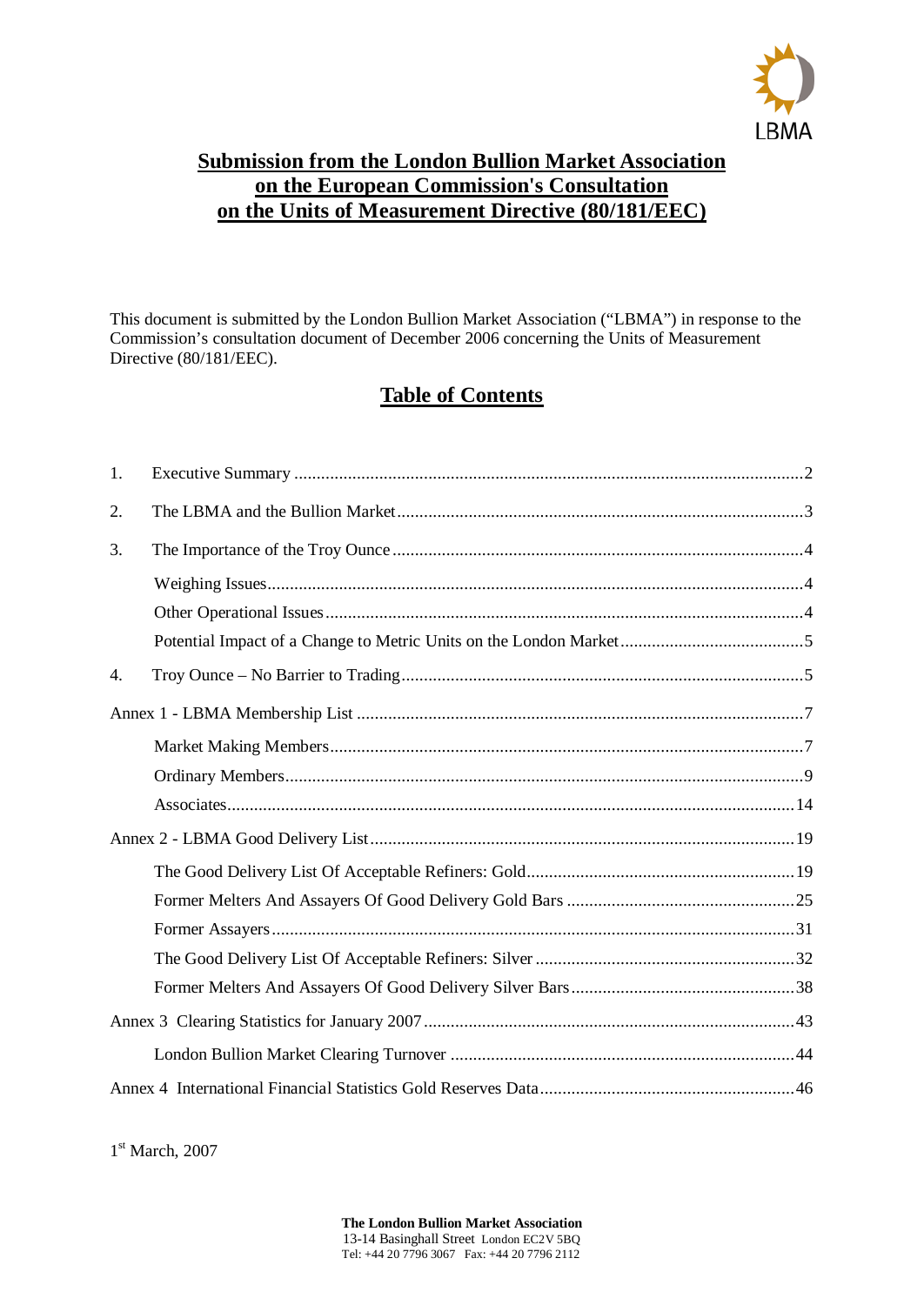#### **1. Executive Summary**

The London Bullion Market Association ("LBMA") is the body which represents the wholesale market for gold and silver bullion focused on London (hereinafter referred to as "the London Bullion Market"). The London Bullion Market is the world's dominant Overthe-Counter (ie, principal-to-principal) market for bullion products and derivatives. The LBMA's broad-based membership includes banks and dealers; mining companies, refiners and fabricators; and suppliers of various services to the bullion market. In total, 20 countries are represented by the LBMA's membership.

The LBMA considers that it is essential that the derogation, under which the use of the troy ounce is permitted for the weighing of gold silver and other precious metals, should either be continued for the foreseeable future or, preferably, replaced by a permanent legislative dispensation to allow the use of the troy ounce by the London Bullion Market in perpetuity.

It is no exaggeration to say that the market would be severely disrupted if it were forced to convert to metric units. Indeed, its future viability could be threatened by such a requirement. This relates to the enormous stocks of gold and silver bars in the London vaults which have been weighed in troy ounces using a method which means that these weighings could not be converted to metric units without all the bars being physically reweighed.

The use of the troy ounce in the London Bullion Market is in no way a barrier to trade within the EU, as its use is limited to the operations of the wholesale market in London. In this market, the trading infrastructure and IT systems of banks and dealers (regardless of their location) is geared to the use of the troy ounce. Other wholesale market participants in the EU and elsewhere, such as fabricators and refiners, are able to weigh their products in metric units. At the retail level, fabricated products containing precious metals (such as jewellery) are not in general sold by weight. The main exception is in the market for small investment bars and coins which are available in many different shapes and sizes, denominated in either troy ounces or grams. The global marketplace for these bars and coins includes many troy ounce denominated products – often produced in countries which use metric units in general.

The termination of the derogation allowing the use of the troy ounce would bring no benefit to the bullion traders, producers, consumers in the UK or the EU as a whole. The main beneficiaries of the market disruption that would result from such a change would be the major bullion trading centres which compete with London, namely those in Zurich, New York and Chicago.

\_\_\_\_\_\_\_\_\_\_\_\_\_\_\_\_\_\_\_\_\_\_\_\_\_\_\_\_\_\_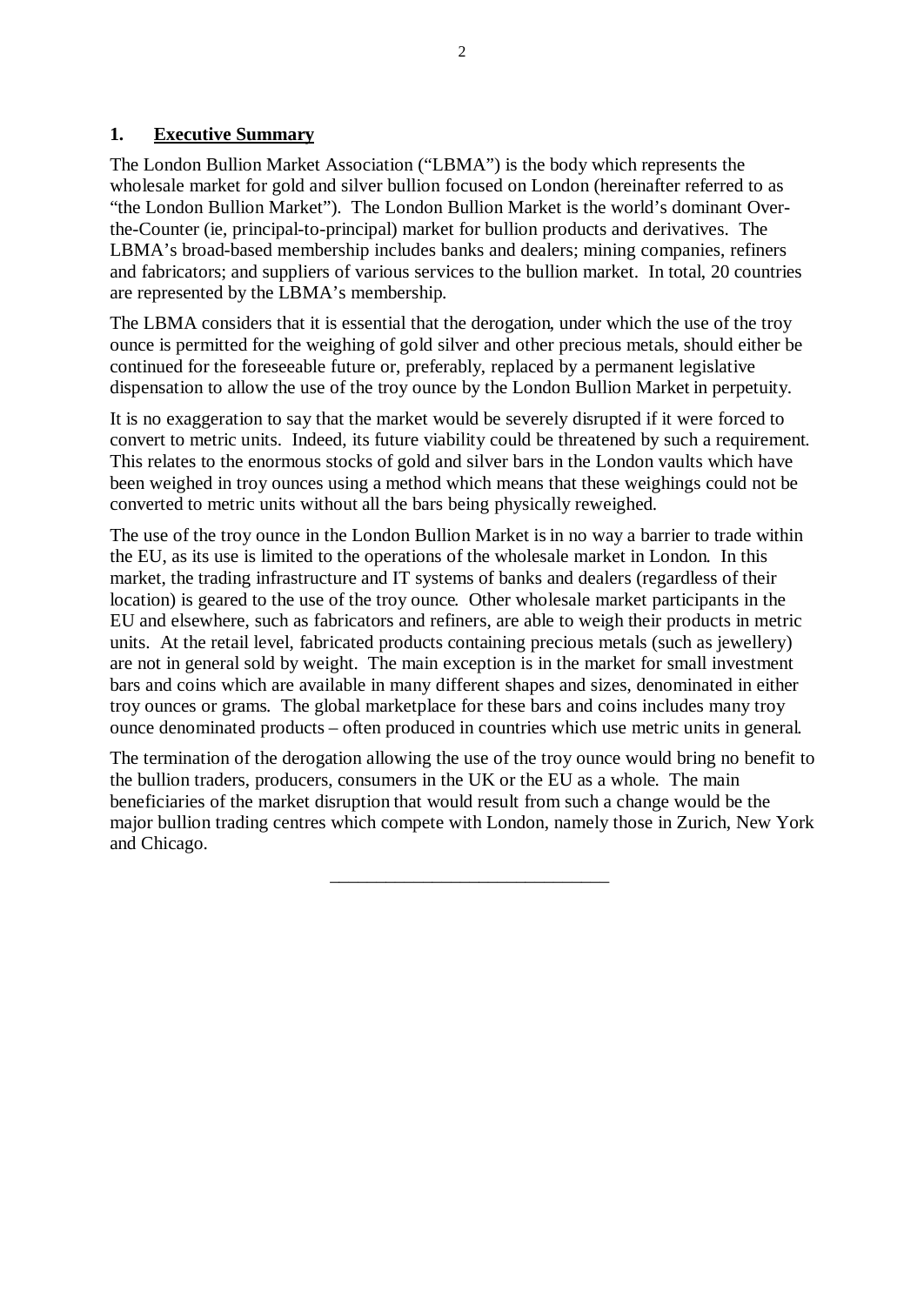#### **2. The LBMA and the Bullion Market**

The LBMA is the trade association representing the wholesale Bullion Market in London, the origins of which go back to around 1671, since which time the market has used the troy ounce as its unit of measurement.

The membership of the LBMA has become increasingly international in recent years. Prior to January, 2000, all Members had to be UK domiciled but today any suitably qualified company in any country may join the Association, either as a Full Member or an Associate. The latter category of membership does not include voting rights.

The London Bullion Market comprises the members of the LBMA and their trading activities with a worldwide customer base. The membership (see Annex 1) includes 107 companies comprising 9 Market Making Members, 54 ordinary Members plus 44 Associates. In total, these companies are located in 20 different countries. The majority of Members are investment banks, while the Associate category consists mainly of refiners. Six of the Market Making Members provide a clearing service for both paper gold and silver (based on unallocated accounts) and physical gold and silver in the form of allocated bullion. Other institutions, including the Bank of England and security transport companies also store physical gold and/or silver.

The London Bullion Market does not operate as a commodities exchange. Rather, it operates on an Over-the-Counter ("OTC") or principal-to-principal basis which enables participants throughout the world to trade with members of the London market. The market supplies a wide range of physical and derivative products and most importantly these are provided on flexible terms which can be tailored to meet the individual business needs of each customer. The customers of the market include central banks, mining and refining companies, regional dealers and large investors (such as hedge funds). Their transactions can be in the form of book transfers of unallocated metal or physical bars complying with the "Good Delivery" specifications set down by the LBMA. It is important to realise that in spite of its name, the London Bullion Market is the global OTC market. This is illustrated most clearly by the LBMA's Good Delivery List for gold and silver refiners (attached as Annex 2) which is the de facto world list of accredited refiners, and is recognised and used by markets and exchanges around the world as the basis for their own lists of acceptable refiners in their local markets.

Due to the fact the London Bullion Market is an OTC market, no comprehensive data is published as to the amount of metal which is traded in the London market. The only indication of trading volume is given by the statistics of clearing volumes published by the LBMA. In January 2007, the **daily** average quantities of gold and silver cleared through the London Bullion Market were 17.1 million and 98.8 million troy ounces respectively with the corresponding average daily values being US\$10.8 billion and US\$1.27 billion. The detailed figures are attached as Annex 3. Previous estimates of the daily volumes traded in the London market have suggested that the quantities are a positive multiple of the clearing volumes with a multiplier of between 5 and 9.

Very large stocks of bullion are held in the form of standard gold and silver bars on behalf of customers by the nine recognised custodians in the London market. All of these bars have been weighed in troy ounces as described below. Again, as with trading volume, there are no statistics on the amounts held. However, for gold alone, it amounts to many thousands of tonnes. The Bank of England alone reported that in 2006 it was holding approximately 3,000 tonnes of gold for its clients, which include central banks and Members of the LBMA.

The London Bullion Market is a truly international market, in that although dealers in other bullion trading centres may trade in their local markets and commodity exchanges, they also deal extensively in "loco London" bullion. This term means that the gold or silver will be settled in London either by way of book transfer or physically, but in either case the transactions are normally denominated in troy ounces.

All loco London transactions entitle the purchaser or holder of the gold or silver to physical delivery if they so require in which case the gold and silver tendered has to be produced by a refiner appearing on the LBMA's Good Delivery List of acceptable refiners and the bars delivered have to comply with Good Delivery specifications laid down by the LBMA.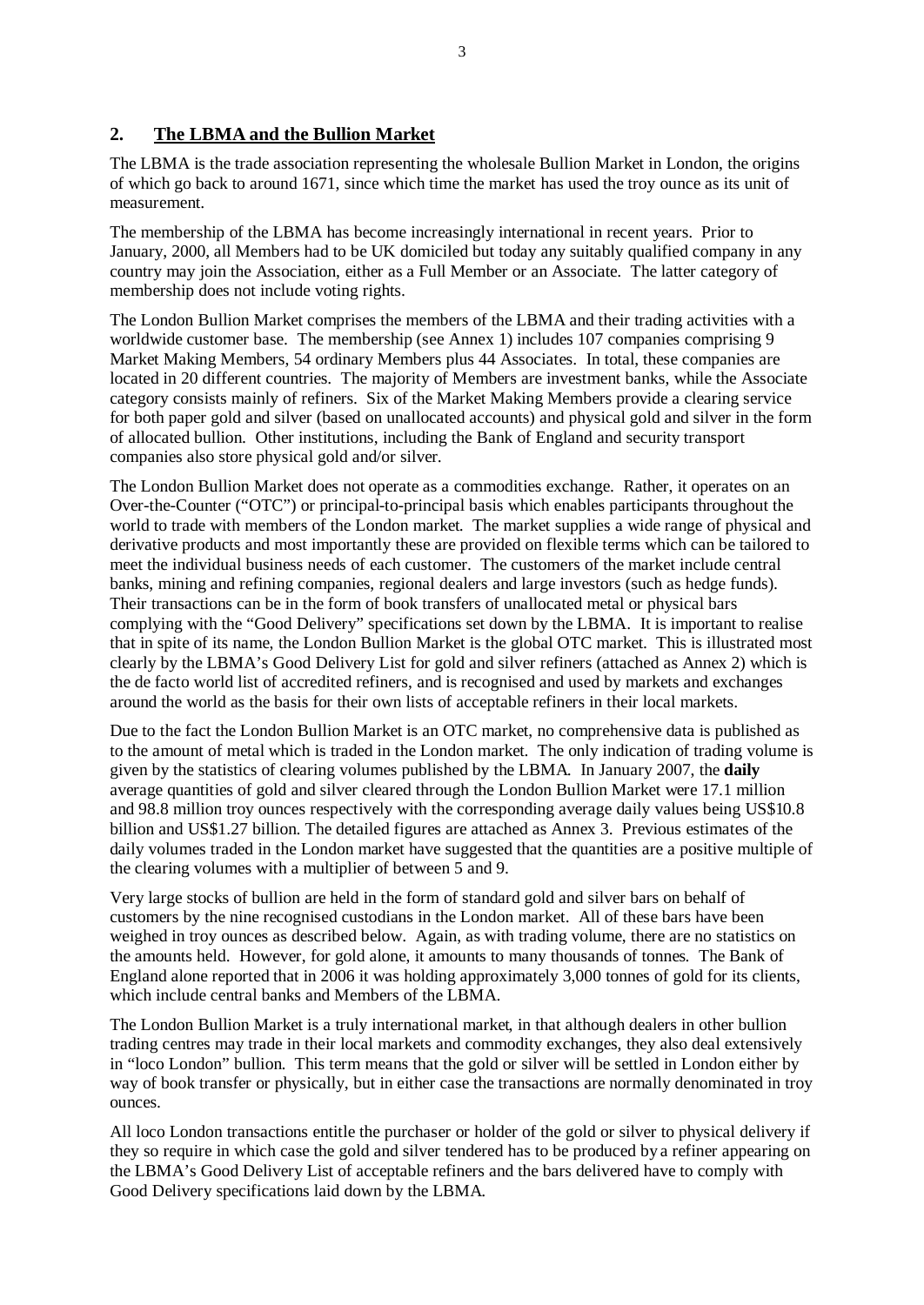It is the transactions of these and other participants with members of the LBMA (whether based in London or in other countries) which have resulted in London becoming the global wholesale market for precious metals.

The other main bullion trading centres are the commodity exchanges located in New York and Chicago (which also use the troy ounce as their unit of measurement) and the OTC market in Zurich. There are a number of other commodity exchanges where trading is denominated in metric units. The most important of these is in Tokyo. Others include Shanghai, Istanbul, Sao Paulo, Dubai and India.

#### **3. The Importance of the Troy Ounce**

This section describes the way that bars are weighed on arriving in London and explains why the recorded weights of existing bars cannot be simply converted to grams. It also describes the potential consequences of forcing the London Bullion Market to adopt metric units.

#### **Weighing Issues**

An important part of the reason for the difficulties that would result from forcing the London Bullion Market to convert to using metric units stems from the method of weighing gold and silver in the London Market. For the sake of brevity, we have concentrated here on gold but broadly similar criteria apply to silver, though these differ in detail. In the London Bullion Market, gold has always been weighed on beam balances. The smallest weights used to balance the bar are of 0.025 troy ounces and the registered weight of each bar will be expressed as a multiple of this weight. The balance also has a scale with divisions which represent 0.001 of a troy ounce. In order to ensure that the customer always gets "full measure" the practice in London is that the bar must weigh at least 0.002 of a troy ounce more than the weights on the balance pan. In other words, when a close balance has been achieved, the needle must settle on a point at least 2 divisions in favour of the bar. The recorded weight is then taken as the sum of the balance weights (i.e., a multiple of 0.025 a troy ounce). This means that (ignoring any errors in the balance weights or the set-up of the balance) the true weight of a bar can be anything from 0.002 to 0.027 of a troy ounce greater than the recorded weight.

EU weighing regulations for metric scales require them to have a Verification Interval of one gram which does not correlate with 0.025 of a troy ounce (being around 30% larger). As existing weight lists only show the final weight (i.e. rounded down to the nearest 0.025 troy ounces), without data to show what rounding has taken place, it would not be possible to merely mathematically convert the troy ounce weights to metric units. Every bar would need to be reweighed. There are many hundreds of thousands of gold bars stored in the London Market and reweighing this metal would take a considerable amount of time, a conservative estimate being at least two years, and disrupt the day-today working of the market, not to mention the considerable associated costs which would also undermine its competitiveness. New procedures for weighing gold and silver in metric units would also need to be established and approved, beam balances would need to be modified and new fully verified metric weights would be required. Currently beam balances are the only approved method of weighing gold in London as electronic scales are not considered to be sufficiently accurate to weigh to LBMA standards.

Having reweighed the gold, it would then be necessary to make adjustments between the numerous holders because although any one holder would have gains and losses on individual bars, overall they are likely to have a net gain or loss and those with a loss may seek to recoup such losses from the parties from whom they received the metal previously. Although the monetary amounts may appear insubstantial, the reconciliation process, which could take many months as some of the bars have been held in deep storage for well over fifty years, would represent a substantial disruption to the London market. Most importantly, this would do nothing to improve bullion trading in the EU but instead, given the dominant position of the London Bullion Market, would be detrimental to both the United Kingdom and the EU as a whole.

#### **Other Operational Issues**

All the London Bullion Market's gold and silver accounting, price establishment, pricing models, price reporting systems and accounting systems are based on the troy ounce and although the time and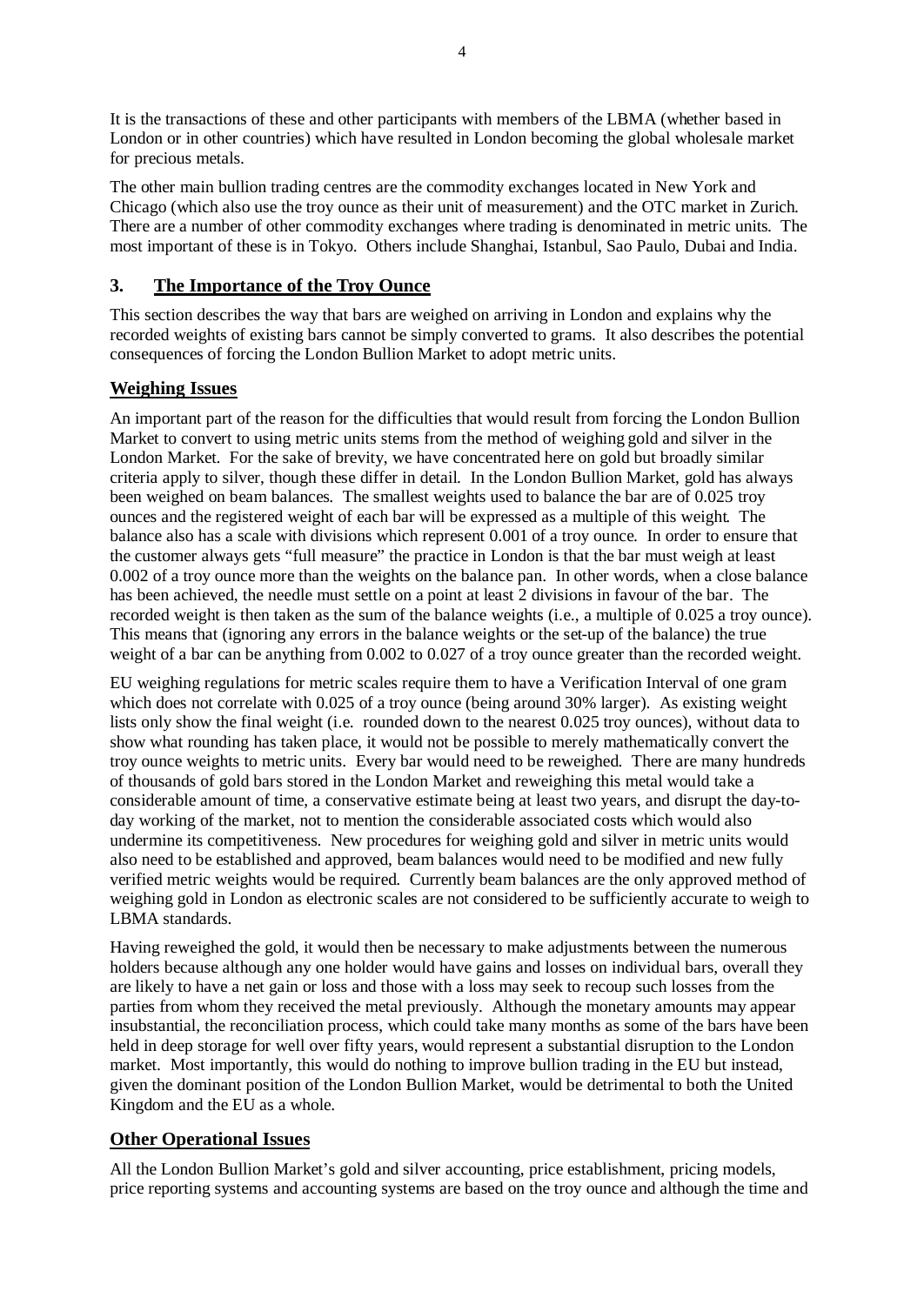cost of changing these would impact on the competitiveness of the market, the biggest concern by far is the potential disruption to the London Bullion Market whilst the underlying IT programmes were amended and tested.

Most legal agreements and standard market documentation (eg, the documentation published by the International Swaps and Derivatives Association ("ISDA") in New York) relating to the trading and storing of gold and silver are expressed in terms of the troy ounce. These would need to be rewritten, which would be a very time-consuming and expensive exercise.

Similarly, investment products such as Exchange Traded Funds, some of which have a life of up to thirty five years, are denominated in troy ounces for pricing, auditing and accounting. Approval to change to metric units would have to be sanctioned by the relevant Exchanges which could well not only disrupt the exchange trading in those products but the underlying physical gold and silver markets as the metal is held in allocated form giving rise to the various weighing issues already discussed above.

Most central banks and similar Monetary Authorities record their holdings of gold in troy ounces and the International Monetary Fund's International Financial Statistics (see Annex 4) show the holdings of the official sector in troy ounces.

#### **Potential Impact of a Change to Metric Units on the London Market**

As mentioned, the US gold and silver markets also use the troy ounce, the main markets being exchange based (COMEX in New York and the CBOT in Chicago). Although they do operate a physical market, this tends to be domestic. Therefore, if business were to be diverted from London it is probably more likely to migrate to Switzerland rather than the U.S.A.

The Swiss market, although much smaller than the London market, is a physical market. Previously when the London market was closed temporarily in 1968 following the collapse of the Gold Pool, a lot of business was diverted to Switzerland and it took many years to win that business back. Over the years, the Zurich market has suffered from a combination of bank mergers and transfers of key functions to the London market but there are currently clear signs that the Swiss market is eager to compete with London again. Moreover, the London market until recently had two Good Delivery gold refiners but these have now closed whereas Switzerland has five active gold refiners. Consequently if the London Market were to suffer disruption and / or became less competitive, there is a real possibility that the business would flow to Switzerland to the detriment of the UK's (and the EU's) financial market earnings.

#### **4. Troy Ounce – No Barrier to Trading**

The use of the troy ounce in the London Bullion Market is in no way a barrier to trade within the EU as its use is limited to the operations of the wholesale market in London. In this market, the trading infrastructure and IT systems of banks and dealers (regardless of their location) is geared to the use of the troy ounce. Other wholesale market participants in the EU and elsewhere, such as fabricators and refiners, are able to weigh their products in metric units. At the retail level, fabricated products containing precious metals (such as jewellery) are not in general sold by weight. The main exception is in the market for small investment bars and coins which are available in many different shapes and sizes, denominated in either troy ounces or grams. The global marketplace for these bars and coins includes many troy ounce denominated products – often produced in countries which use metric units in general.

According to the LBMA's Good Delivery Rules, gold and silver bars may optionally be stamped with their troy ounce or metric weight. In either case such bars will be accompanied by a weight list and when delivered in to the London Bullion Market the bars will be weighed in troy ounces and all subsequent transfers and accounting will be denominated in troy ounces. Dealers normally trade in US dollars per troy ounce but there is nothing to prevent them trading on another basis e.g., Yen per gram, but for gold and silver accounting purposes, all transactions will still be converted back to troy ounces.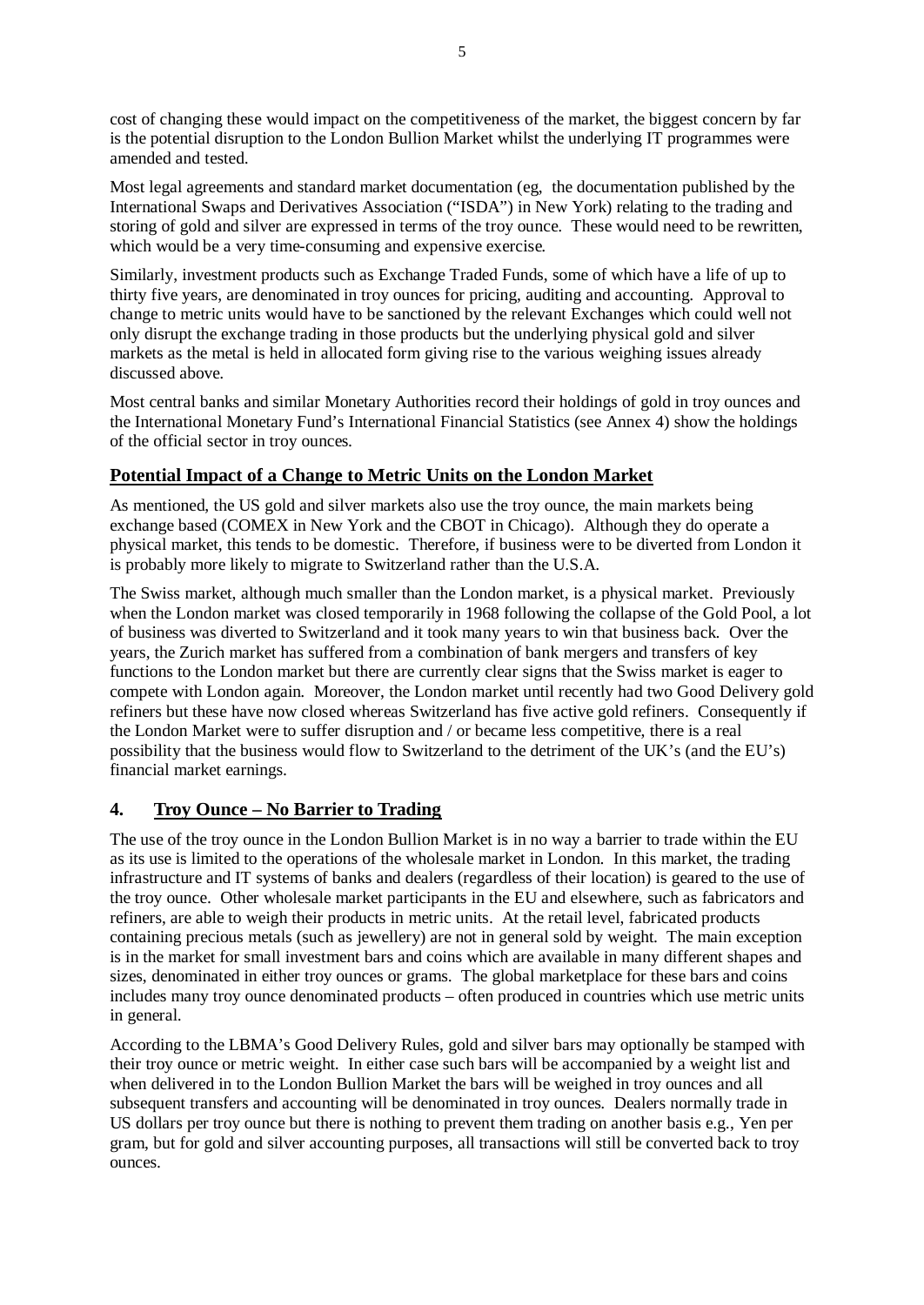If the London Bullion Market were to be prevented from using the troy ounce for weighing gold, silver and other precious metals, the London Bullion Market would be seriously disrupted. Given the very competitive nature of the bullion market it is very likely that this disruption would result in business being lost – not to other EU countries (as there is no alternative bullion market to London in the EU) but instead to Zurich and New York. Such a change would therefore do nothing to promote the EU internal market and would instead be detrimental not only to the United Kingdom but to the EU as a whole.

1<sup>st</sup> March, 2007

#### **Attachments:**

Annex 1 LBMA Membership List Annex 2 LBMA Good Delivery List Annex 3 LBMA Clearing Statistics for January, 2007 Annex 4 International Financial Statistics Gold Reserves Data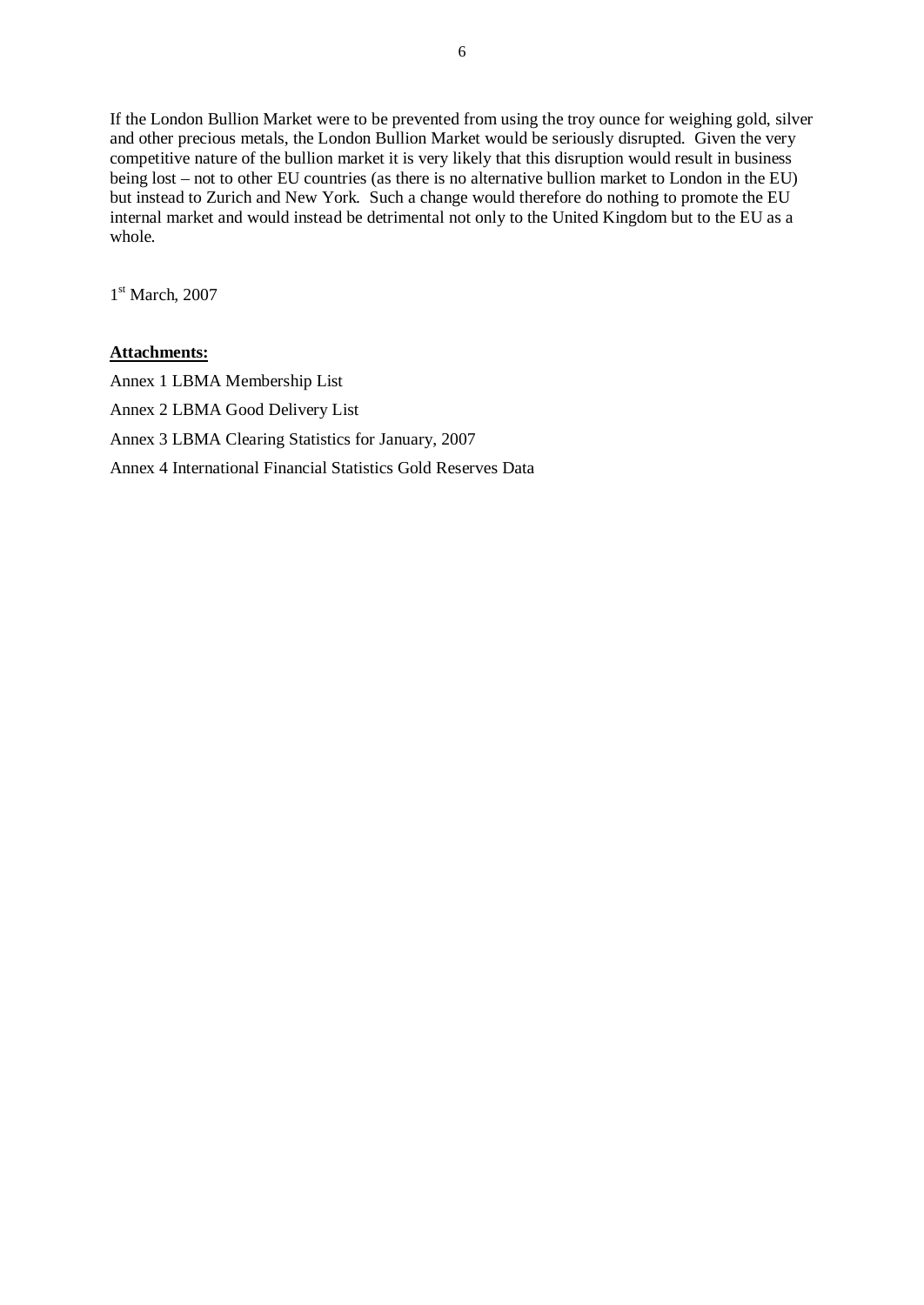## The London Bullion Market Association

#### MEMBERSHIP LIST

As at March 2007

#### **Market Making Members**

| <b>Company</b>                                              |                                         | <b>Telephone</b> | <b>Address</b>                                                                     |
|-------------------------------------------------------------|-----------------------------------------|------------------|------------------------------------------------------------------------------------|
| The Bank of Nova Scotia -<br>ScotiaMocatta                  | $\mathsf{C}$<br>GF<br><b>SF</b>         | (0)2076385644    | Scotia House<br>33 Finsbury Square<br>London EC2A 1BB                              |
| <b>Barclays Bank Plc</b>                                    | $\mathsf{C}$<br><b>GF</b>               | (0)2077738630    | <b>Barclays Capital</b><br>5 The North Colonnade<br>Canary Wharf<br>London E14 4BB |
| Deutsche Bank AG                                            | $\mathcal{C}$<br>GF<br><b>SF</b>        | (0)2075458000    | Winchester House<br>1 Great Winchester Street<br>London EC2N 2DB                   |
| Goldman Sachs International                                 |                                         | (0)2077742010    | Peterborough Court<br>133 Fleet Street<br>London EC4A 2BB                          |
| <b>HSBC Bank USA National</b><br>Association, London Branch | $\mathcal{C}$<br><b>GF</b><br><b>SF</b> | (0)2079918888    | Level 4<br>8 Canada Square<br>London E14 5HQ                                       |
| JP Morgan Chase Bank                                        | $\mathsf{C}$                            | (0)2077264681    | 125 London Wall<br>London EC2Y 5AJ                                                 |
| Royal Bank of Canada Ltd                                    |                                         | (0)2070297490    | Thames Court,<br>1 Queenhithe,<br>London, EC4V 4DE                                 |
| Société Générale                                            | GF                                      | (0)2076768000    | <b>Exchange House</b><br><b>Primrose Street</b><br>London<br>EC2A 2HT              |

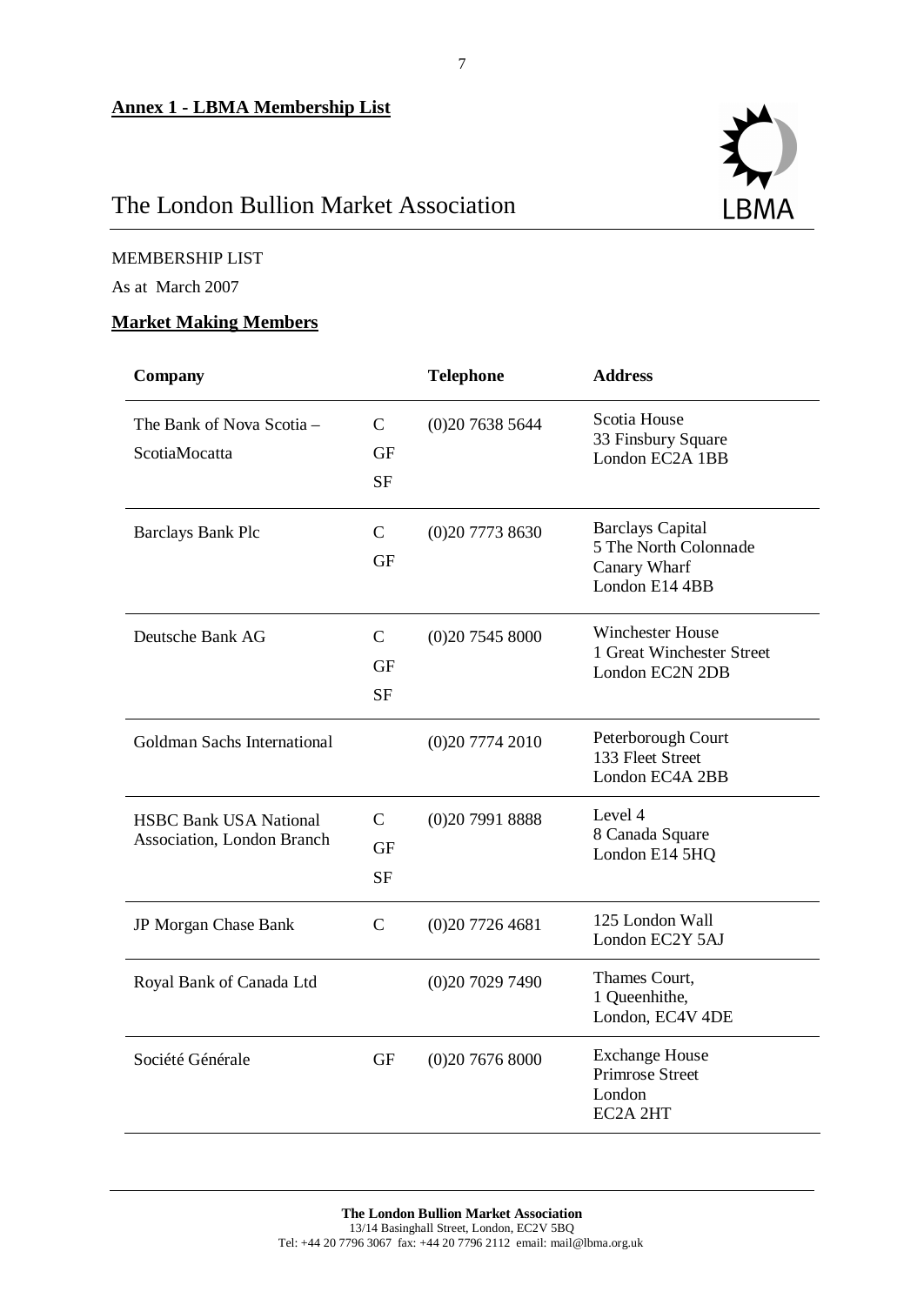| Company                                                   |   | <b>Telephone</b> | <b>Address</b>                          |
|-----------------------------------------------------------|---|------------------|-----------------------------------------|
| UBS AG                                                    | C | (0)2075678000    | 100 Liverpool Street<br>London EC2M 2RH |
| $\mathbf C$<br>$=$ Member offering clearing<br>---------- |   |                  |                                         |

| $\sim$ | $\frac{1}{2}$                    |
|--------|----------------------------------|
|        | services                         |
|        | $GF =$ Member of London Gold Fix |

SF = Member of London Silver Fix

**Notes:**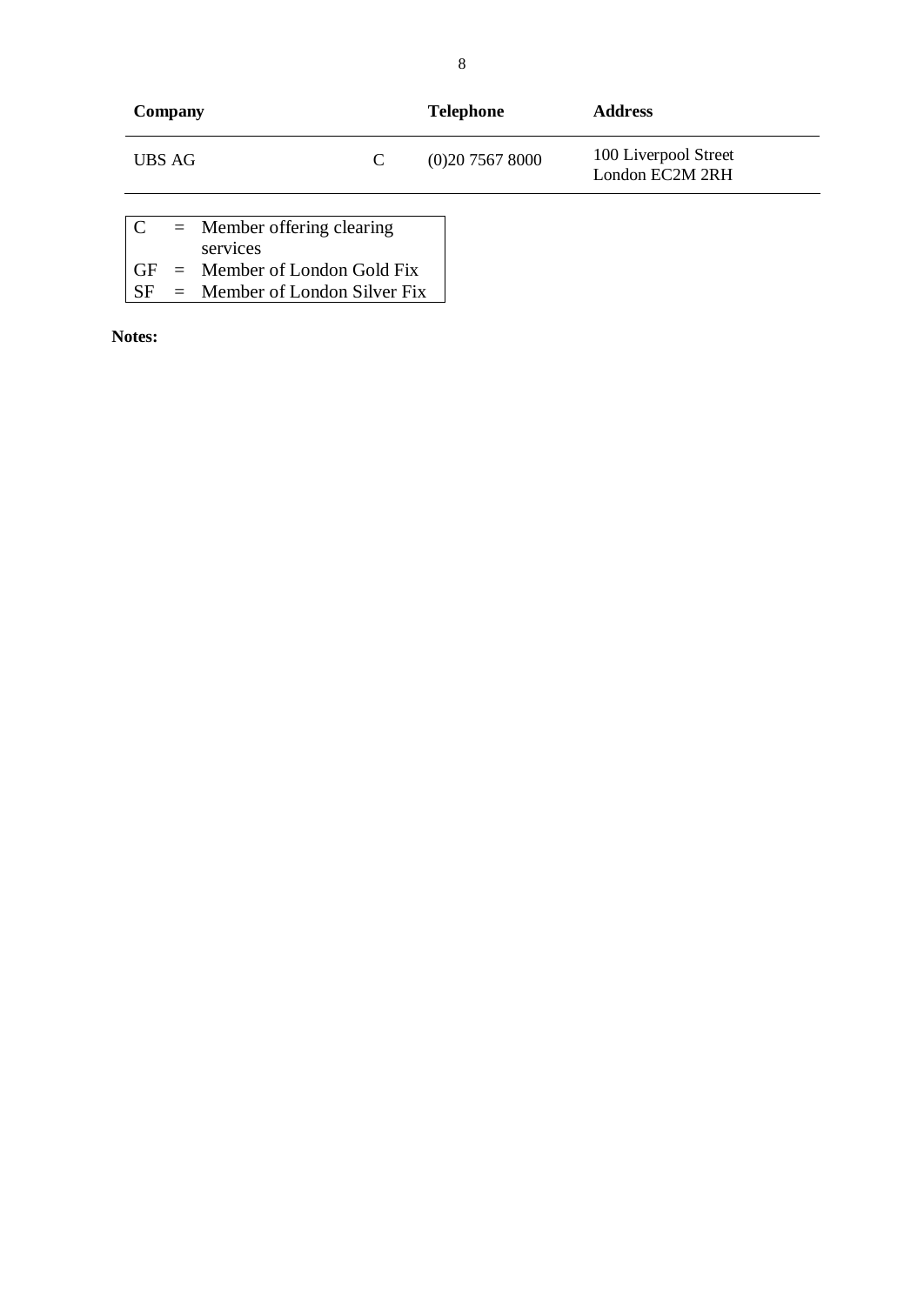**Ordinary Members** 

| Company                                          | <b>Telephone</b>   | <b>Address</b>                                                                                                      |
|--------------------------------------------------|--------------------|---------------------------------------------------------------------------------------------------------------------|
| ABN-AMRO Bank NV, Australian<br><b>Branch</b>    | $+61282595000$     | <b>ABN AMRO Towers</b><br>Cnr, Phillip & Bent Streets<br>Sydney<br><b>NSW</b><br>Australia 2000                     |
| <b>Amalgamated Metal Trading Limited</b>         | (0)2076264521      | 55 Bishopsgate<br>London EC2N 3AH                                                                                   |
| Ames Goldsmith UK Limited                        | $(0)$ 151 547 6410 | Knowsley Industrial Park<br>Building 47<br>Acornfield Road<br>Kirkby Liverpool<br>L33 7UF.                          |
| Australia & New Zealand Banking<br>Group Limited | (0)2073782547      | Minerva House<br>Montague Close<br>London SE1 9DH                                                                   |
| <b>Bache Commodities Limited</b>                 | $(0)207283-9166$   | 9 Devonshire Square<br>London EC2M 4HP                                                                              |
| Baird & Co Limited                               | $(0)208555-5217$   | 137 High Street<br>London E15 2RB                                                                                   |
| Bank of America, NA                              | $+1$ 401 278 5789  | Mail Stop: RI DE 03305C<br>111 Westminster Street<br>Providence<br>RI 02903-2305<br><b>United States of America</b> |
| <b>Bank of China</b>                             | (0)2072828888      | 90 Cannon Street<br>London EC4N 6HA                                                                                 |
| Banque AIG, London Branch                        | (0)2076597000      | One Curzon Street<br>London W1J 5RT                                                                                 |
| Bayerische Hypo-und-Vereinsbank AG               | (0)2076343701      | Vintners' Place<br>68 Upper Thames Street<br>London EC4V 3BJ                                                        |
| Bayerische Landesbank                            | +49 89 2171 25479  | <b>Brienner Strasse 18</b><br>80333 Munich<br>Germany                                                               |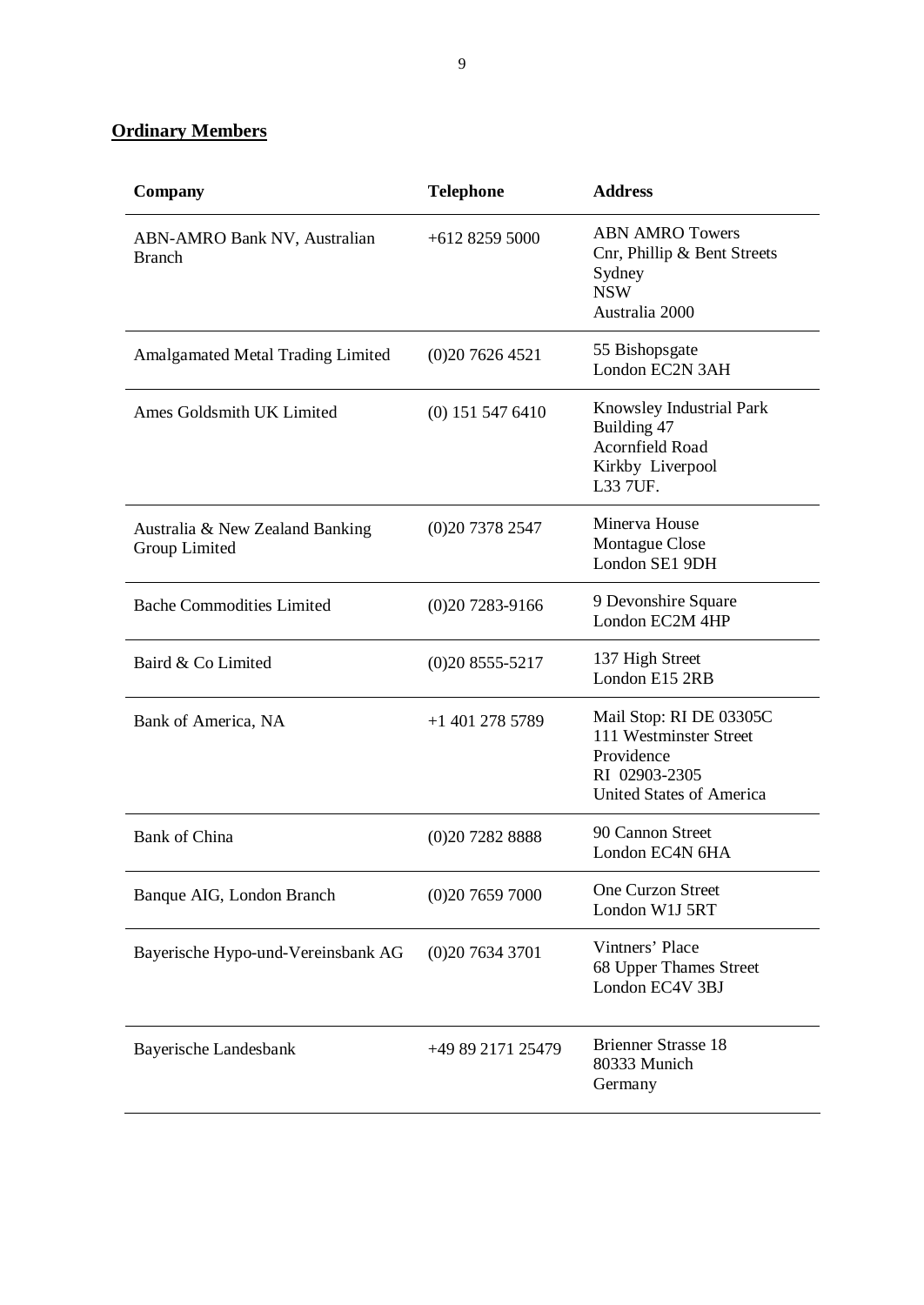| <b>Company</b>                             | <b>Telephone</b>   | <b>Address</b>                                                                                     |
|--------------------------------------------|--------------------|----------------------------------------------------------------------------------------------------|
| <b>Bear Stearns Forex Inc</b>              | +1 212 272 1030    | 383 Madison Avenue<br>New York<br>NY 10179                                                         |
| <b>BNP</b> Paribas                         | $+1$ 212 841 3553  | 787 7 <sup>th</sup> Avenue<br>$30th$ Floor<br>New York NY 10019<br><b>United States of America</b> |
| Brink's Limited                            | (0)2072479481      | <b>Arnold House</b><br>36/41 Holywell Lane<br>London EC2P 2EQ                                      |
| Calyon London Branch                       | (0)2072145500      | <b>Broadwalk House</b><br>5 Appold Street<br>London EC2A 2DA                                       |
| Canadian Imperial Bank of Commerce         | (0)2072346000      | <b>Cottons Centre</b><br><b>Cottons Lane</b><br>London SE1 2QL                                     |
| Citibank N A                               | (0)2079863866      | 33 Canada Square<br>Canary Wharf<br>London E14 5LB                                                 |
| Commerzbank International SA<br>Luxembourg | +352 47 79 11 2540 | 25 rue Edward Steichen<br>L-2540<br>Luxembourg                                                     |
| Commonwealth Bank of Australia             | $+61$ 2 9378 2000  | Level 4<br>120 Pitt Street<br>Sydney<br><b>NSW 2000</b><br>Australia                               |
| <b>Cookson Precious Metals Limited</b>     | $(0121)$ 200 2120  | 59-83 Victoria Street<br>Birmingham B1 3NZ                                                         |
| <b>Credit Suisse</b>                       | +41 1 333 53 91    | PO Box 300<br>Uetlibergstrasse 231<br>CH-8070 Zurich<br>Switzerland                                |
| Derek Pobjoy International Limited         | (01737) 818181     | Millennia House<br>Kingswood Park<br>Tadworth<br>Surrey KT20 6AY                                   |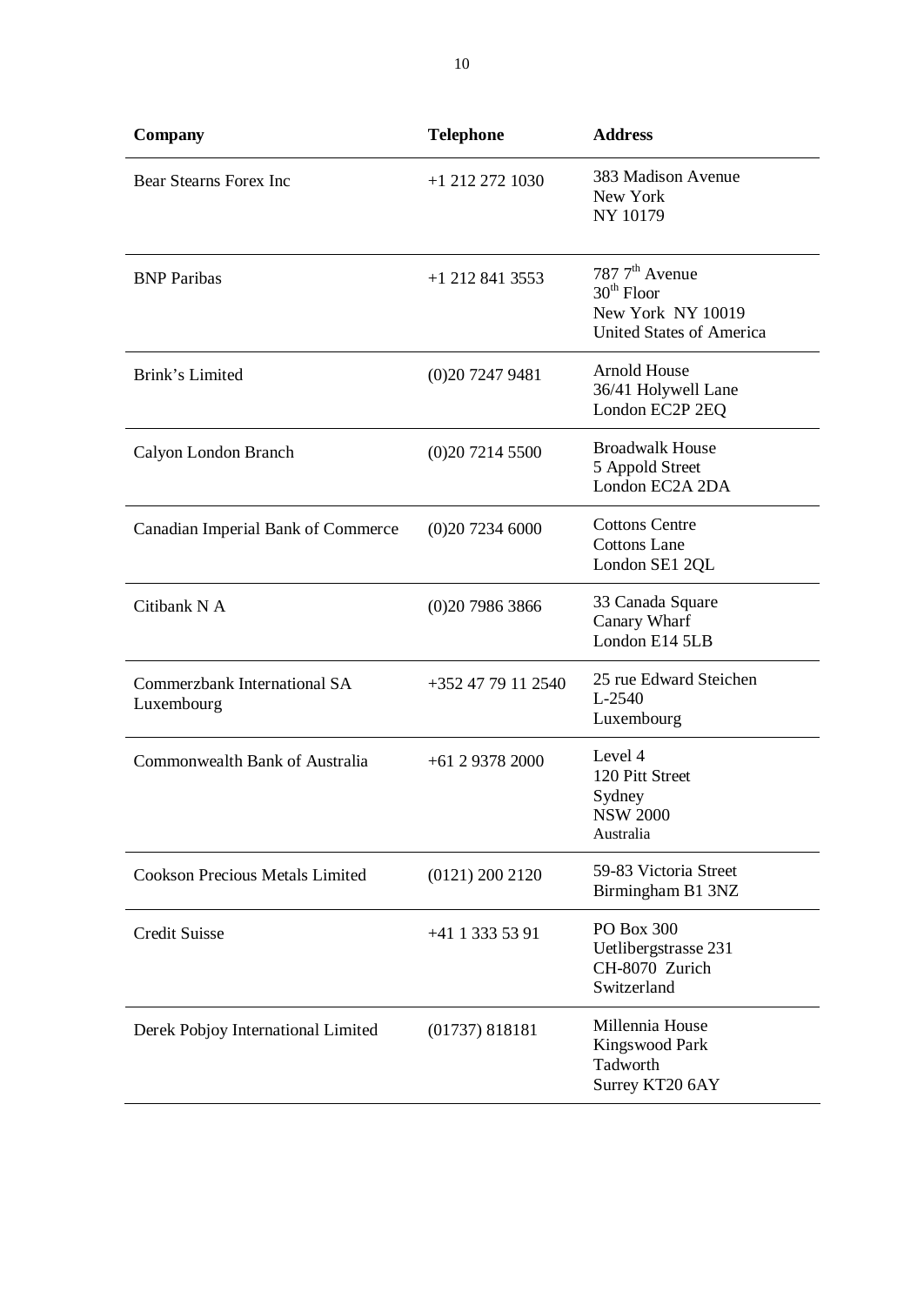| Company                                               | <b>Telephone</b>        | <b>Address</b>                                                                       |
|-------------------------------------------------------|-------------------------|--------------------------------------------------------------------------------------|
| Dresdner Bank AG, London Branch                       | (0)2074449099           | PO Box 18075<br><b>Riverbank House</b><br>2 Swan Lane<br>London<br>EC4R 3UX          |
| <b>EBS</b> Dealing Resources International<br>Limited | (0)2070005000           | 2 Broadgate<br>London<br><b>EC2M 7UR</b>                                             |
| <b>Engelhard Metals Limited</b>                       | $(0)207456-7300$        | 63 St Mary Axe<br>London EC3A 8NH                                                    |
| Fortis Bank SA./NV                                    | (0)2074448000           | Montagne Du Parc 3<br><b>B-1000</b><br><b>Brussels</b><br>Belgium                    |
| <b>GFI Brokers Limited</b>                            | (0)2074221000           | <b>Broadgate West</b><br>1 Snowden Street<br>London<br>EC2A 2DQ                      |
| G4S International                                     | (0)2077761300           | $4th$ Floor<br>1-3 College Hill<br>London EC4R 2RA                                   |
| <b>ICAP Energy Ltd</b>                                | (0)2070005000           | 2 Broadgate<br>London EC2M 7UR                                                       |
| Investec Bank (UK) Limited                            | (0)2075974300           | 2 Gresham Street<br>London EC2V 7QP                                                  |
| <b>Johnson Matthey PLC</b>                            | +44 (0) 1763 253<br>000 | <b>Precious Metals Marketing</b><br>Orchard Road<br>Royston<br>Hertfordshire SG8 5HE |
| Koch Metals Trading Limited                           | (0)2076486300           | $7th$ Floor<br>2 George Yard<br><b>Lombard Street</b><br>London EC3V 9DH             |
| Lehman Brothers International (Europe)                | (0)2071021000           | 25 Bank Street<br>London E14 5LE                                                     |
| Macquarie Bank Ltd                                    | (0)2070652260           | Level 29<br><b>City Point</b><br>1 Ropemaker Street<br>London EC2Y 9HD               |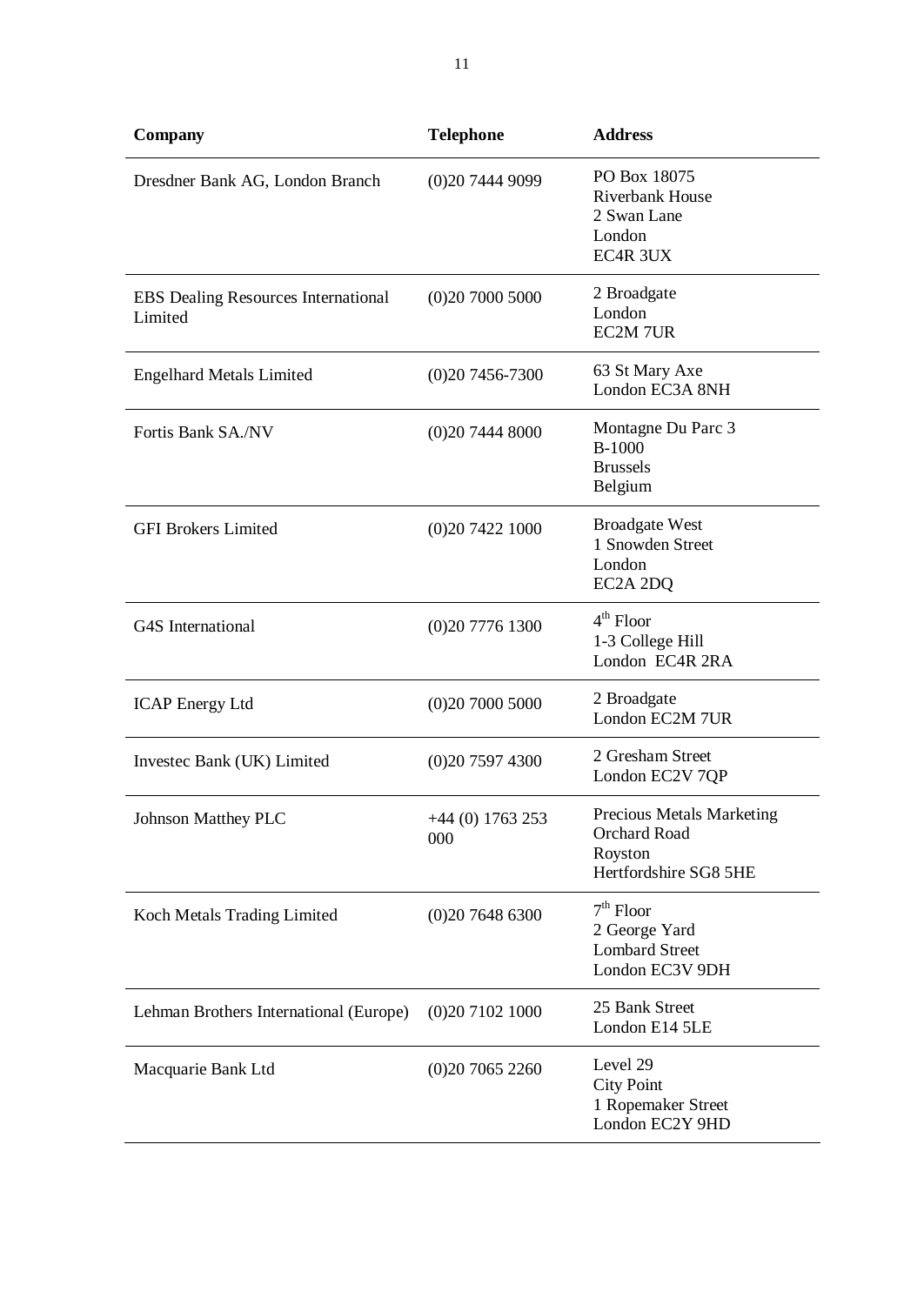| Company                                                                 | <b>Telephone</b>   | <b>Address</b>                                                                   |
|-------------------------------------------------------------------------|--------------------|----------------------------------------------------------------------------------|
| Man Financial Ltd                                                       | (0)2072853000      | <b>Sugar Quay</b><br><b>Lower Thames Street</b><br>London EC3R 6DU               |
| <b>Marex Financial Limted</b>                                           | (0)2072653992      | 155 Bishopsgate<br>London<br>EC2M 3XA                                            |
| Marubeni Europe Plc                                                     | $(0)207826 - 8600$ | 120 Moorgate<br>London EC2M 6SS                                                  |
| Merrill Lynch International                                             | (0)2079953785      | Merrill Lynch Financial Centre<br>2 King Edward Street<br>London EC1A 1HQ        |
| Mitsubishi Corporation (UK) Plc                                         | (0)2070253200      | Precious Metals Dept<br>Mid City Place<br>71 High Holborn<br>London WC1V 6BA     |
| Mitsui & Co Precious Metals Inc,<br>London Branch                       | (0)2074896761      | 5 <sup>th</sup> Floor, St Martins Court<br>10 Paternoster Row<br>London EC4M 7BB |
| Morgan Stanley & Co International<br>Limited                            | (0)2075138000      | 20 Cabot Square<br>Canary Wharf<br>London E14 4QA                                |
| Natexis Commodity Markets Ltd                                           | (0)2072205000      | Capital House<br>85 King William Street<br>London EC4N 7BL                       |
| Phibro Bullion, Division of Phibro<br><b>Futures And Metals Limited</b> | (0)2074848774      | 6 Duke Street<br>London SW1Y 6BN                                                 |
| Royal Bank of Scotland Plc                                              | (0)2073754000      | 135 Bishopsgate<br>London EC2M 3UR                                               |
| Royal Mint                                                              | $(0)$ 1443 222111  | Llantrisant<br>Pontyclun<br>Mid Glamorgan CF72 8YT                               |
|                                                                         |                    |                                                                                  |
| Sempra Metals Limited                                                   | (0)2078477618      | 111 Old Broad Street,<br>London, EC2N 1SG                                        |
| <b>Standard Bank Plc</b>                                                | (0)2078154130      | Cannon Bridge House<br>25 Dowgate Hill<br>London EC4R 2SB                        |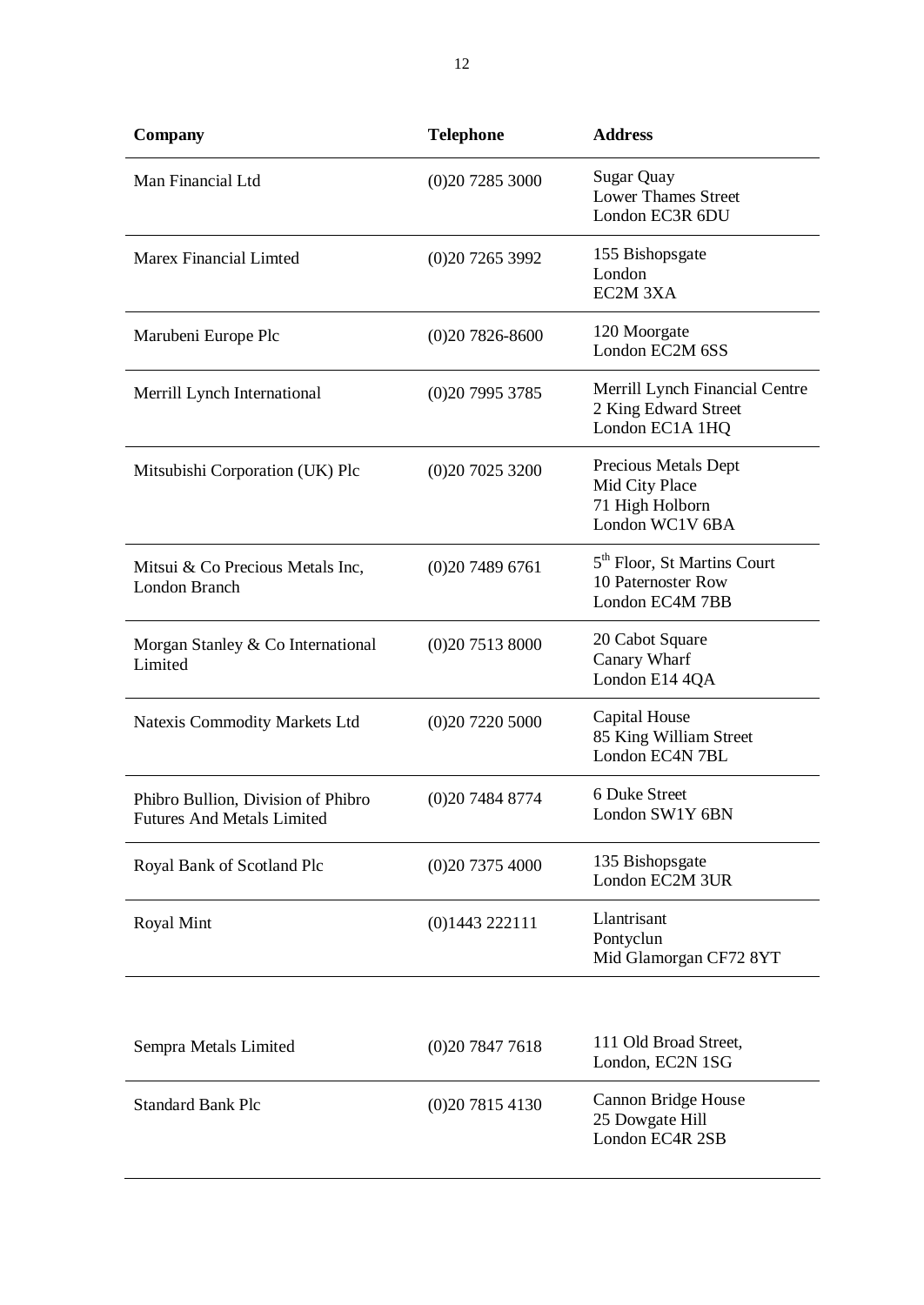| <b>Company</b>                       | <b>Telephone</b>  | <b>Address</b>                                                                                                             |
|--------------------------------------|-------------------|----------------------------------------------------------------------------------------------------------------------------|
| <b>Standard Chartered Bank</b>       | (0)2072806990     | 22 Billiter Street<br>5th Floor<br>London<br><b>EC3M 2RY</b>                                                               |
| Sucden (UK) Limited                  | (0)2079409400     | 5 London Bridge Street<br>London SE1 9SG                                                                                   |
| Sumitomo Corporation (Europe) PLC    | (0)2072463600     | Vintners' Place<br>68 Upper Thames Street<br>London EC4V 3BJ                                                               |
| <b>Triland Metals Limited</b>        | (0)2070615510     | Mid City Place<br>71 High Holborn<br>London WC1V 6BA                                                                       |
| <b>VIA MAT International Limited</b> | $(0)$ 1932 230130 | Unit 13<br><b>Shepperton Business Park</b><br><b>PO Box 92</b><br><b>Govett Avenue</b><br>Shepperton<br>Middlesex TW17 8UQ |
| WestLB AG, London                    | $(020)$ 7020 3116 | 25 Basinghall Street<br>London EC2V 5HA                                                                                    |
| <b>Westpac Banking Corporation</b>   | $+61$ 2 9284 8607 | Level 5, 255 Elizabeth Street<br>Sydney<br><b>NSW 2000</b><br>Australia                                                    |

#### **Notes**:

- 1. Bache Financial changed name to Bache Commodities Limited on 8<sup>th</sup> January 2007.
- 2. EBS Change of address  $-18^{th}$  January 2007
- 3. Marex Financial Ltd became an Ordinary Member with effect from 1<sup>st</sup> February 2007.
- 4. Ames Goldsmith UK Ltd became an Ordinary Member with effect from  $5<sup>th</sup>$  February 2007.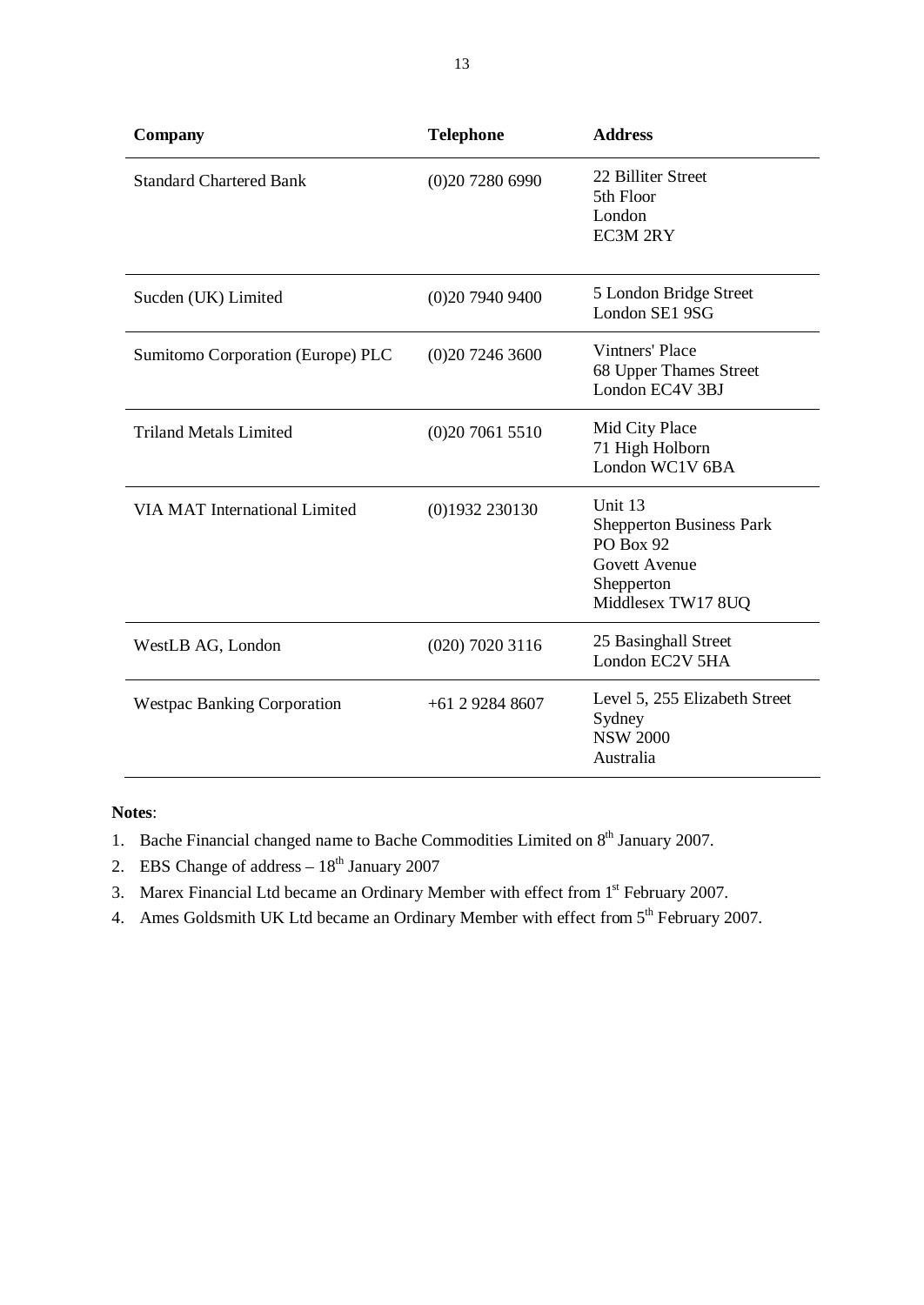**Associates**

| Company                                       | <b>Telephone</b> | <b>Address</b>                                                                             |
|-----------------------------------------------|------------------|--------------------------------------------------------------------------------------------|
| <b>AUSTRALIA</b>                              |                  |                                                                                            |
| <b>AGR Matthey</b>                            | +61 89 479 9999  | Horrie-Miller Drive<br>Newburn<br>WA 6104                                                  |
| Zinifex Metals Limited                        | +613 9288 0254   | Freshwater Place Level 29<br>2 Southbank Boulevard<br>Southbank Victoria 3006<br>Australia |
| <b>CANADA</b>                                 |                  |                                                                                            |
| Royal Canadian Mint                           | $+16139937540$   | 320 Sussex Drive<br>Ottawa<br>Ontario<br><b>K1A0G8</b>                                     |
| <b>CHINA</b>                                  |                  |                                                                                            |
| Great Wall Gold & Silver Refinery of<br>China | +86 28 2725461   | 60 Xinjian Road<br>Wenjiang<br>611130 Chengdu                                              |
| <b>GERMANY</b>                                |                  |                                                                                            |
| Baden-Württembergische Bank AG                | +49 711 180 1257 | PO Box 10 60 14<br>D-70049<br>Stuttgart                                                    |
| Umicore AG & Co KG                            | +49 6181 59 6292 | Rodenbacher Chausee 4<br>PO Box 1351<br>D-63403 Hanau-Wolfgang                             |
| W C Heraeus Gmbh & Co KG                      | +49 6181 35 257  | Heraeusstrasse 12-14<br>D-63450 Hanau                                                      |
| <b>INDIA</b>                                  |                  |                                                                                            |
| Jindal Dyechem Industries PVT Ltd             | +91 11 2341 1800 | 110 Babar Road<br>New Delhi - 110001<br>India                                              |
| M. D. Overseas Ltd.                           | +91 11 5235 5235 | 53 Babar Road<br>Bengali Market<br>New Delhi - 110 001<br>India                            |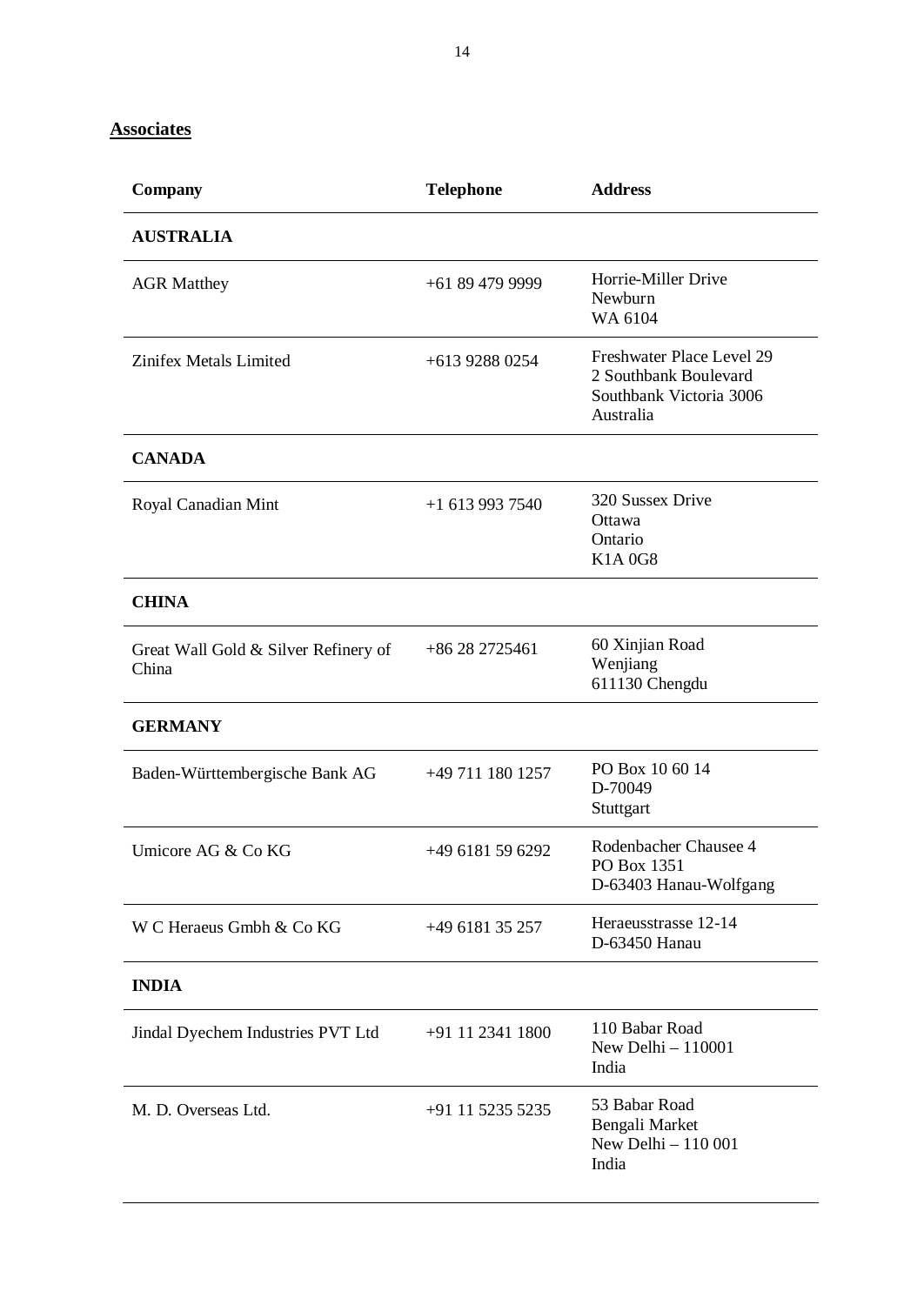| Company                          | <b>Telephone</b>  | <b>Address</b>                                                           |
|----------------------------------|-------------------|--------------------------------------------------------------------------|
| <b>JAPAN</b>                     |                   |                                                                          |
| Mitsubishi Materials Corporation | $+81352525370$    | Shin-Tokyo Building<br>3-3-1 Marunouchi<br>Chiyoda-Ku<br>Tokyo 100-8338  |
| Sumitomo Metal Mining Co Ltd     | +81 3 3436 7839   | 11-3 Shimbashi 5-Chome<br>Minato-ku<br>Tokyo 105-8716                    |
| Tanaka Kikinzoku Kogyo K. K.     | $+81363115511$    | 22nd Floor<br>Tokyo Building 2-7-3<br>Marunouchi<br>Chiyoda-ku<br>Japan  |
| <b>KAZAKHSTAN</b>                |                   |                                                                          |
| <b>OJSC Kazzinc</b>              | +7 3232 473 794   | 1 Promyshlennaya Str<br>Ust-Kamenogorsk 492020                           |
| <b>KOREA</b>                     |                   |                                                                          |
| Korea Zinc Co. Ltd               | $+8225193447$     | 142 Nonhyon-Dong<br>Gangnam-Ku<br>Seoul                                  |
| <b>MEXICO</b>                    |                   |                                                                          |
| Met-Mex Peñoles S.A. de C.V.     | +52 871 729 5704  | Av. Metalúrgica No. 550<br>Col. Metalúrgica<br>Torreón<br>Coahuila 27370 |
| <b>NETHERLANDS</b>               |                   |                                                                          |
| Schöne Edelmetaal B.V.           | $+31$ 20 627 0026 | <b>Rokin 81-83</b><br>NL-1012<br><b>KL</b> Amsterdam                     |
| <b>POLAND</b>                    |                   |                                                                          |
| KGHM Polska Mied• S.A.           | +48 76 846-4646   | UL. Marii Skodowskiej-Curie<br>59-301 Lubin                              |
| <b>SOUTH AFRICA</b>              |                   |                                                                          |
| AngloGold Ashanti Limited        | $+27$ 11 637 6287 | 11 Diagonal Street<br>Marshalltown<br>Johannesburg 2001                  |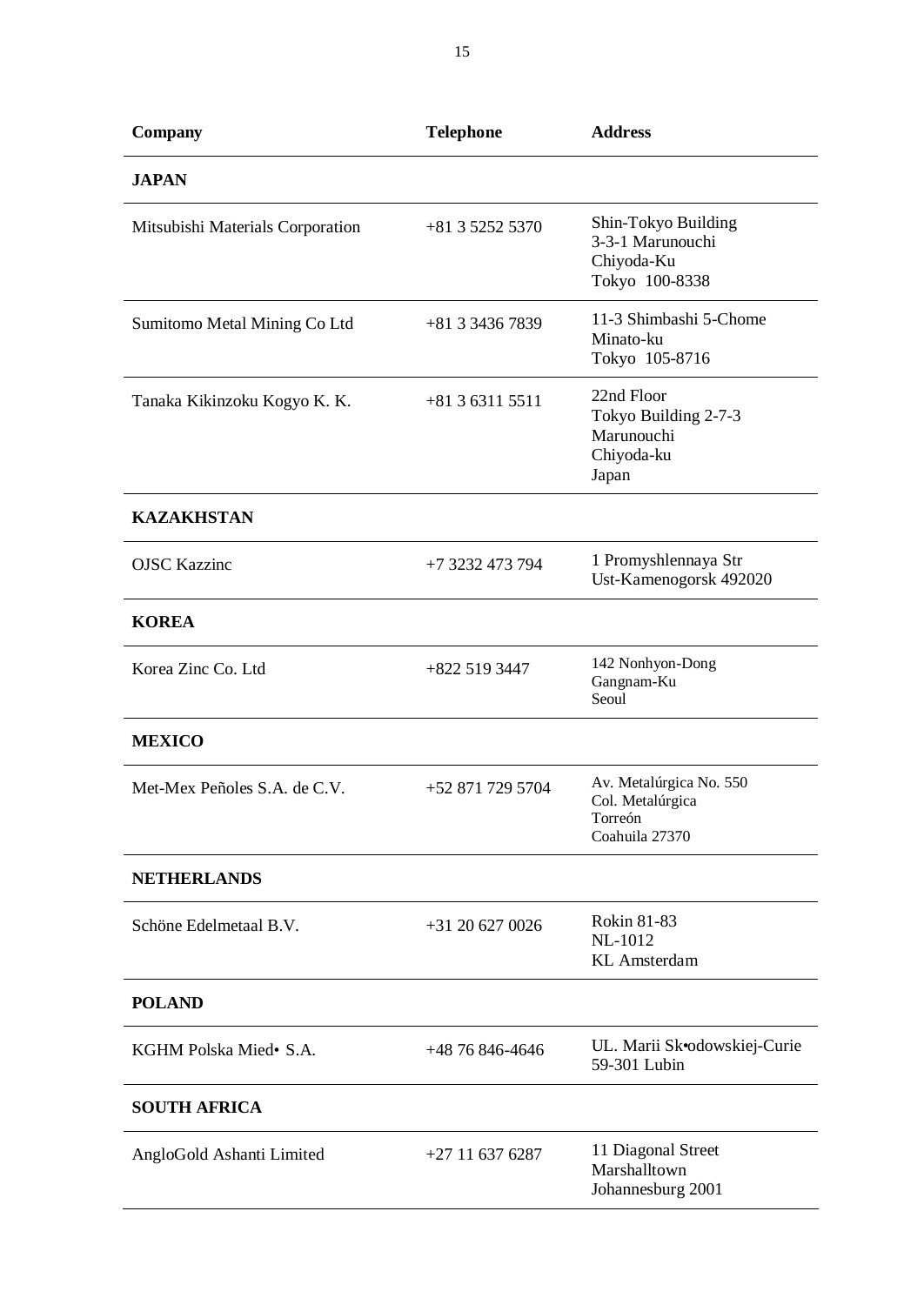| Company                  | <b>Telephone</b>            | <b>Address</b>                                          |
|--------------------------|-----------------------------|---------------------------------------------------------|
| Rand Refinery Limited    | $+27$ 11 418 9000           | <b>Industries West</b><br>PO Box 565<br>Germiston, 1400 |
| <b>SWITZERLAND</b>       |                             |                                                         |
| Argor-Heraeus SA         | $+41916405353$              | Via Moree 14<br>CH-6850<br>Mendrisio                    |
| Cendres & Métaux SA      | +41 32 344 22 11            | Route de Boujean 122<br>CH-2501 Biel-Bienne             |
| Finorafa SA              | +41 91 695 5200             | Via S. Sebastiano<br>CH 6830<br>Chiasso                 |
| Metalor Technologies SA  | +41 327 206 111             | 2 Avenue du Vignoble<br><b>CH-2000</b><br>Neuchâtel     |
| <b>MKS</b> Finance SA    | +41 22 818 5200             | 10 Promenade St Antoine<br>PO Box 3470<br>1211 Geneva 3 |
| PAMP <sub>SA</sub>       | +41 91 695 0450             | Località Gorla<br>6874 Castel san Pietro<br>Ticino      |
| SGS                      | +41 022 739 9453            | 1 Place des Alpes<br>PO Box 2152<br>Geneva 1<br>CH-1211 |
| Valcambi SA              | +41 91 695 53 11            | Via Passeggiata<br>CH-6828<br>Balerna                   |
| <b>TURKEY</b>            |                             |                                                         |
| Goldas AS                | +90 212 637 4006            | 24 Kayalar Sokak<br>Merter<br>34010 Istanbul            |
| UNITED ARAB EMIRATES     |                             |                                                         |
| Bin Sabt Jewellery (LLC) | +9714 228 5500/<br>224 6948 | Post Box No. 844<br>Dubai                               |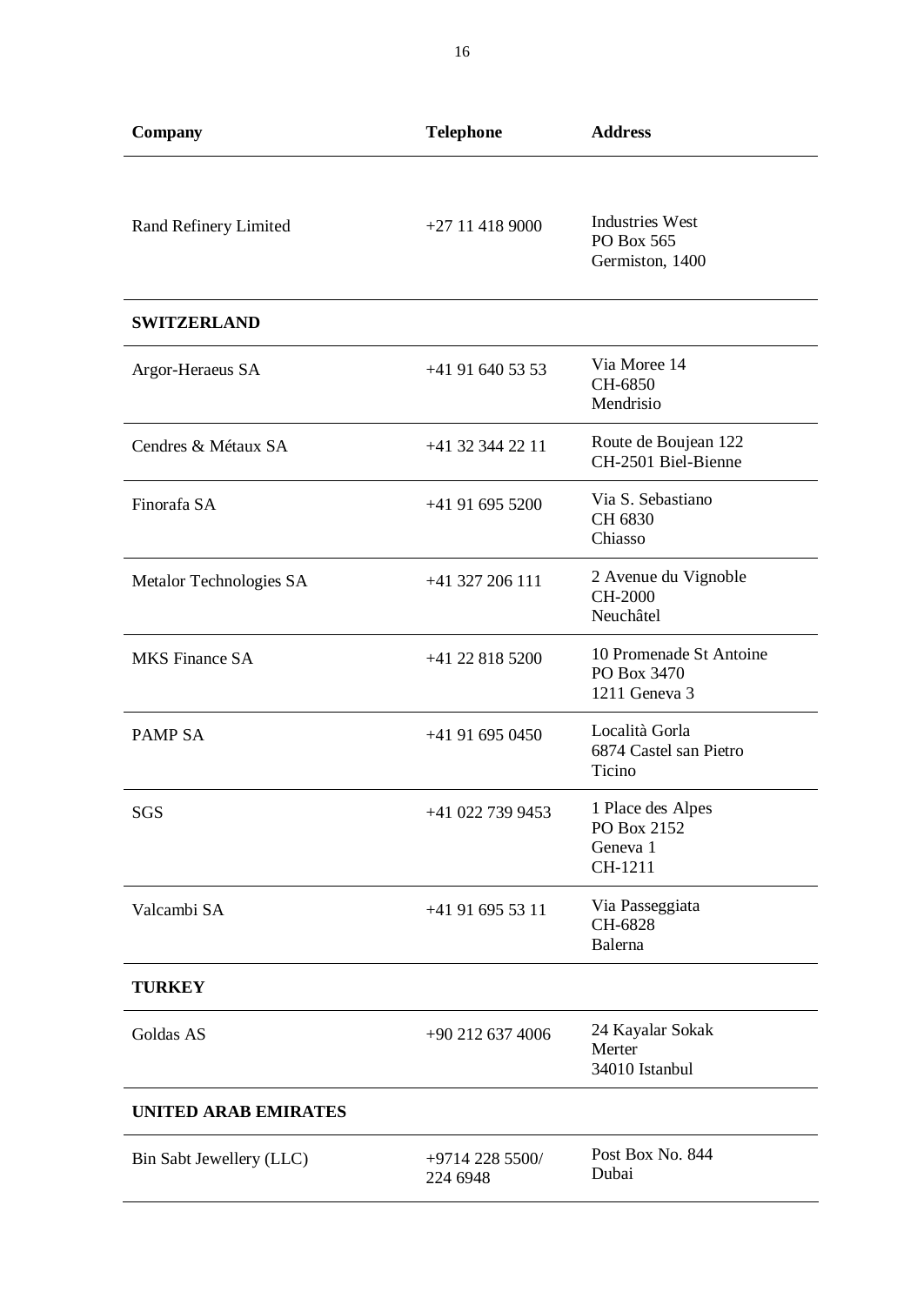| Company                               | <b>Telephone</b>                     | <b>Address</b>                                                                                                       |
|---------------------------------------|--------------------------------------|----------------------------------------------------------------------------------------------------------------------|
| <b>Emirates Gold DMCC</b>             | +9714 367 9030                       | Dubai Multi Commodities<br>Centre<br>5 <sup>th</sup> Bridge, Sheikh Zayed Road<br>PO Box 24305<br>Al Barsha<br>Dubai |
| Kaloti Jewellery Group                | +9714 225 4092                       | Dubai Gold Market<br>Gold Centre<br>Office # F37, 38, 39<br>PO Box 7913<br>Dubai                                     |
| Lakhoo Jewellery Trading Co (LLC)     | +9714 226 4885                       | PO Box 43190<br>Dubai                                                                                                |
| Peekay Intermark Limited              | +9714 224 6948/<br>228 5500          | Building #158, $4th$ floor, Flat<br>#402. Opp Delhi Darbar Hotel,<br>Deira Dubai<br>PO Box 25022                     |
| Transguard                            | $+97142822255$                       | PO Box 686<br>Dubai Cargo Village<br>Dubai                                                                           |
| <b>UNITED KINGDOM</b>                 |                                      |                                                                                                                      |
| Alex Stewart (Assayers) Ltd           | +44 151 548 7777                     | <b>Caddick Road</b><br>Knowsley Business Park<br>Knowsley<br>Merseyside L34 9ER                                      |
| Alfred H Knight International Limited | +44 1744 733757                      | <b>Eccleston Grange</b><br><b>Prescot Road</b><br><b>St Helens</b><br>Merseyside WA10 3BQ                            |
| Inspectorate International Ltd        | +44 1376 515081                      | 2 Perry Road<br>Witham<br>Essex CM8 3TU                                                                              |
| <b>GFMS Ltd</b>                       | +44 20 7478 1777                     | <b>Hedges House</b><br>153-155 Regent Street<br>London W1B 4JE                                                       |
| <b>JBR</b> Recovery Ltd               | +44 121 525 1691                     | <b>Argentor House</b><br>Oldbury Road<br>West Bromwich<br>West Midlands B70 9BS                                      |
| <b>TheBullionDesk</b>                 | +44 20 7929 6339<br>+44 1799 516 956 | 12 Camomile Street<br>London<br>EC3A 7PT                                                                             |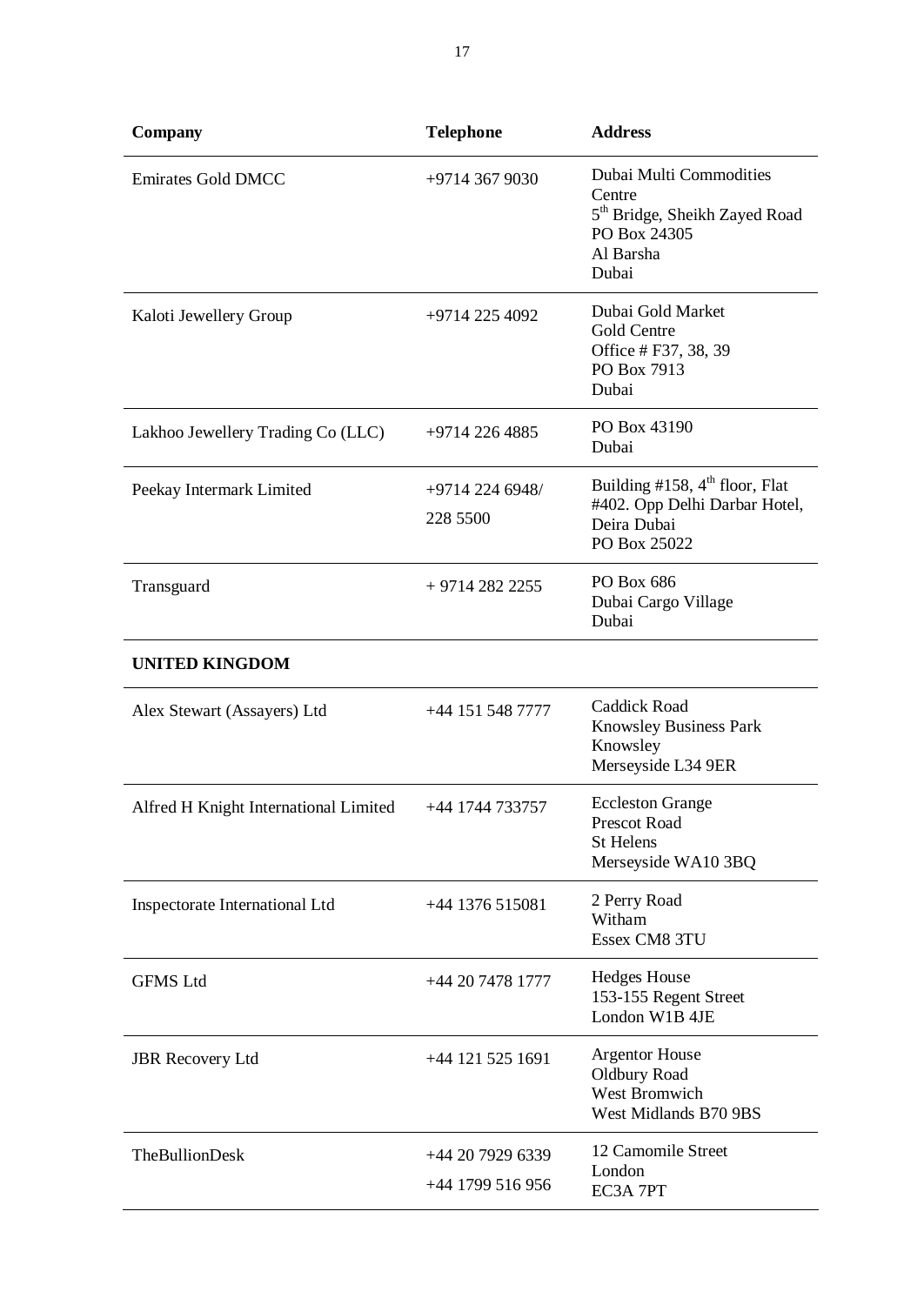| Company                                   | <b>Telephone</b>    | <b>Address</b>                                                                     |
|-------------------------------------------|---------------------|------------------------------------------------------------------------------------|
| <b>UNITED STATES OF AMERICA</b>           |                     |                                                                                    |
| Gerald Metals Inc.                        | $+1$ 203 609 8421   | Gerald Metals, Inc.<br>680 Washington Blvd<br>P O Box 10134<br>Stamford, CT. 06904 |
| Sovereign Bank                            | $+1$ 401 752 1400   | One Financial Plaza<br>$3rd$ Floor<br>Providence<br>RI 02903<br><b>USA</b>         |
| <b>UZBEKISTAN</b>                         |                     |                                                                                    |
| Almalyk Mining - Metallurgical<br>Complex | +998 71 120 20 60   | 53 Amir Temur Str.<br>Amalyk 702400                                                |
| Navoi Mining & Metallurgical<br>Combinat  | $+998$ 79 223 11 03 | 27 Navoi Street<br>Navoi 706800                                                    |

#### **Notes:**

- 1. As of  $1<sup>st</sup>$  January, Harmony Gold Mining Co. Ltd have resigned as an Associate.
- 2. Emirates Gold DMCC became an Associate Member as of 1<sup>st</sup> February 2007.
- 3. Gerald Metals change of address  $-12^{th}$  February 2007.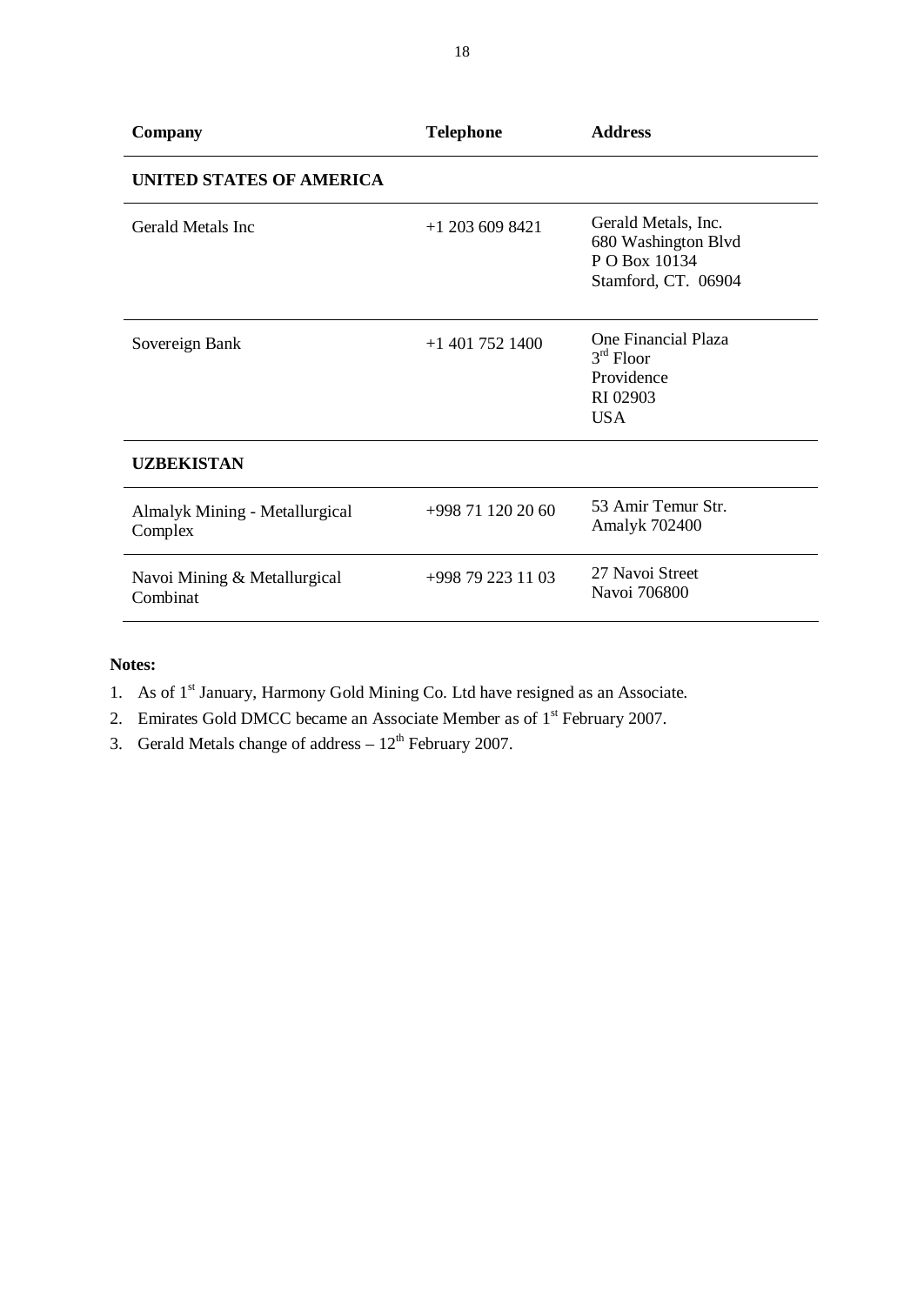#### **Annex 2 - LBMA Good Delivery List**

#### The London Bullion Market Association

#### **The Good Delivery List Of Acceptable Refiners: Gold**

#### **As at 1st March, 2007**

The following is a list of Refiners of gold whose large bars were found to meet the required standard when originally tested.

Inclusion in this list does not constitute or imply any representation or warranty by the LBMA as to creditworthiness or as to the services or goods supplied or quality or compliance with any specification relating thereto. No liability for direct or consequential loss, howsoever caused, whether by negligence or otherwise, whether by use of this list or reliance thereon, is accepted by the LBMA.

**©** The London Bullion Market Association, 2005

| Country          | Company                                                       | <b>Location of</b><br><b>Refinery</b> | Date of First<br><b>Listing</b> | <b>Most Recent Brand Mark</b>                                                                      |
|------------------|---------------------------------------------------------------|---------------------------------------|---------------------------------|----------------------------------------------------------------------------------------------------|
| <b>Australia</b> | <b>AGR Matthey</b>                                            | Newburn,<br>Western<br>Australia      | 24.1.03                         | <b>AGR MATTHEY</b> in oval<br>around three stacked bars                                            |
| <b>Belgium</b>   | Umicore SA,<br><b>Business</b> Unit<br><b>Precious Metals</b> | Hoboken                               | 1930<br>(estimated)             | umicore and company logo<br>above the word HOBOKEN and<br>9999                                     |
| <b>Brazil</b>    | Umicore Brasil Ltda                                           | Guarulhos, São<br>Paulo               | 11.12.92                        | umicore and company logo<br>above the word BRASIL                                                  |
|                  | AngloGold Ashanti<br>Minerção Ltda                            | Nova Lima                             | 21.3.86                         | AngloGold Ashanti                                                                                  |
| Canada           | <b>Johnson Matthey</b><br>Limited                             | Brampton,<br>Ontario                  | 15.6.61                         | Johnson Matthey JM and<br>crossed hammers in diamond,<br>and JM Ltd Canada Assay<br>Office in oval |
|                  | Falconbridge<br>Limited                                       | Montreal East,<br>Quebec              | 1.1.55                          | Refined (year) Noranda Inc<br><b>CCR Montreal East Canada</b>                                      |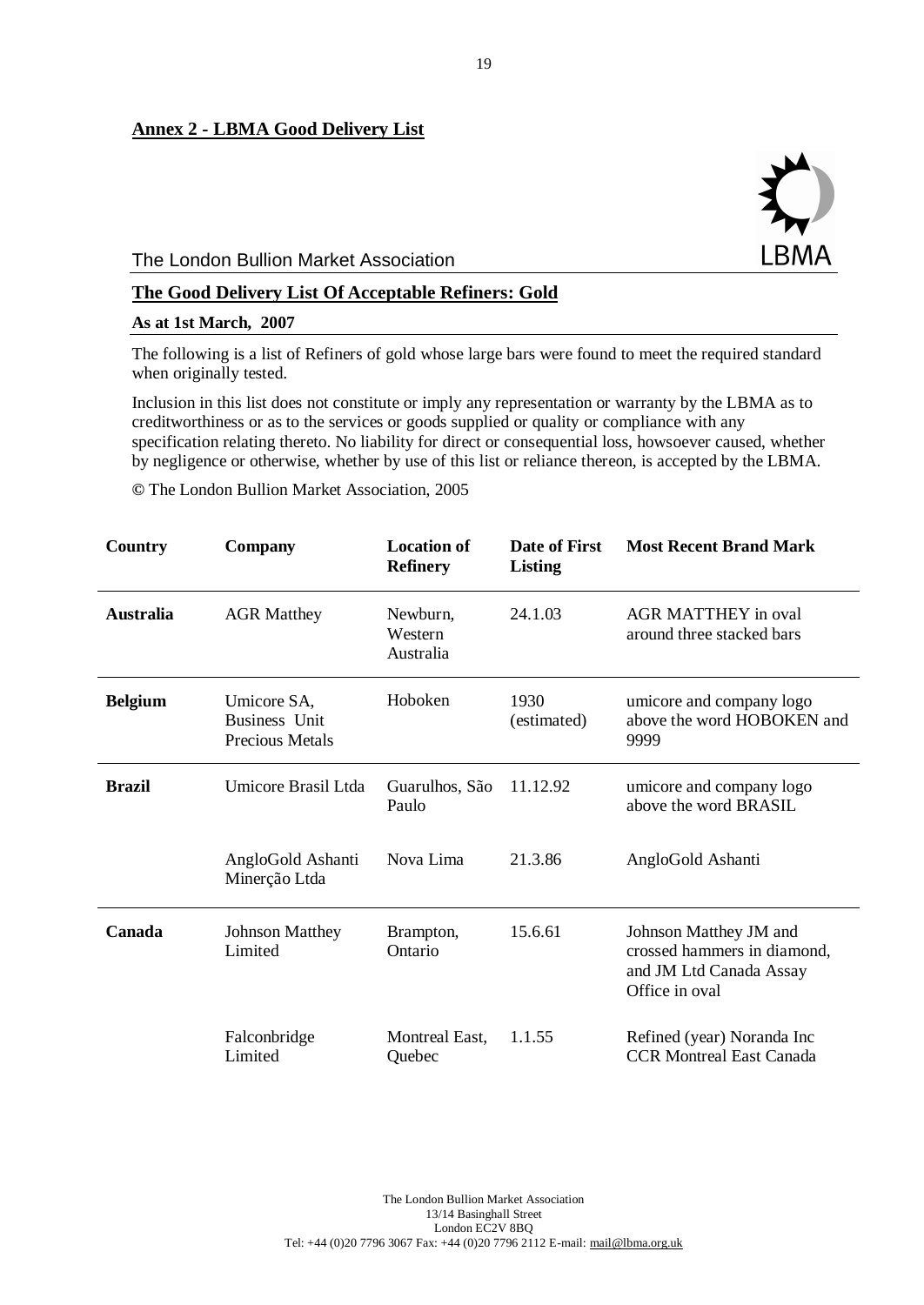| <b>Country</b>                           | Company                                                                                         | <b>Location of</b><br><b>Refinery</b>   | <b>Date of First</b><br>Listing | <b>Most Recent Brand Mark</b>                                                                                                                                                                                                            |
|------------------------------------------|-------------------------------------------------------------------------------------------------|-----------------------------------------|---------------------------------|------------------------------------------------------------------------------------------------------------------------------------------------------------------------------------------------------------------------------------------|
| Canada<br>Cont                           | Royal Canadian<br>Mint                                                                          | Ottawa,<br>Ontario                      | 1919<br>(estimated)             | ROYAL CANADIAN MINT<br>and MONNAIE ROYALE<br><b>CANADIENNE</b> in maple leaf<br>logo with four digit year mark                                                                                                                           |
| China,<br>People's<br><b>Republic of</b> | The Great Wall Gold<br>and Silver Refinery<br>of China                                          | Chengdu                                 | 1981                            | Refined by Great Wall Gold &<br>Silver Refinery in oval around<br>China, plus Great Wall logo and<br>assay seal                                                                                                                          |
|                                          | Inner Mongolia<br>Qiankun Gold and<br><b>Silver Refinery</b><br><b>Share Company</b><br>Limited | Huhhot, Inner<br>Mongolia               | 27.10.99                        | Horse's head logo surrounded<br>by QIANKUN GOLD AND<br><b>SILVER</b> in Roman and Chinese<br>characters and assay mark with<br>Chinese characters for Inner<br>Mongolia, China in Chinese<br>characters and CHINA in<br>Roman characters |
|                                          | Jiangxi Copper<br>Company Limited                                                               | Guixi City,<br>Jiangxi<br>Province      | 30.08.05                        | Company Logo above JCC                                                                                                                                                                                                                   |
|                                          | Zhongyuan Gold<br>Smelter of Zhongjin<br>Gold Corporation                                       | Sanmenxia<br>City, Henan<br>Province    | 28.03.06                        | Circular logo round Chinese<br>character with CHN GOLD<br>below.                                                                                                                                                                         |
|                                          | Zijin Mining Group<br>Co. Ltd                                                                   | Shanghang<br>County, Fujian<br>Province | 28.03.06                        | Double crescent logo with ZIJIN<br><b>MINING</b> in Roman and Chinese<br>characters.                                                                                                                                                     |
| <b>Germany</b>                           | W.C. Heraeus<br>GmbH                                                                            | Hanau, Hessen                           | 15.7.58                         | Heraeus Hanau in rectangle                                                                                                                                                                                                               |
|                                          | Norddeutsche<br>Affinerie<br>Aktiengesellschaft                                                 | Hamburg                                 | <b>Before 1934/</b><br>12.8.53  | Norddeutsche Affinerie<br>Hamburg in rectangle and NA                                                                                                                                                                                    |
| <b>Hong Kong</b>                         | <b>Johnson Matthey</b><br>Hong Kong                                                             | Kwai Chung                              | 15.8.01                         | Johnson Matthey Hong Kong in<br>oval round REFINERS<br><b>MELTERS</b> and Johnson<br>Matthey Assay Office in oval<br>round crossed hammers                                                                                               |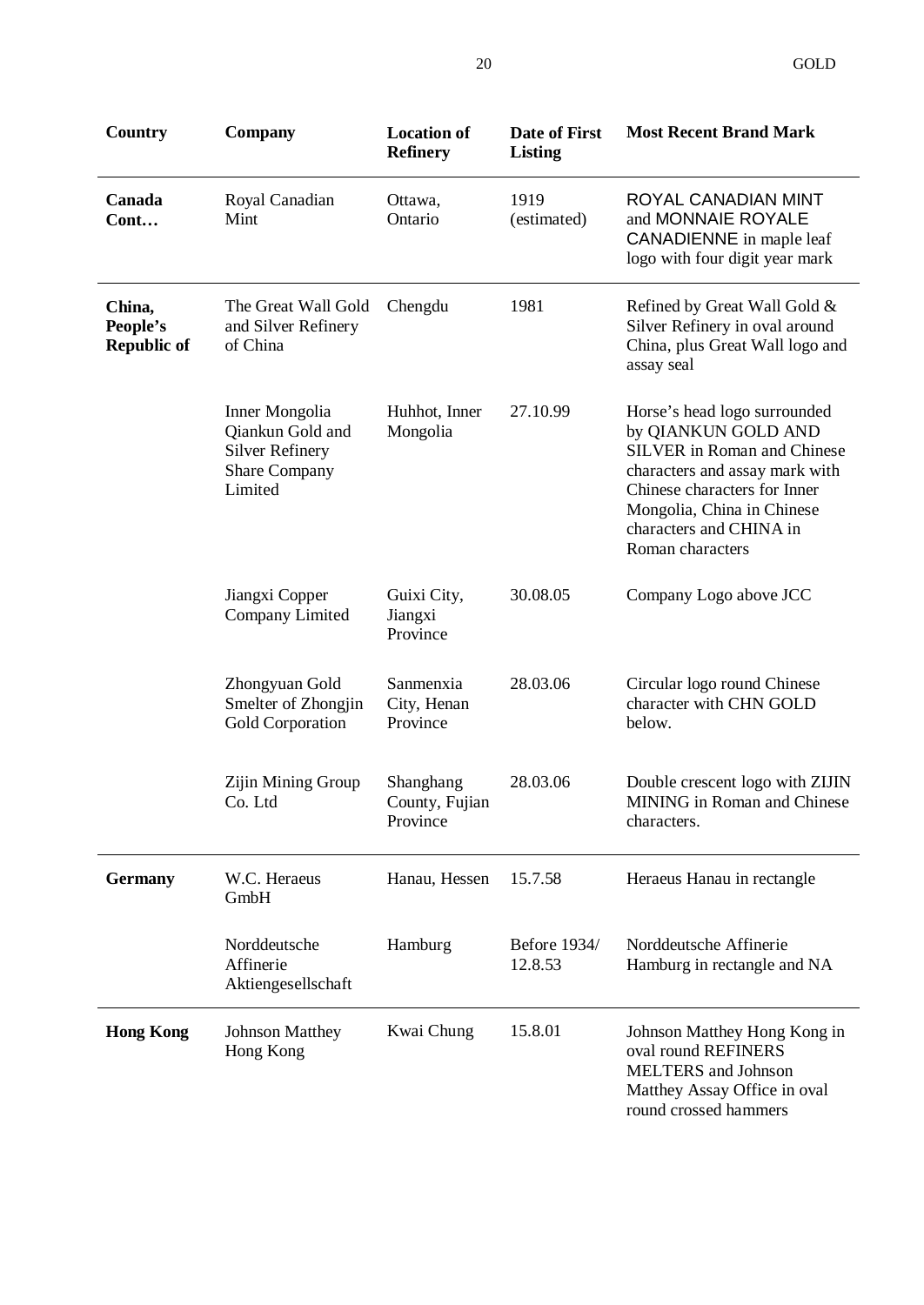| Country                  | <b>Company</b>                          | <b>Location of</b><br><b>Refinery</b> | <b>Date of First</b><br><b>Listing</b> | <b>Most Recent Brand Mark</b>                                                                             |
|--------------------------|-----------------------------------------|---------------------------------------|----------------------------------------|-----------------------------------------------------------------------------------------------------------|
| <b>Hong Kong</b><br>Cont | Heraeus Ltd Hong<br>Kong                | Fanling                               | 23.01.06                               | Heraeus<br>Hong Kong in rectangle                                                                         |
| Indonesia                | PT Aneka Tambang<br>(Persero) Tbk       | Jakarta                               | 1.1.99                                 | LM logo and Logam Mulia<br>Antam Jakarta in oval                                                          |
| <b>Italy</b>             | Chimet SpA                              | Badia Al Pino,<br>Arezzo              | 27.7.96                                | <b>Chimet Trattamento Metalli</b><br>Preziosi Badia Al Pino AR in<br>oval                                 |
|                          | Metalli Preziosi SpA                    | Paderno<br>Dugnano,<br>Milan          | Before 1962                            | Metalli Preziosi S.p.A Milano<br>Affinazione in oval round MP in<br>diamond                               |
| Japan                    | Ishifuku Metal<br>Industry Co., Ltd.    | Soka, Saitama<br>Pref.                | 30.6.82                                | Ishifuku Tokyo Melters and<br>Ishifuku Tokyo Assay Office in<br>circles round Japanese 'Bun'<br>character |
|                          | Matsuda Sangyo<br>Co., Ltd.             | Iruma, Saitama<br>Pref.               | 11.1.00                                | Matsuda Tokyo Assayer-Melter<br>in oval with M                                                            |
|                          | Mitsubishi Materials<br>Corporation     | Kagawa,<br>Kagawa Pref.               | 20.5.81                                | Three diamonds mark and three<br>diamonds mark with Assayer<br>Melter in rectangle                        |
|                          | Mitsui Mining and<br>Smelting Co., Ltd. | Takehara<br>Hiroshima<br>Pref.        | 20.5.81                                | Logo consisting of three<br>horizontal lines inside diamond<br>inside circle                              |
|                          | Nippon Mining $&$<br>Metals Co Ltd      | Saganoseki<br>Smelter and<br>Refinery | 3.5.00                                 | Hollow circle above NSS with<br>Nippon Mining at right                                                    |
|                          | Sumitomo Metal<br>Mining Co., Ltd.      | Saijo, Ehime<br>Pref.                 | 17.6.81                                | Sumitomo with logo and<br>Sumitomo Assay Office with<br>logo                                              |
|                          | Tanaka Kikinzoku<br>Kogyo K.K.          | Hiratsuka,<br>Kanagawa Pref           | 7.9.78                                 | Tanaka Tokyo Melters round<br>logo and Tanaka Tokyo Assay<br>Office round logo                            |
|                          | Tokuriki Honten<br>Co., Ltd.            | Shobumachi,<br>Saitama Pref           | 21.10.81                               | Tokuriki Tokyo Melters<br>Assayers in circle round<br>Japanese 'Toku' character                           |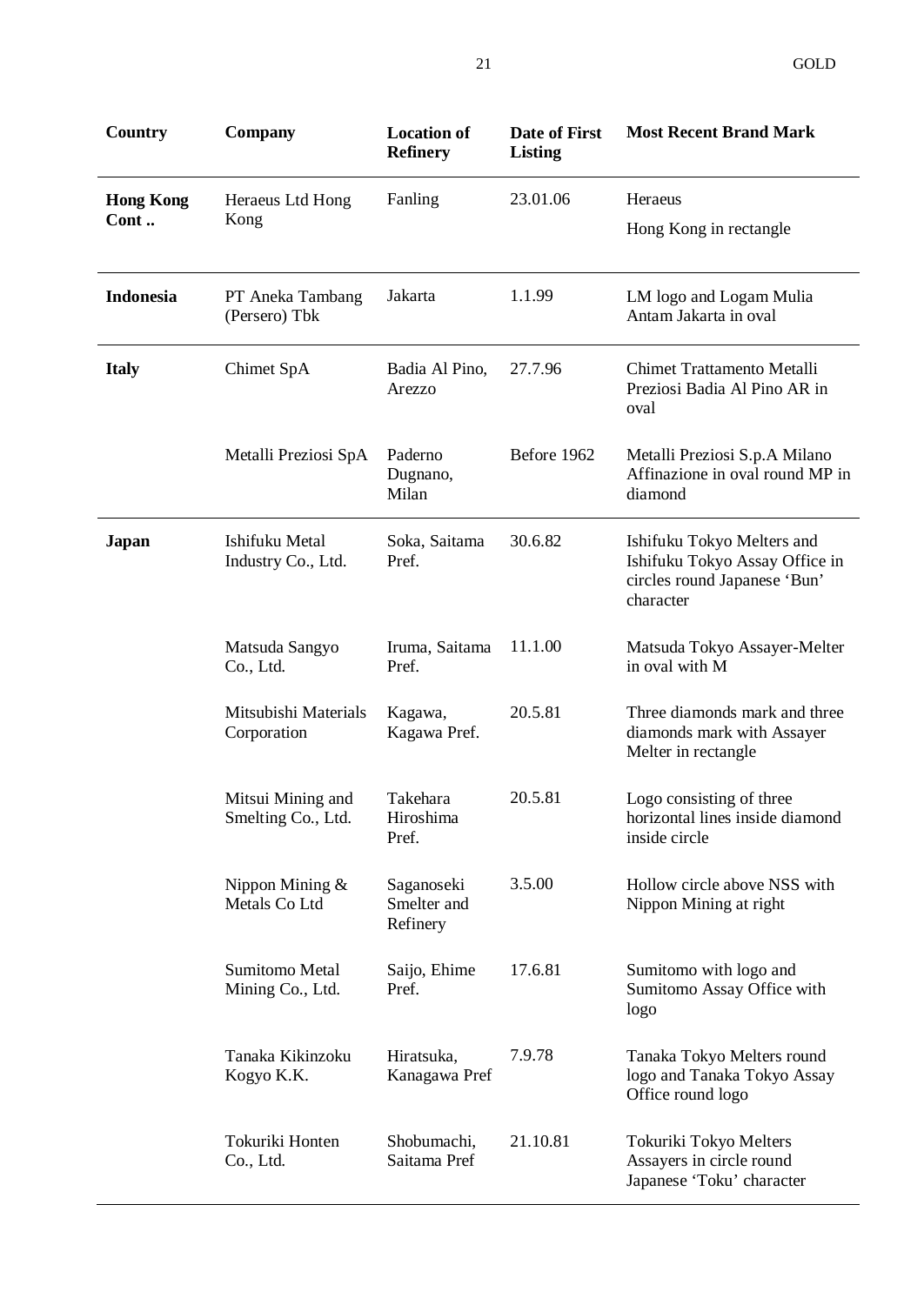| Country                                                       | <b>Company</b>                                                                                 | <b>Location of</b><br><b>Refinery</b> | Date of First<br><b>Listing</b>                | <b>Most Recent Brand Mark</b>                                                                                               |
|---------------------------------------------------------------|------------------------------------------------------------------------------------------------|---------------------------------------|------------------------------------------------|-----------------------------------------------------------------------------------------------------------------------------|
| <b>Kazakhstan</b>                                             | <b>Kazzinc Joint Stock</b><br>Company                                                          | $Ust-$<br>Kamenogorsk                 | 20.6.96                                        | Stylised K and Kazakstan in<br>Cyrillic script in oval with<br>running stag                                                 |
|                                                               |                                                                                                |                                       |                                                | *The year of production is<br>shown as a separate three digit<br>number and the bar weight is in<br>troy ounces and metric* |
| Korea,<br><b>Democratic</b><br>People's<br><b>Republic of</b> | Central Bank of the<br>DPR of Korea                                                            | Pyongyang                             | 22.04.76                                       | Central Bank Pyongyang,<br>Refiners, Melters, Central Bank<br>DPR of Korea and assay mark                                   |
| Korea,<br><b>Republic of</b>                                  | Korea Zinc Co Ltd                                                                              | Onsan                                 | 9.8.00                                         | KOREA ZINC CO., LTD. 1974<br>in circle around KZ                                                                            |
|                                                               | LS-Nikko Copper<br>Inc                                                                         | Ulsan                                 |                                                | LS logo and LS Assayer Melter<br>in rectangle                                                                               |
| <b>Kyrgyz</b><br><b>Republic</b>                              | Kyrgyzaltyn JSC                                                                                | Karabalta                             | 27.10.99;<br>name & brand<br>changed<br>1.5.01 | <b>KYRGYZ REPUBLIC</b> in oval<br>round ALTYN on crossed globe<br>logo                                                      |
| <b>Mexico</b>                                                 | Met-Mex Peñoles,<br>S.A.                                                                       | Torreon,<br>Coahuila                  | 22.11.91                                       | Met-Mex Peñoles SA DE CV in<br>oval                                                                                         |
| <b>Netherlands</b>                                            | Schöne Edelmetaal                                                                              | Amsterdam                             | Before 1934                                    | Umicore company logo with a<br>separation line and the word<br>Feingold                                                     |
|                                                               | Remondis Argentia<br>B.V.                                                                      | Moerdijk                              | 13.11.06                                       | A decagon enclosing<br>ARGENTIA® and PRECIOUS<br><b>METALS RECYCLING</b>                                                    |
| <b>Philippines</b>                                            | Bangko Sentral ng<br>Pilipinas (Central<br>Bank of the<br>Philippines)                         | Quezon City                           | 6.9.79                                         | Central Bank of the Philippines<br>Gold Refinery & Mint in oval<br>round crucible pouring mould<br>and similar assay mark   |
| <b>Russia</b>                                                 | Joint Stock<br>Company<br><b>Ekaterinburg Non-</b><br><b>Ferrous Metal</b><br>Processing Plant | Ekaterinburg                          | 11.1.99                                        | Ekaterinburg logo, Cyrillic ED<br>and Russia in Cyrillic script in<br>oval                                                  |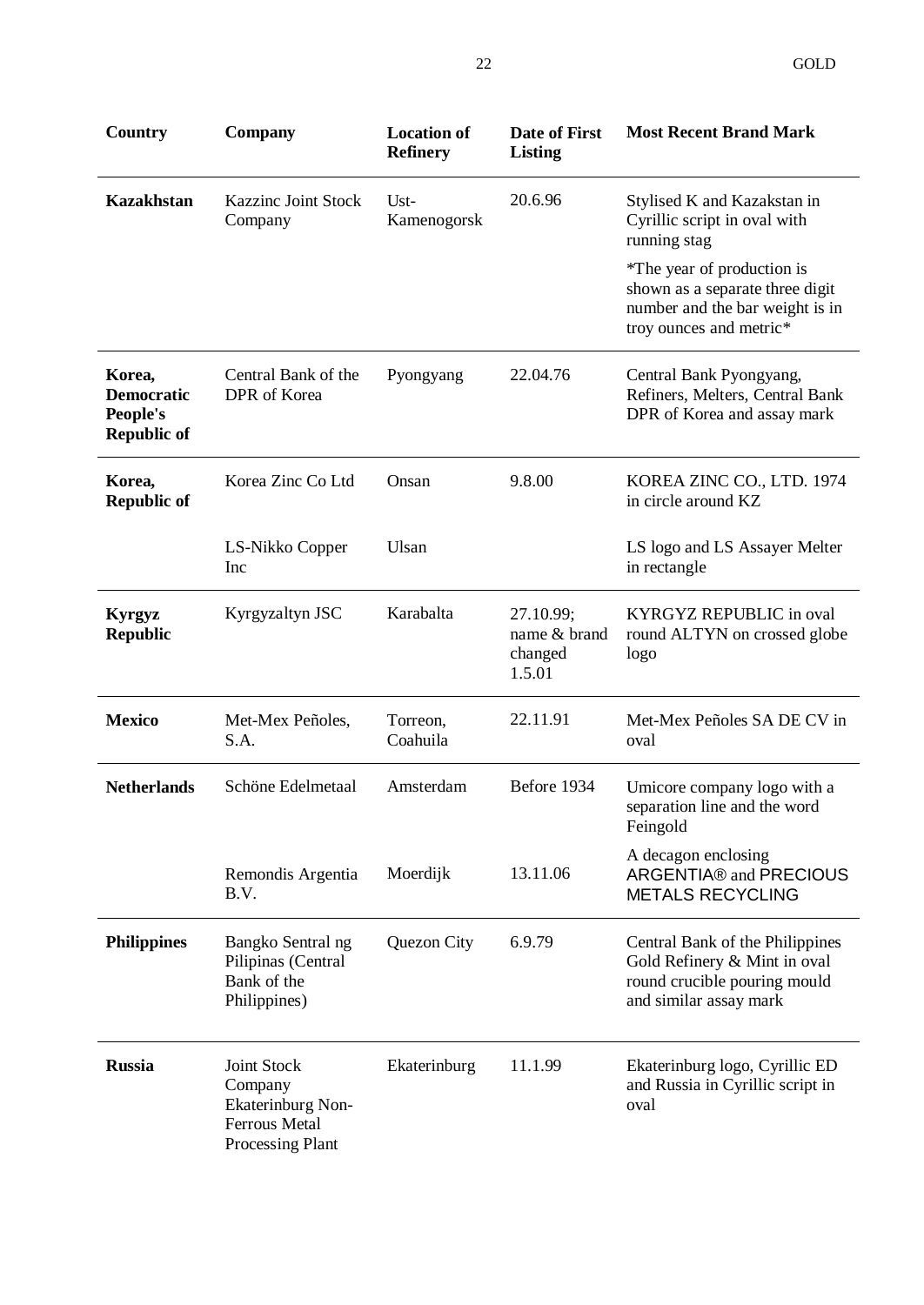| <b>Country</b>      | Company                                                                                                                       | <b>Location of</b><br><b>Refinery</b> | Date of First<br><b>Listing</b> | <b>Most Recent Brand Mark</b>                                                                        |
|---------------------|-------------------------------------------------------------------------------------------------------------------------------|---------------------------------------|---------------------------------|------------------------------------------------------------------------------------------------------|
|                     | <b>Federal State</b><br>Enterprise<br>Novosibirsk<br>Refinery                                                                 | Novosibirsk                           | 11.1.99                         | Novosibirsk logo, Cyrillic NV<br>and Russia in Cyrillic script in<br>oval                            |
|                     | The Open Joint<br>Stock Company"The<br>Gulidov<br>Krasnoyarsk Non-<br><b>Ferrous Metals</b><br>Plant" (OJSC<br>"Krastvetmet") | Krasnoyarsk                           | 29.11.99                        | Krasnoyarsk logo, Cyrillic KR<br>and Russia in Cyrillic script in<br>oval                            |
|                     | Open Joint Stock<br>Company Kolyma<br>Refinery                                                                                | Khasyn,<br>Magadan                    | 17.09.04                        | Company logo and 'Russia' in<br>Cyrillic in oval                                                     |
|                     | Prioksky Plant of<br><b>Non-Ferrous Metals</b>                                                                                | Kasimov,<br>Ryazan                    | 29.11.99                        | Prioksky logo, Cyrillic PM and<br>Russia in Cyrillic script in oval                                  |
|                     | State-Owned<br>Enterprise<br>Shyolkovsky<br>Factory of<br><b>Secondary Precious</b><br>Metals                                 | Shyolkovo,<br>Moscow                  | 27.10.99                        | Shyolkovsky logo, Cyrillic SCH<br>and Russia in Cyrillic script in<br>oval                           |
|                     | <b>JSC</b> Uralectromed                                                                                                       | Verkhnyaya<br>Pyshma                  | 12.05.2006                      | Company logo in oval and<br>"Russia" in Cyrillic in oval                                             |
| <b>South Africa</b> | <b>Rand Refinery</b><br>Limited                                                                                               | Germiston,<br>Gauteng                 | 1921(estimate<br>d)             | Rand Refinery Limited and<br>Rand Refinery Ltd. South Africa<br>in circle round head of<br>springbok |
| <b>Spain</b>        | SEMPSA Joyeria<br>Plateria SA                                                                                                 | Madrid                                | $-.1.84$                        | Sociedad Española de Metales<br>Preciosos SA in circle round<br>Fundidores Afinadores and star       |
| <b>Sweden</b>       | <b>Boliden Mineral AB</b>                                                                                                     | Skelleftehamn                         | $-.1.84$                        | Boliden with logo                                                                                    |
| <b>Switzerland</b>  | Argor-Heraeus SA                                                                                                              | Mendrisio                             | 28.8.61                         | Argor-Heraeus SA in circle<br>round AH and AH Melter<br>Assayer in rectangle                         |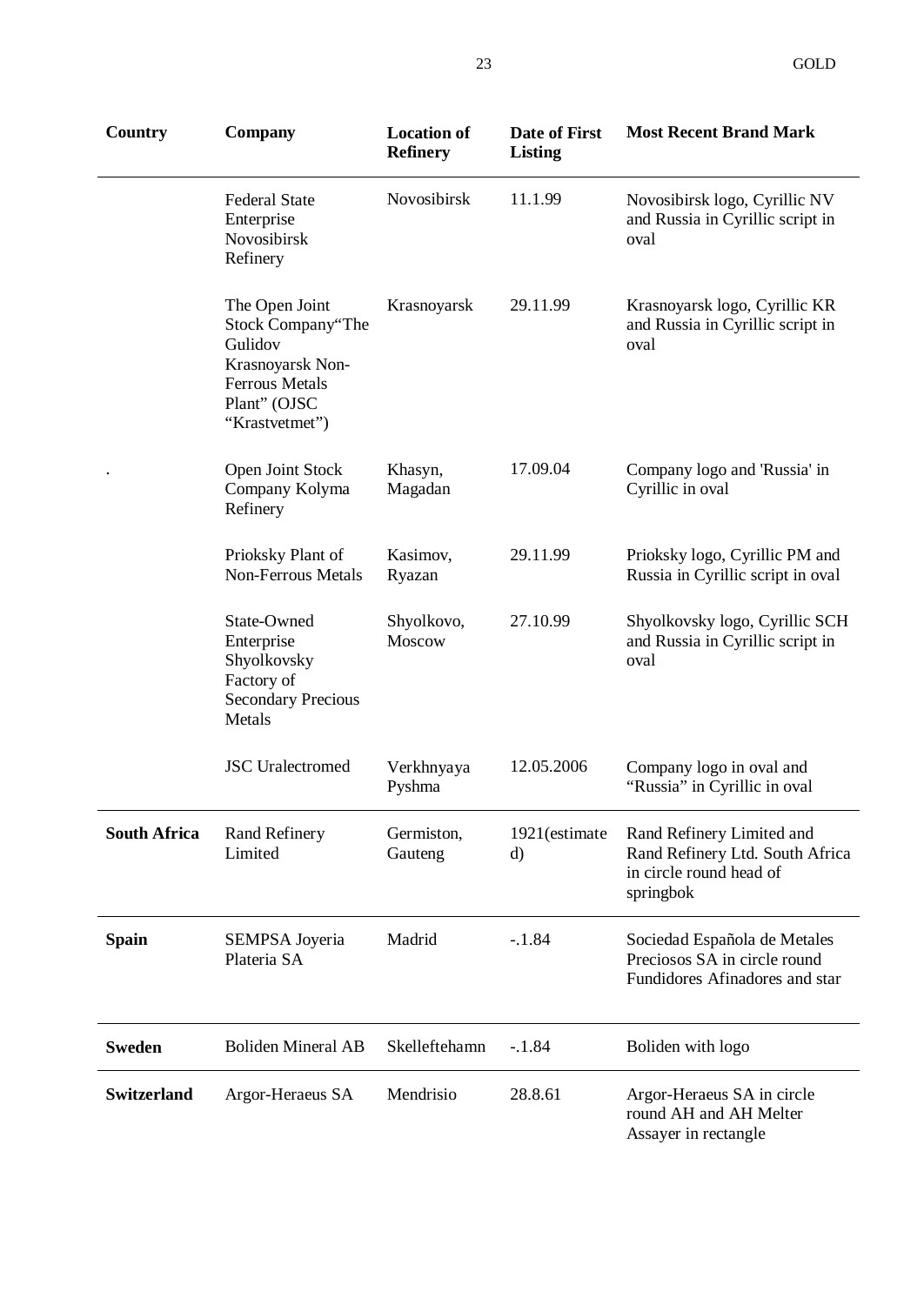| Country           | <b>Company</b>                                               | <b>Location of</b><br><b>Refinery</b> | Date of First<br>Listing | <b>Most Recent Brand Mark</b>                                                                                          |
|-------------------|--------------------------------------------------------------|---------------------------------------|--------------------------|------------------------------------------------------------------------------------------------------------------------|
|                   | Cendres & Métaux<br><b>SA</b>                                | <b>Biel-Bienne</b>                    | 20.5.81                  | Cendres et Métaux SA. CH<br>Bienne in circle round CM logo<br>and CM Essayeur Fondeur in<br>rectangle                  |
|                   | Metalor<br>Technologies SA                                   | Marin,<br>Neuchâtel                   | Before 1934              | METALOR <sup>®</sup> and assay mark<br>showing Essayeur Fondeur with<br>MP in triangle                                 |
|                   | <b>PAMP SA</b>                                               | Castel S Pietro,<br>Ticino            | 10.6.87                  | <b>PAMP SA Switzerland with</b><br>PAMP logo and Essayeur<br>Fondeur in rectangle with<br>PAMP logo                    |
|                   | Valcambi SA                                                  | Balerna, Ticino                       | 20.5.68                  | Valcambi SUISSE with assay<br>mark (a rectangle enclosing CHI<br>in a circle and ESSAYEUR<br>FONDEUR)                  |
| <b>USA</b>        | Johnson Matthey Inc                                          | Salt Lake City<br>Utah,               | 22.5.89                  | Johnson Matthey with JM and<br>crossed hammers in diamond,<br>and JMI Assay Office in oval<br>round SLC                |
|                   | Metalor USA<br>Refining<br>Corporation                       | North<br>Attleboro,<br>Mass           | 19.7.91                  | METALOR <sup>®</sup> and MUS<br>assayer's mark including year                                                          |
| <b>Uzbekistan</b> | Almalyk Mining and<br>Metallurgical<br>Complex(AMMC)         | Almalyk,<br>Tashkent                  | 28.10.97                 | Uzbekistan in Cyrillic and<br>Roman script in circle round<br>globe and AMMC logo with<br>Melter Assayer in rectangle  |
|                   | Navoi Mining and<br>Metallurgical<br>Combinat                | Navoi                                 | 17.10.94                 | Uzbekistan, in Cyrillic and<br>Roman script in circle round<br>globe and NMMC logo with<br>Melter Assayer in rectangle |
| <b>Zimbabwe</b>   | <b>Fidelity Printers and</b><br>Refiners(Private)<br>Limited | Harare                                | 28.10.97                 | Fidelity Refiners in rectangle<br>and bird logo in circle                                                              |

#### **Amendments since last quarter (31st December 2006)**

4. As of 1<sup>st</sup> January 2007, the Brand Mark has changed from 'ROYAL CANADIAN MINT and MONNAIE ROYALE CANADIENNE in maple leaf logo' to 'ROYAL CANADIAN MINT and MONNAIE ROYALE CANADIENNE in maple leaf logo with four digit year mark.'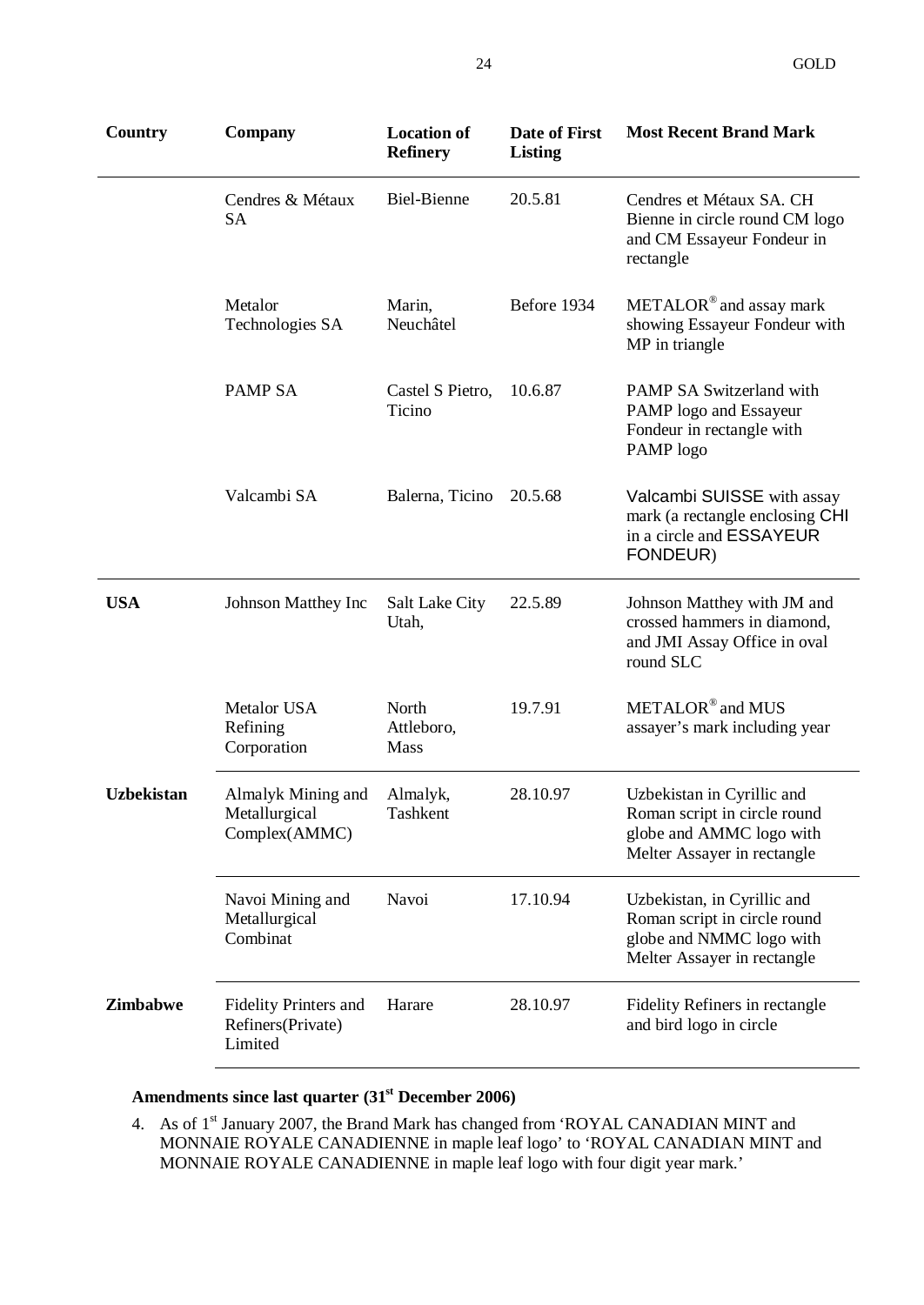#### **Former Melters And Assayers Of Good Delivery Gold Bars**

The following are:

- 1. Organisations which no longer melt and assay good delivery gold bars, or which have undergone a change of name and/or mark or
- 2. Organisations which no longer melt and assay good delivery gold bars at the locations specified below but continue to do so elsewhere.

However, bars produced by these organisations prior to their transfer to this list continue to be acceptable as good delivery.

Bars in this category not marked with the fineness and stamp of an acceptable Assayer must be accompanied by a certificate issued by an acceptable Assayer stating the serial number of the bar and the fineness.

Following the historical precedent, if a bar bears more than one assay stamp, the lowest figure will be taken.

| Country          | Company                                                    | <b>Location of</b><br><b>Refinery</b>                     | Date of<br><b>Transfer</b><br>to Former<br>List | <b>Brand Mark</b>                                                                                                                    |
|------------------|------------------------------------------------------------|-----------------------------------------------------------|-------------------------------------------------|--------------------------------------------------------------------------------------------------------------------------------------|
| <b>Australia</b> | <b>AGR Joint Venture</b>                                   | Kewdale,<br>Western<br>Australia                          | 31.1.00                                         | <b>Australian Gold Refineries</b><br>AGR Perth in lozenge with<br>outline of swan on the left and<br>three stacked bars on the right |
|                  | <b>AGR Joint Venture</b>                                   | Newburn,<br>Western<br>Australia                          | 31.12.02                                        | <b>Australian Gold Refineries</b><br>AGR Perth in lozenge with<br>outline of swan on the left and<br>three stacked bars on the right |
|                  | Johnson Matthey (Aust.)<br>Ltd.                            | Thomastown<br>, Victoria                                  | 3.2.92                                          | Johnson Matthey Melbourne in<br>oval round. Refiners Melters<br>and Johnson Matthey Assay<br>Office in oval round crossed<br>hammers |
|                  | Former Australian<br>Branches of the Royal<br>Mint, London | Perth,<br>Western<br>Australia,<br>Melbourne,<br>Victoria |                                                 | Royal Mint Perth Branch and<br>mint mark; Royal Mint<br>Melbourne and mint mark                                                      |
|                  | Deak International                                         |                                                           |                                                 | Deak International                                                                                                                   |
|                  | <b>Engelhard Industries Pty</b><br>Ltd                     | Thomastown<br>, Victoria                                  |                                                 | Engelhard Australia and assay<br>mark                                                                                                |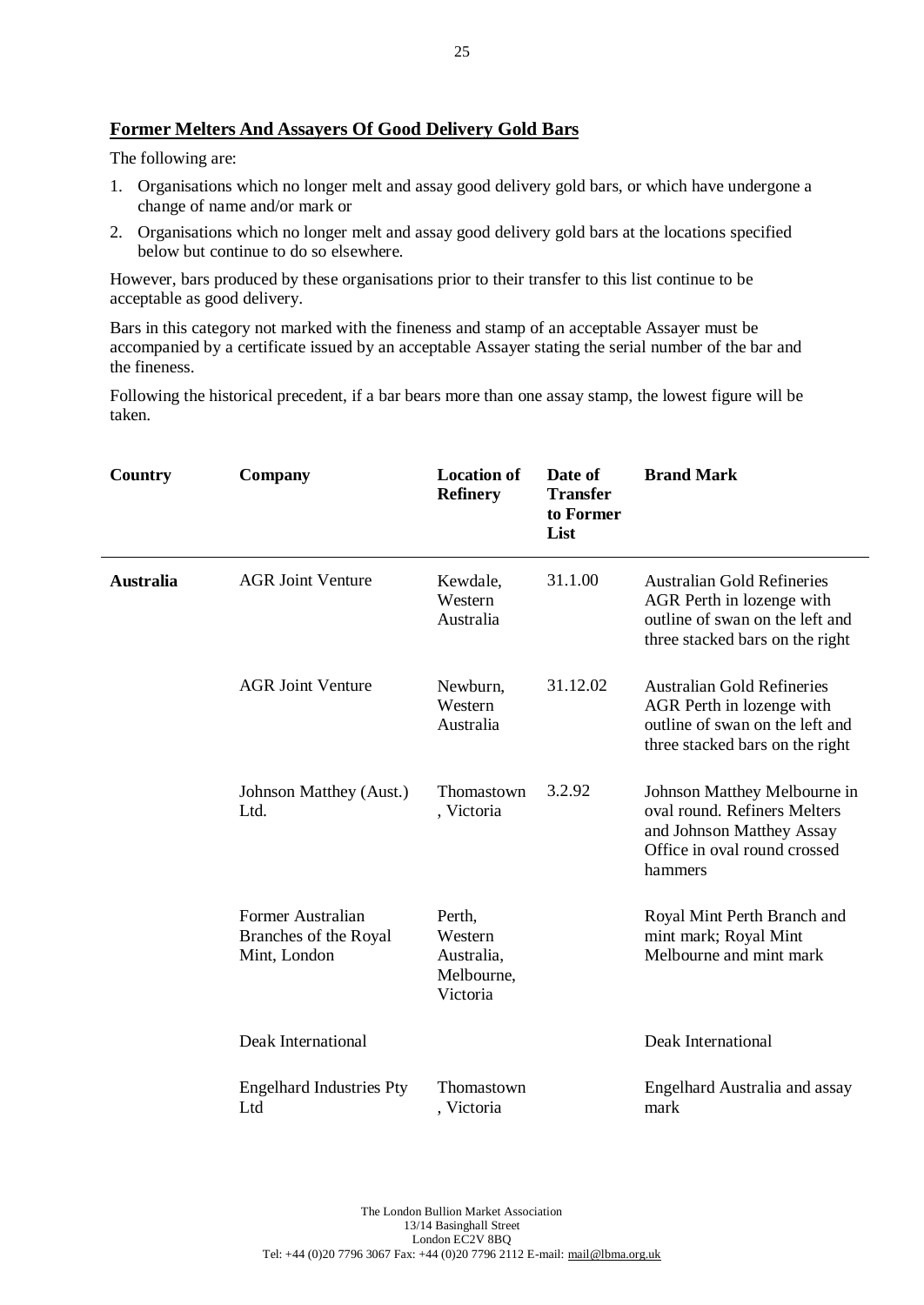| <b>Country</b>           | Company                                                             | <b>Location of</b><br><b>Refinery</b> | Date of<br><b>Transfer</b><br>to Former<br>List | <b>Brand Mark</b>                                                                                                          |
|--------------------------|---------------------------------------------------------------------|---------------------------------------|-------------------------------------------------|----------------------------------------------------------------------------------------------------------------------------|
| <b>Australia</b><br>Cont | Golden West Refining                                                | Kewdale,<br>Western<br>Australia      | 1.2.93                                          | Australia and Balance scales<br>within map of Australia plus<br>Golden West Refining in circle<br>round three stacked bars |
|                          | Harringtons Metallurgists<br>Limited                                | Ringwood,<br>Victoria                 | 22.8.95                                         | Harringtons Metallurgists<br>Australia Fine Assay Office<br>mark                                                           |
|                          | Matthey Garrett Pty<br>Limited                                      | Sydney,<br><b>NSW</b>                 |                                                 | Matthey Garrett Pty Limited<br><b>Sydney Refiners</b>                                                                      |
|                          | The Perth Mint                                                      | Perth, WA                             |                                                 | The Perth Mint and mint mark                                                                                               |
|                          | Western Australian Mint                                             | Newburn<br>Western<br>Australia       | 1928                                            | <b>Australian Gold Refineries</b><br>AGR Perth in lozenge                                                                  |
|                          | Western Australian Mint<br>trading as Australian Gold<br>Refineries | Kalgoorlie                            | 27.1.95                                         | <b>AGR Kalgoorlie</b>                                                                                                      |
| <b>Belgium</b>           | <b>SA Johnson Matthey NV</b>                                        | <b>Brussels</b>                       | $-11.95$                                        | Johnson Matthey Brussels and<br>assay mark                                                                                 |
|                          | NV Métallurgie Hoboken-<br>Overpelt SA                              |                                       |                                                 | Métallurgie Hoboken-Overpelt<br>and assay mark                                                                             |
|                          | Umicore SA, Business<br><b>Unit Precious Metals</b>                 | Hoboken                               | 1930<br>(estimated)                             | Hoboken 9999 and Hoboken<br>999.7                                                                                          |
| <b>Brazil</b>            | Casa da Moeda do Brasil<br>$-CMB$                                   | Rio de<br>Janeiro                     | 30.06.04                                        | Casa da Moeda do Brasil -<br>CMB and mark                                                                                  |
|                          | Goldmine Fundidora Ltda                                             |                                       | 13.7.98                                         | Goldmine in oval and assay<br>mark                                                                                         |
|                          | CRM-Comercial e<br>Refinadora de Metais S/A                         | Alphaville-<br>Barueri                | 03.10.00                                        | CRM in rectangle                                                                                                           |
|                          | <b>Banco Ourinvest SA</b>                                           | São Paulo                             | 01.07.05                                        | i in circle and Ourinvest, and i<br>in circle and Ourinvest S.B.M.<br>all in rectangle                                     |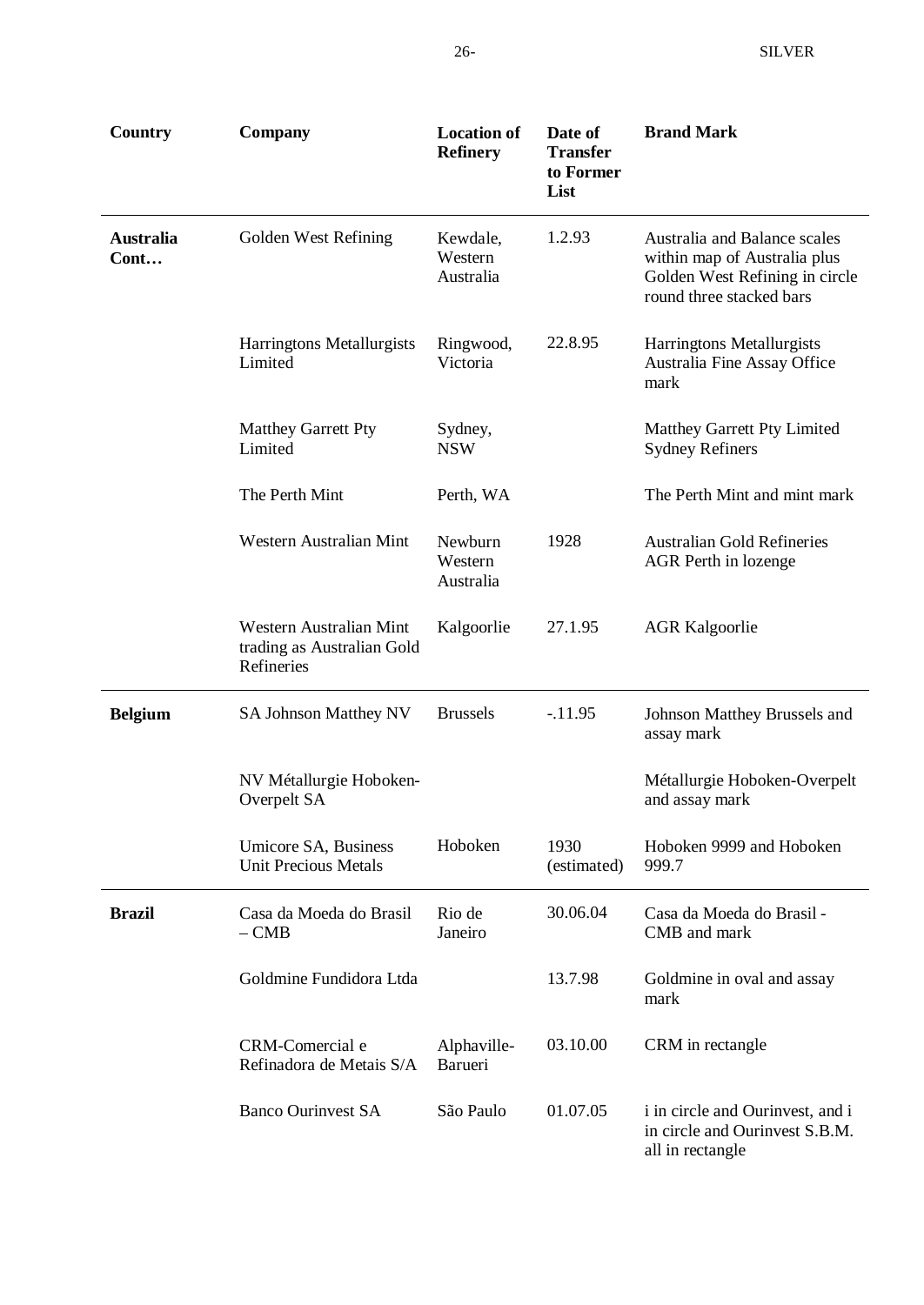| Country                                  | Company                                       | <b>Location of</b><br><b>Refinery</b> | Date of<br><b>Transfer</b><br>to Former<br>List | <b>Brand Mark</b>                                                                                                                                                       |
|------------------------------------------|-----------------------------------------------|---------------------------------------|-------------------------------------------------|-------------------------------------------------------------------------------------------------------------------------------------------------------------------------|
| <b>Brazil Cont</b>                       | Minerção Anglogold Ltda                       | Nova Lima                             | 21.3.86                                         | Morro Velho and MMV in<br>rectangle                                                                                                                                     |
|                                          | Umicore Brasil Ltda                           | Guarulhos,<br>São Paulo               | 11.12.92                                        | Degussa Brasil with sun and<br>moon in diamond logo                                                                                                                     |
| Canada                                   | Engelhard Canada Ltd                          | Aurora,<br>Ontario                    |                                                 | Engelhard and trademark                                                                                                                                                 |
|                                          | Johnson Matthey &<br>Mallory Ltd              |                                       |                                                 | Johnson Matthey & Mallory<br>Canada and assay mark                                                                                                                      |
|                                          | Degussa Canada Ltd                            | Burlington,<br>Ontario                | $-.5.91$                                        | Degussa Canada Ltd                                                                                                                                                      |
|                                          | Royal Canadian Mint                           | Ottawa,<br>Ontario                    | 01.01.07                                        | ROYAL CANADIAN MINT<br>and MONNAIE ROYALE<br><b>CANADIENNE</b> in maple leaf<br>logo                                                                                    |
| China,<br>People's<br><b>Republic of</b> | Gold and Silver Refinery<br>of China          |                                       | 2.10.01                                         | Star and circle, "Assayed by<br>$R.C.$ "                                                                                                                                |
|                                          | Neimenggu Precious<br>Metal Refinery of China | Huhhot,<br>Inner<br>Mongolia          | 28.09.00                                        | Horse's head logo circled by<br>Neimenggu Precious Metal<br>Refinery of China in Chinese<br>and Roman script and assay<br>mark of logo in circle with<br>Chinese script |
| Colombia                                 | Banco de la República                         | Medellin                              | 1997                                            | Banco de la República<br>Colombia in rectangle with<br>mountains                                                                                                        |
| <b>France</b>                            | Caplain Saint-André<br>Precieux               |                                       |                                                 | Caplain Saint-André Affineurs-<br>Fondeurs                                                                                                                              |
|                                          | Compagnie des Métaux<br>Précieux              | <b>Ivry</b>                           | 1989                                            | Compagnie des Métaux Paris<br>Fondeurs Affineurs and assay<br>mark                                                                                                      |
|                                          | Comptoir Lyon-Alemand<br>Louyot               |                                       |                                                 | Comptoir Lyon-Alemand<br>Louyot-Paris Affineur Fondeur<br>and assay mark                                                                                                |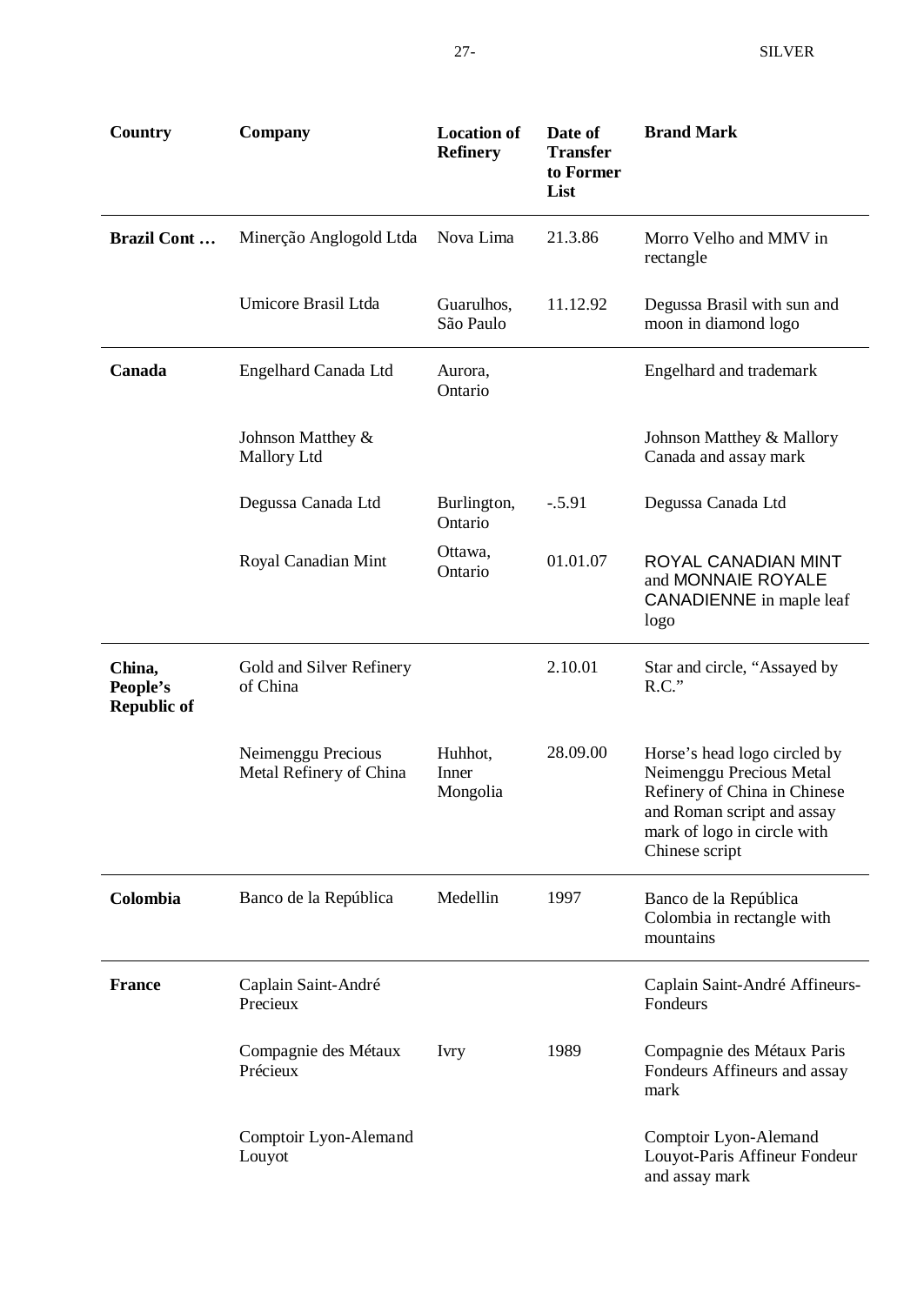| Country                                                       | Company                                                              | <b>Location of</b><br><b>Refinery</b> | Date of<br><b>Transfer</b><br>to Former<br>List | <b>Brand Mark</b>                                                                            |
|---------------------------------------------------------------|----------------------------------------------------------------------|---------------------------------------|-------------------------------------------------|----------------------------------------------------------------------------------------------|
| <b>France Cont</b>                                            | Comptoir Lyon-Alemand<br>et Marret, Bonnin, Lebel<br>et Guieu réunis |                                       | 1.10.95                                         | Comptoir Lyon-Alemand et<br>Marret Bonnin Lebel et Guieu<br>réunis and assay mark            |
|                                                               | Engelhard S.A.                                                       |                                       | 1.10.95                                         | Compagnie des Métaux<br>Précieux Paris Fondeurs<br>Affineurs and assay mark                  |
|                                                               | Engelhard-CLAL S.A.S.                                                | Noisy le Sec                          | 31.12.02                                        | Engelhard-CLAL Paris and<br>lion logo                                                        |
|                                                               | Les Anciens<br>Etablissements Léon<br>Martin                         |                                       |                                                 | Anc Ets Léon Martin Fondeur<br>Affineur Bagneaux Pres Paris<br>and assay mark                |
|                                                               | Marret, Bonnin, Lebel et<br>Guieu (Melters only)                     |                                       |                                                 | Marret, Bonnin, Lebel et Guieu<br>and assay mark                                             |
| <b>Germany</b>                                                | Degussa-H• ls AG                                                     | Hanau-<br>Wolfgang                    | 1.11.00                                         | Degussa with sun and moon in<br>diamond logo                                                 |
| Japan                                                         | Nippon Mining & Metals<br>Co., Ltd.                                  | Hitachi                               | 1.10.98                                         | Nippon Mining, logo and HM                                                                   |
| <b>Kazakhstan</b>                                             | <b>Kazzinc Joint Stock</b><br>Company                                | Ust-<br>Kamenogors<br>k               | 20.06.96                                        | Stylised K and Kazakhstan in<br>Cyrillic script in oval with<br>running stag                 |
| Korea,<br><b>Democratic</b><br>People's<br><b>Republic of</b> | Central Bank of the DPR<br>of Korea                                  | Pyongyang                             | 30.06.04                                        | Central Bank Pyongyang,<br>Refiners, Melters, Central<br>Bank DPR of Korea and assay<br>mark |
| Korea,<br><b>Republic of</b>                                  | LG-Nikko Copper Inc                                                  | Ulsan                                 | 25/07/05                                        | LG-Nikko with LG logo and<br>Assayer Melter with LG logo                                     |
|                                                               | <b>LG</b> Metals                                                     |                                       | 1.12.99                                         | LG in face shape inside circle                                                               |
| <b>Netherlands</b>                                            | Engelhard-<br>CLAL/Drijfhout BV                                      | Amsterdam                             | 30.06.04                                        | H Drijfhout & Zoon<br>Amsterdam Melters and assay<br>mark                                    |
|                                                               | Schöne Edelmentaal                                                   | Amsterdam                             | <b>Before</b><br>1934                           | Degussa with sun and moon in<br>diamond logo                                                 |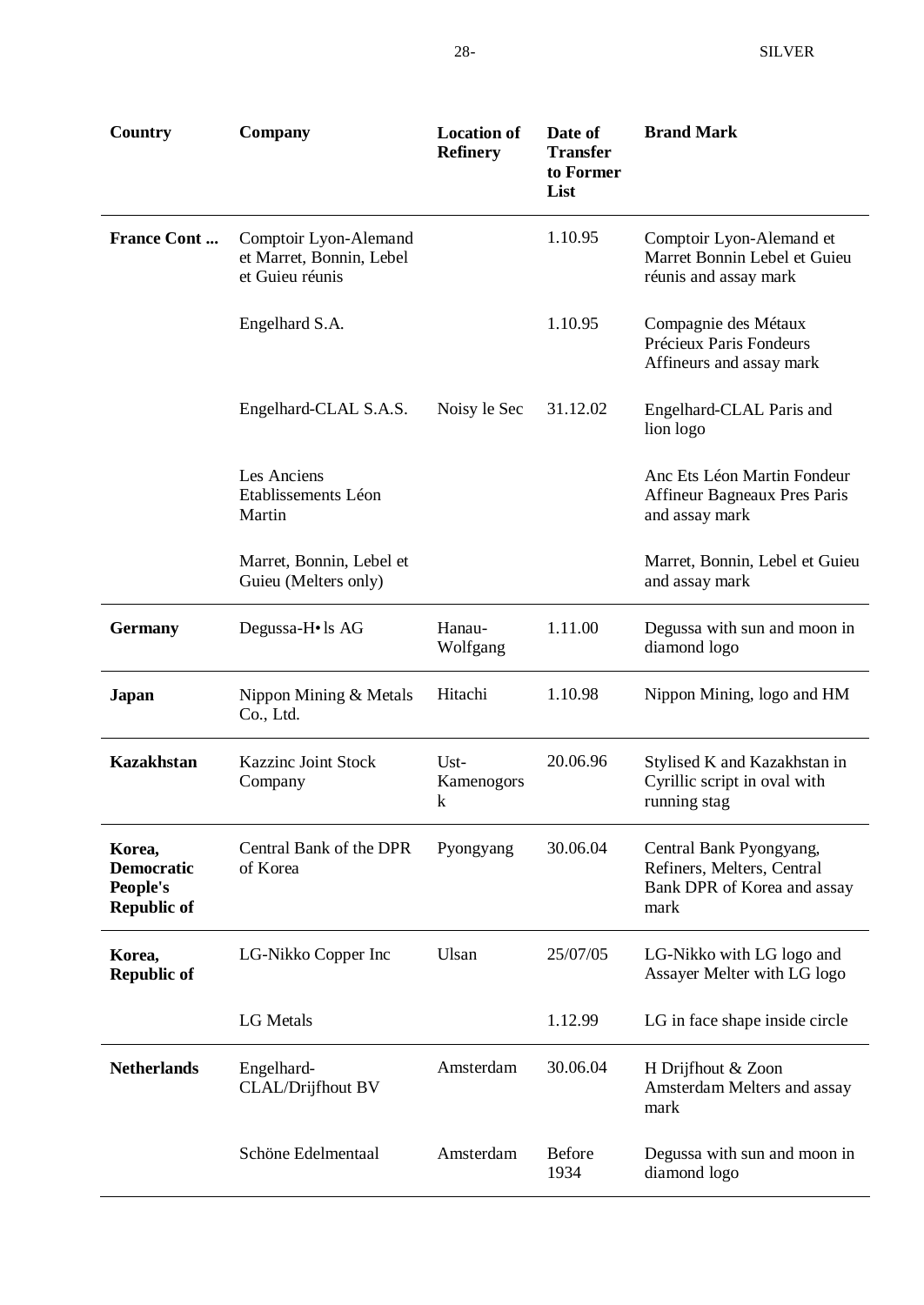| Country                         | Company                                                                      | <b>Location of</b><br><b>Refinery</b> | Date of<br><b>Transfer</b><br>to Former<br>List | <b>Brand Mark</b>                                                                                                                                    |
|---------------------------------|------------------------------------------------------------------------------|---------------------------------------|-------------------------------------------------|------------------------------------------------------------------------------------------------------------------------------------------------------|
| Romania                         | Allied Deals Phoenix SA<br>Baia Mare                                         | Baia Mare,<br><b>Maramures</b>        | 16.5.02                                         | Allied Deals Phoenix S.A. Baia<br>Mare in circle with globe,<br>eagle and ADG. Must be<br>accompanied by assay mark of<br>Banca Nationala a Romaniei |
| <b>Singapore</b>                | Degussa (Private) Limited                                                    | Singapore                             | 20.11.98                                        | Degussa Singapore with sun<br>and moon in diamond logo                                                                                               |
| <b>South Africa</b>             | <b>Musuku Beneficiation</b><br><b>Systems Pty Limited</b>                    | Virginia,<br><b>Free State</b>        | 01.01.07                                        | Arrow Logo plus HARMONY                                                                                                                              |
| <b>Spain</b>                    | <b>Industrias Reunidas</b><br>Minero-Metalúrgicas, SA<br>(Indumetal)         |                                       | 20.11.96                                        | Indumetal and Orispania<br><b>Bilbao</b>                                                                                                             |
| <b>Switzerland</b>              | Argor SA                                                                     |                                       | $-9.86$                                         | Argor SA Chiasso and assay<br>mark                                                                                                                   |
|                                 | <b>Bureau Central Suisse,</b><br>Contrôle Métaux<br>Précieux (Assayers only) |                                       |                                                 | <b>Bureau Central Suisse,</b><br>Contrôle Métaux Précieux                                                                                            |
|                                 | Métaux Précieux SA<br>Metalor                                                | Marin,<br>Neuchatel                   | 05.06.01                                        | Métaux Précieux SA Metalor<br>in circle round MP logo and<br>MP assay mark                                                                           |
|                                 | Monnaie Fédérale Suisse                                                      |                                       |                                                 | Monnaie Fédérale<br>Suisse(Melters only)                                                                                                             |
|                                 | Société de Banque Suisse                                                     |                                       |                                                 | Société de Banque Suisse Le<br>Locle and assay mark                                                                                                  |
|                                 | Valcambi SA                                                                  | Balerna,<br>Ticino                    | 16.10.06                                        | <b>VALCAMBI SA BALERNA-</b><br>SUISSE with assay mark (a<br>rectangle enclosing CHI in a<br>circle and ESSAYEUR<br>FONDEUR)                          |
| <b>United</b><br><b>Kingdom</b> | <b>Bank of England</b>                                                       |                                       |                                                 | Bank of England with<br>Britannia seated holding spear                                                                                               |
|                                 | Engelhard-CLAL UK<br>Limited                                                 | Chessington,<br>Surrey                | 1.10.98                                         | Engelhard-CLAL London                                                                                                                                |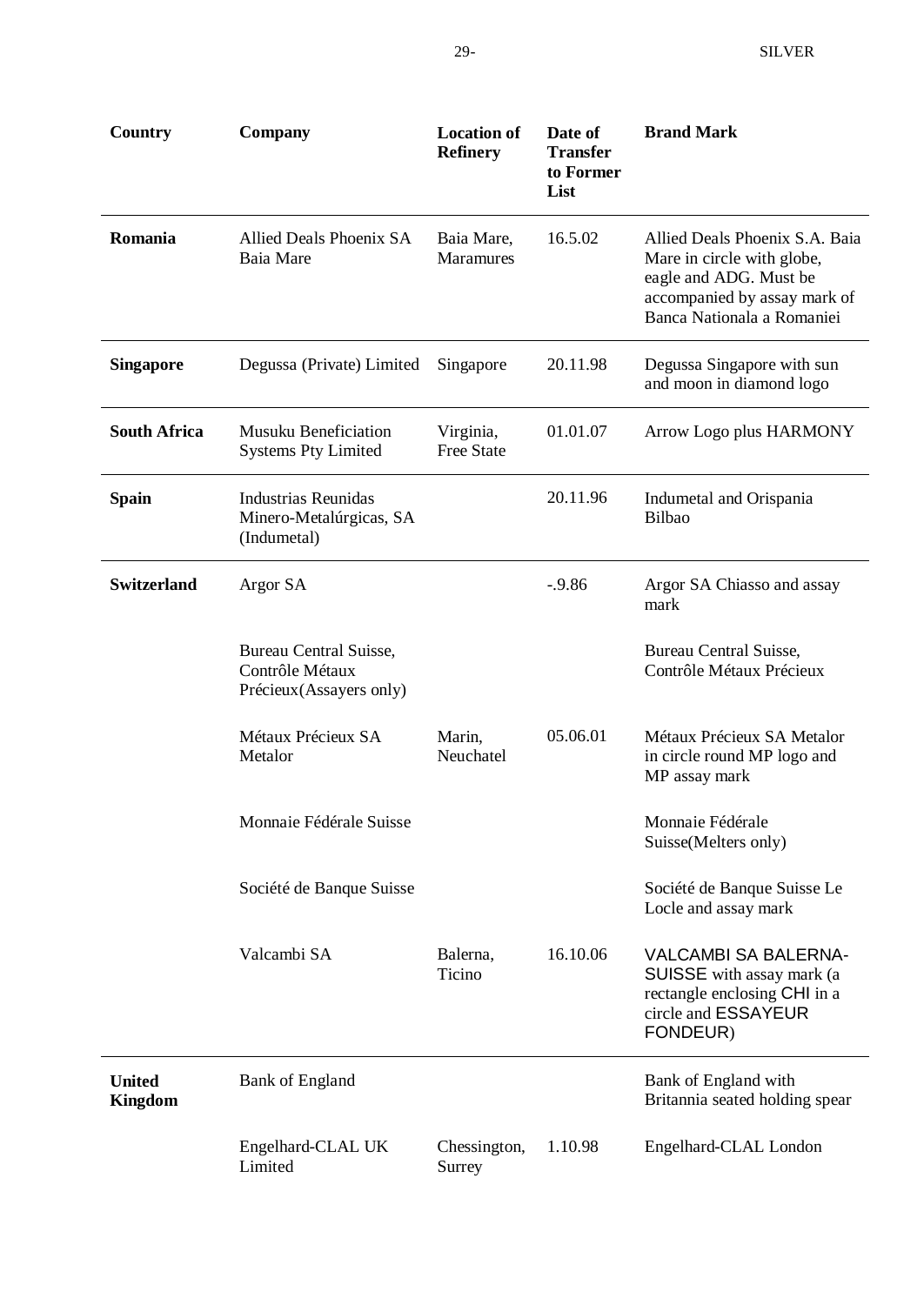| Country                          | Company                                          | <b>Location of</b><br><b>Refinery</b> | Date of<br><b>Transfer</b><br>to Former<br>List | <b>Brand Mark</b>                                                                                                                     |
|----------------------------------|--------------------------------------------------|---------------------------------------|-------------------------------------------------|---------------------------------------------------------------------------------------------------------------------------------------|
| <b>United</b><br>Kingdom<br>Cont | <b>Engelhard Limited</b>                         |                                       | 1.10.95                                         | Engelhard London and 'E'                                                                                                              |
|                                  | Johnson & Sons, Assayers<br>Ltd (Assayers only)  |                                       |                                                 | Assay Office stamp                                                                                                                    |
|                                  | Johnson & Sons, Smelting<br><b>Works Limited</b> |                                       |                                                 | Johnson & Sons Smelting<br><b>Works Refiners Melters</b>                                                                              |
|                                  | <b>Johnson Matthey Plc</b>                       | Royston,<br>Herts                     | 11.02<br>(replaced<br>by new<br>layout)         | Johnson Matthey London in<br>oval round Refiners Melters<br>and Johnson Matthey Assay<br>Office in oval round crossed<br>hammers logo |
|                                  | <b>Johnson Matthey Plc</b>                       | Royston,<br>Herts                     | 1919                                            | Johnson Matthey London in<br>oval round Refiners Melters<br>and Johnson Matthey Assay<br>Office in oval round crossed<br>hammers logo |
|                                  | N M Rothschild & Sons                            |                                       |                                                 | N M Rothschild & Sons NMR                                                                                                             |
|                                  | <b>Royal Mint</b>                                |                                       |                                                 | Coat of Arms of the Royal<br>Mint                                                                                                     |
|                                  | The Sheffield Smelting<br>Co Ltd London          | Sheffield                             |                                                 | Refined by the Sheffield<br>Smelting Co Ltd London and<br>Sheffield and assay mark                                                    |
| <b>USA</b>                       | <b>ASARCO</b> Incorporated                       | Baltimore,<br>Md Perth<br>Amboy, N.J  |                                                 | <b>ASARCO Gold Baltimore</b><br>Maryland or ASARCO Gold<br>Perth Amboy New Jersey                                                     |
|                                  | <b>ASARCO</b> Incorporated                       | Amarillo,<br>Texas                    | 22.06.05                                        | <b>ASARCO</b> Gold Amarillo<br>Texas in square                                                                                        |
|                                  | Engelhard-CLAL USA                               | Cartaret, N.J.                        | 10.12.97                                        | Engelhard-CLAL New York                                                                                                               |
|                                  | <b>Engelhard Corporation</b>                     | Anaheim, Ca                           | 31.12.00                                        | Engelhard logo and W in<br>octagon                                                                                                    |
|                                  | <b>Engelhard Corporation</b>                     | Cartaret, N.J.                        | 10.12.97                                        | Engelhard USA and 'E'                                                                                                                 |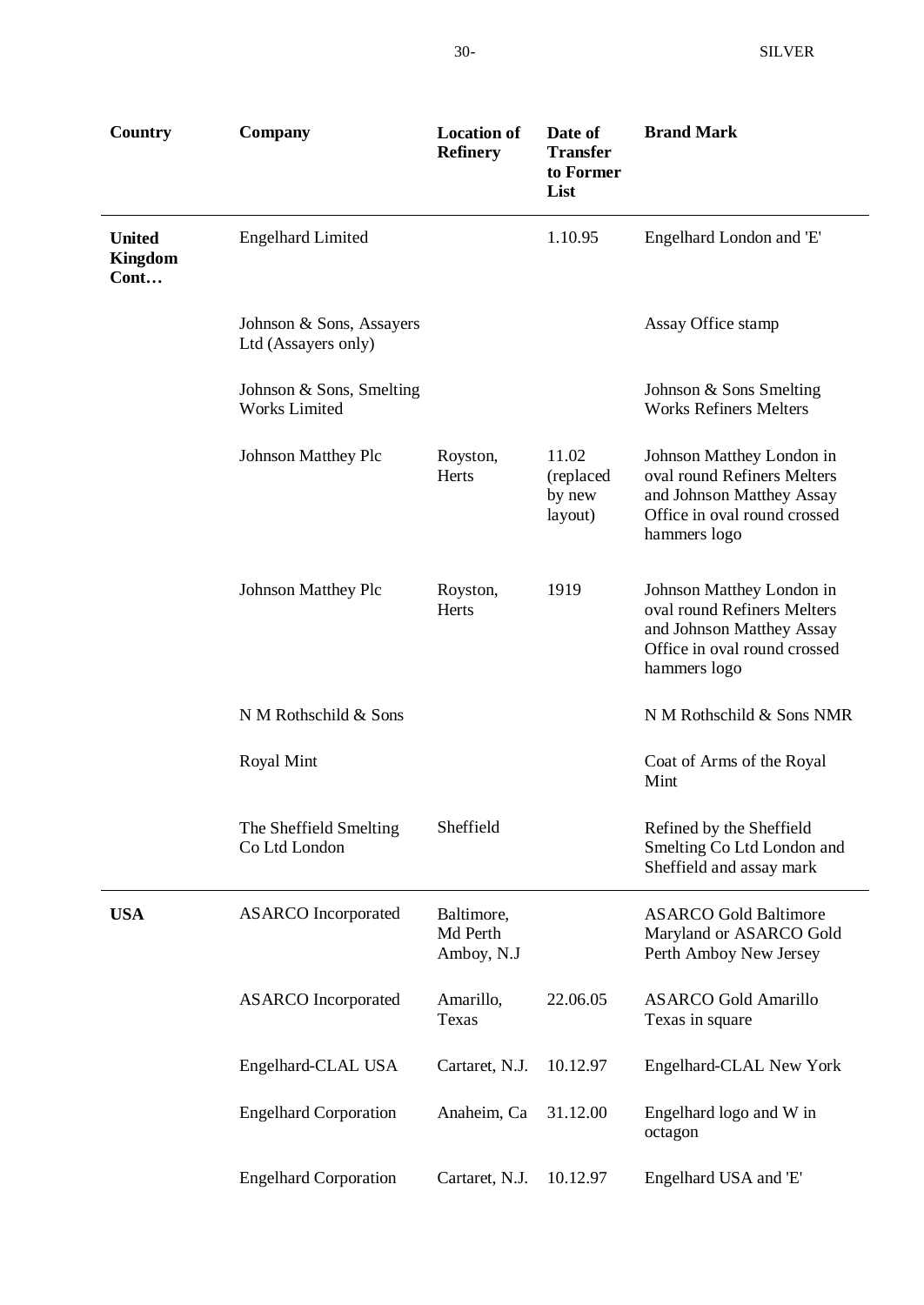| Country                                | <b>Company</b>                                                             | <b>Location of</b><br><b>Refinery</b>    | Date of<br><b>Transfer</b><br>to Former<br>List | <b>Brand Mark</b>                                                                                                            |
|----------------------------------------|----------------------------------------------------------------------------|------------------------------------------|-------------------------------------------------|------------------------------------------------------------------------------------------------------------------------------|
| USA Cont                               | Homestake Mining<br>Company                                                | Lead, SD                                 | 03.10.00                                        | Homestake Mining Company<br>in circle round HMC logo                                                                         |
|                                        | <b>United States Metals</b><br>Refining Company,<br>Subsidiary of Amax Inc | Cartaret, N.J.                           |                                                 | DRW Reg US Pat Off                                                                                                           |
|                                        | <b>United States Assay</b><br>Offices & Mints                              | New York,<br>San<br>Francisco,<br>Denver | 8.9.97                                          | US Assay Office New York or<br>Mint of The United States at<br>San Francisco, or US Mint San<br>Francisco, or US Mint Denver |
| <b>USSR</b><br>(formerly)<br>known as) | <b>State Refineries</b>                                                    | <b>Moscow</b>                            | 1.1.97                                          | Cyrillic SSSR with hammer<br>and sickle                                                                                      |

### **Amendments since last quarter (31st December 2006)**

1. Following the closure of Musuku's refinery in 2006, the entry for Musuku Beneficiation Systems Pty Limited was transferred to the Former List

#### **Former Assayers**

.

The Association confines its listing to those organisations which have the capability both to melt and to assay Good Delivery bars.

The following organisations were accorded the status of 'Assayers only' on the relevant listing previously issued by the London Gold Market.

Daniel C Griffith & Co Ltd

Laboratoires Boudet & Dussaix

Chartered Industries of Singapore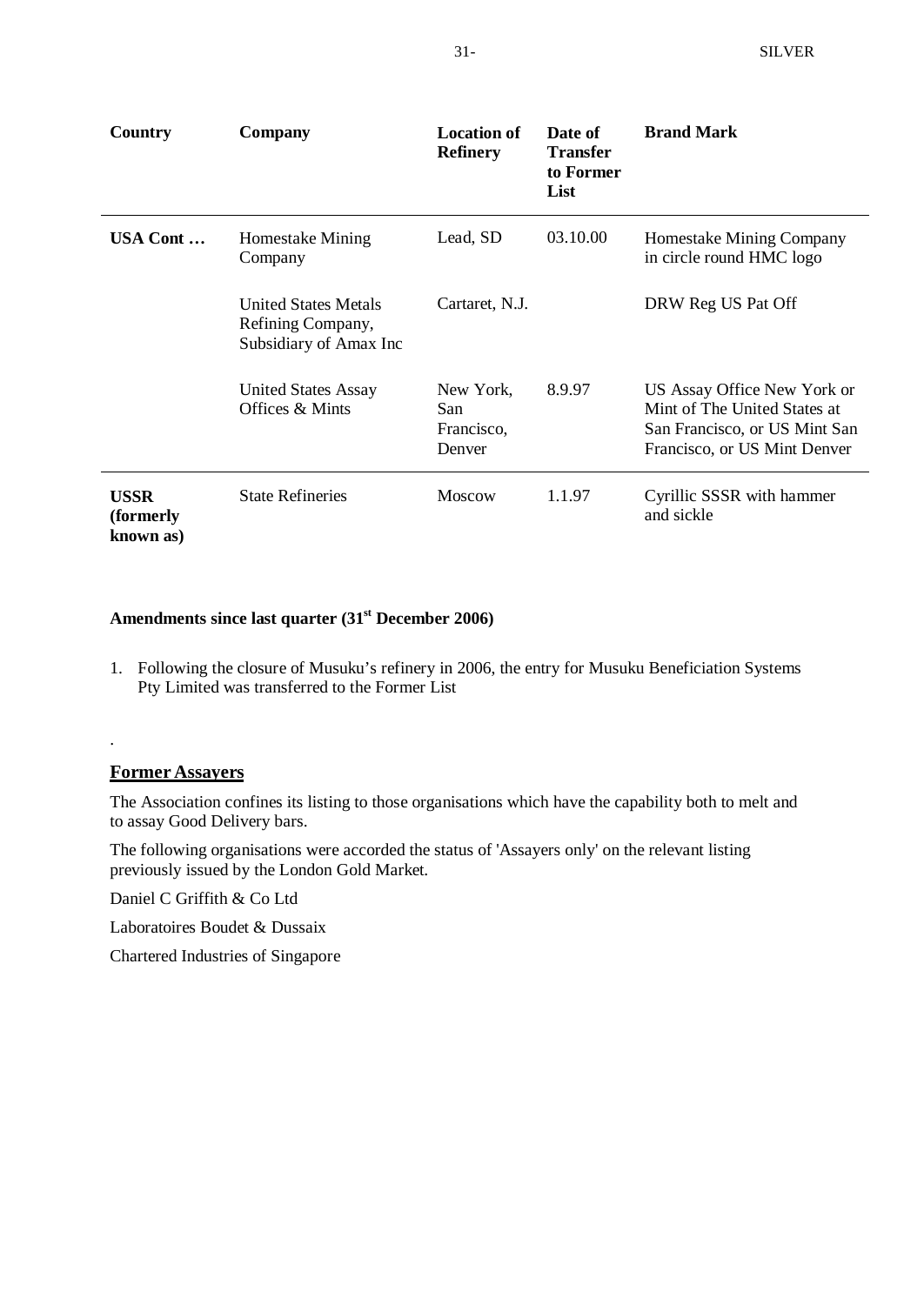#### The London Bullion Market Association

## **The Good Delivery List Of Acceptable Refiners: Silver**

#### **As at 1 st March 2007**

The following is a list of Refiners of silver whose large bars were found to meet the required standard when originally tested.

Inclusion in this list does not constitute or imply any representation or warranty by the LBMA as to creditworthiness or as to the services or goods supplied or quality or compliance with any specification relating thereto. No liability for direct or consequential loss, howsoever caused, whether by negligence or otherwise, whether by use of this list or reliance thereon, is accepted by the LBMA.

**©** The London Bullion Market Association, 2005

| Country          | Company                                             | <b>Location of</b><br><b>Refinery</b> | Date of<br>first<br><b>Listing</b> | <b>Brand Mark</b>                                                                   |
|------------------|-----------------------------------------------------|---------------------------------------|------------------------------------|-------------------------------------------------------------------------------------|
| <b>Australia</b> | <b>AGR Matthey</b><br>LBMA                          | Newburn,<br>Western<br>Australia      | 24.1.03                            | <b>AGR MATTHEY in oval</b><br>around three stacked bars                             |
|                  | Zinifex Limited                                     | Port Pirie,<br>South<br>Australia     |                                    | <b>BHAS</b>                                                                         |
| <b>Belgium</b>   | Umicore SA, Business<br><b>Unit Precious Metals</b> | Hoboken                               | 1930<br>(estimated)                | umicore and company logo<br>above the word HOBOKEN<br>and 9999                      |
| <b>Bulgaria</b>  | KCM-S.A., Plovdiv                                   | Plovdiv                               | 8.9.99                             | KCM - SA Bulgaria and logo<br>in diamond                                            |
| Canada           | Cominco Ltd                                         | Trail, British<br>Columbia            |                                    | Tadanac                                                                             |
| Canada<br>Cont   | Johnson Matthey Limited                             | Brampton,<br>Ontario,<br>Canada       | 19.12.01                           | JM and crossed hammers in<br>diamond surrounded by<br><b>Johnson Matthey Canada</b> |
|                  | Noranda Inc.CCR<br>Refinery                         | Montreal<br>East Quebec,              |                                    | <b>CCR</b> Canada                                                                   |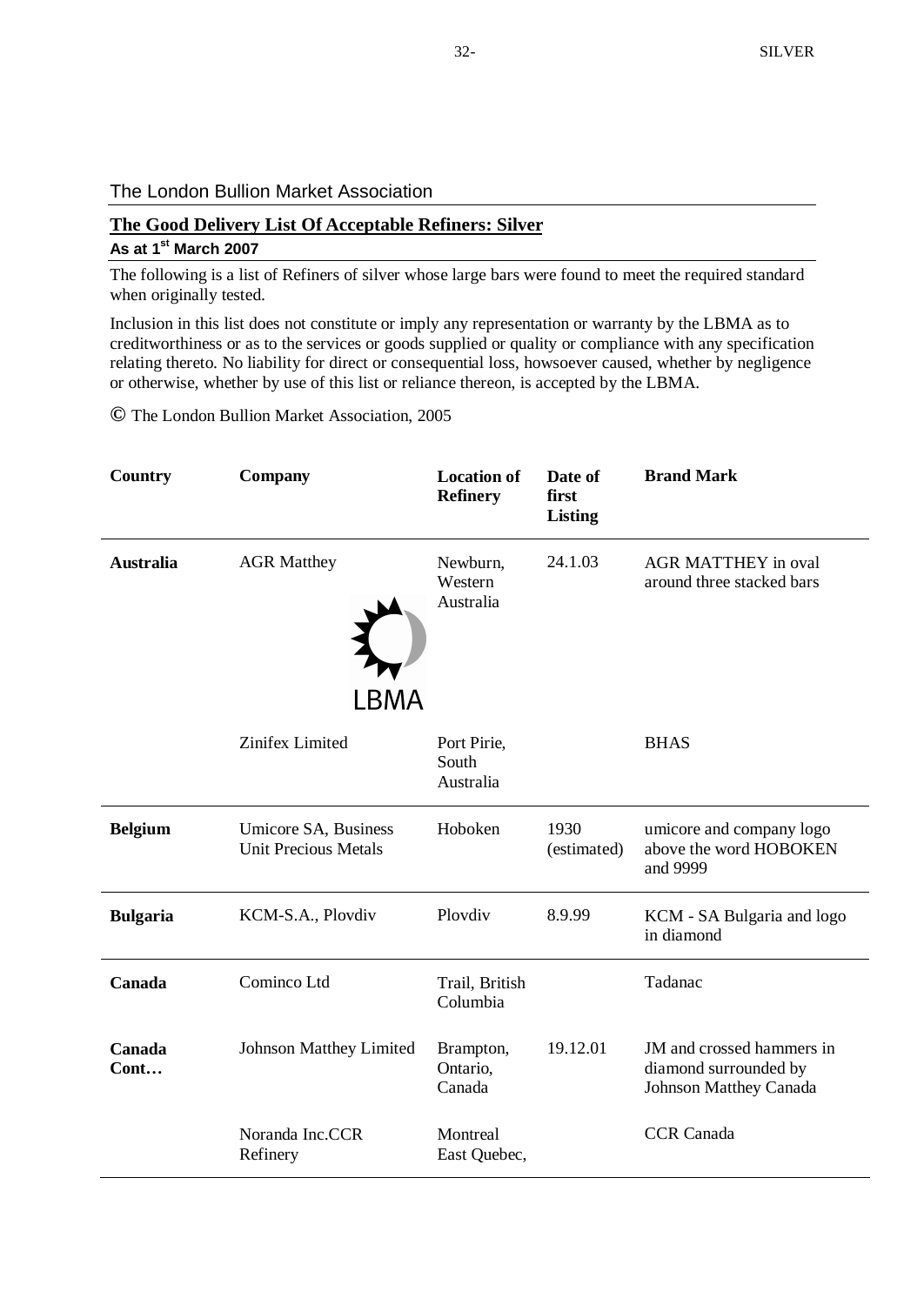| Country                                  | Company                                                                            | <b>Location of</b><br><b>Refinery</b>           | Date of<br>first<br><b>Listing</b> | <b>Brand Mark</b>                                                                                                                                                                                                                 |
|------------------------------------------|------------------------------------------------------------------------------------|-------------------------------------------------|------------------------------------|-----------------------------------------------------------------------------------------------------------------------------------------------------------------------------------------------------------------------------------|
| China,<br>People's<br><b>Republic of</b> | Anhui Tongdu Copper<br><b>Stock Company Ltd</b>                                    | Jinchang<br>Smelter,<br>Tongling<br>City, Anhui | 10.9.03                            | <b>JINCHANG SMELTER.</b><br>TONGDU COPPER. CHINA<br>under "copper helmet" logo<br>with TG underneath plus<br>"copper helmet" assay mark                                                                                           |
|                                          | Daye Nonferrous Metals<br>Company                                                  | Hubei<br>Province                               | 05.02.07                           | DAJIANG in Roman and<br>Chinese characters.                                                                                                                                                                                       |
|                                          | Jiangxi Copper Company<br>Ltd                                                      | Guixi City,<br>Jiangxi                          | 21.04.04                           | JCC under metal-loop logo                                                                                                                                                                                                         |
|                                          | The Great Wall Gold and<br>Silver Refinery of China                                | Chengdu                                         |                                    | Refined by Great Wall Gold &<br>Silver Refinery in oval around<br>China plus Great Wall logo<br>and assay seal                                                                                                                    |
|                                          | Henan Yuguang Gold and<br>Lead Company Ltd                                         | Jiyuan City,<br>Henan<br>Province               | 12.11.02                           | YG in diamond in centre<br>between CHINA and assay<br>mark                                                                                                                                                                        |
|                                          | Zhuzhou Smelter Group<br>Zhuzhou,                                                  |                                                 | 1.1.99                             | ZY in diamond and CHINA                                                                                                                                                                                                           |
|                                          | Co. Ltd                                                                            | Hunan<br>Province                               |                                    | (formerly known as Hunan<br>Zhuzhou Non-Ferrous Metals<br>Smelter Company).                                                                                                                                                       |
|                                          | Inner Mongolia Qiankun<br>Gold and Silver Refinery<br><b>Share Company Limited</b> | Huhhot,<br>Inner<br>Mongolia                    | 6.6.00                             | Horse's head logo surrounded<br>by QIANKUN GOLD AND<br>SILVER in Roman and<br>Chinese characters and assay<br>mark with Chinese characters<br>for Inner Mongolia, China in<br>Chinese characters and CHINA<br>in Roman characters |
|                                          | Shenzhen Zhongjin<br><b>Lingnan Nonfemet</b><br>Company Limited                    | Shaoguan,<br>Guandong<br>Province               | 28.2.02                            | NH inside three peaks logo and<br>NH ASSAYER in rectangle                                                                                                                                                                         |
| China,                                   | Hunan Shuikoushan                                                                  | Changning                                       | 13.5.03                            | <b>SKS CHINA</b>                                                                                                                                                                                                                  |
| People's<br><b>Republic of</b><br>cont.  | Nonferrous Metals Group<br>Co., Ltd.                                               | City, Hunan<br>Province                         |                                    | (formerly known as Shui Kou<br>Shan Mining Bureau of China).                                                                                                                                                                      |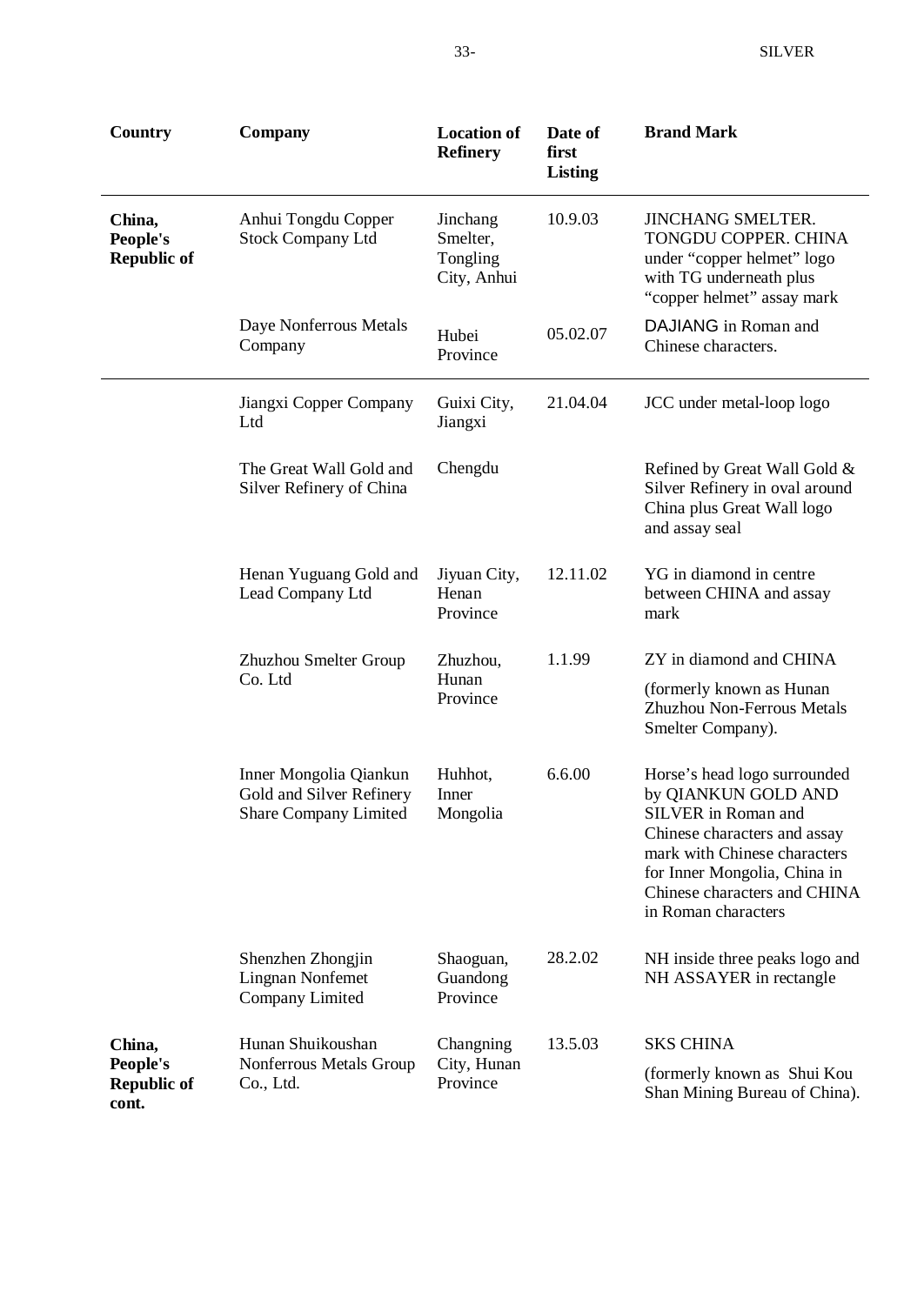| Country        | Company                                      | <b>Location of</b><br><b>Refinery</b> | Date of<br>first<br><b>Listing</b> | <b>Brand Mark</b>                                                                                                |
|----------------|----------------------------------------------|---------------------------------------|------------------------------------|------------------------------------------------------------------------------------------------------------------|
|                | <b>Yunnan Copper Industry</b><br>Co Ltd      | Kunming                               | 18.3.04                            | Rectangle containing TIE FENG<br>under Chinese characters and<br>TF in triangle; plus YCC under<br>fineness mark |
| <b>Germany</b> | W.C.Heraeus GmbH                             | Hanau,<br>Hessen                      |                                    | Heraeus Hanau in rectangle                                                                                       |
|                | Norddeutsche Affinerie<br>Aktiengesellschaft | Hamburg                               |                                    | Norddeutsche Affinerie<br>Hamburg in oval and NA                                                                 |
| <b>Italy</b>   | Chimet SpA                                   | Badia Al<br>Pino, Arezzo              | 18.5.81                            | <b>Chimet Trattamento Metalli</b><br>Preziosi Badia Al Pino AR in<br>oval                                        |
|                | Metalli Preziosi SpA                         | Paderno<br>Dugnano,<br>Milan          |                                    | Metalli Preziosi S.p.A. Milano<br>Affinazione in oval round MP<br>in diamond                                     |
| Japan          | Asahi Pretec Corp                            | Saijo, Ehime<br>Pref                  | 11.7.00                            | Diamond enclosing the letters<br>AKK                                                                             |
|                | Dowa Mining Co., Ltd.                        | Kazuno,<br>Akita Pref.                |                                    | Circle enclosing two crossed<br>hammers and Dowa character                                                       |
|                | Ishifuku Metal Industry<br>Co., Ltd          | Soka<br>Saitama Pref                  | 1934                               | Ishifuku Tokyo in circle round<br>Japanese 'Bun' character                                                       |
|                | Japanese Mint                                | Osaka,<br>Tokyo<br>Hiroshima,         |                                    | Japanese Mint Osaka or Tokyo<br>or Hiroshima in Japanese and<br>Roman script in oval round<br>leaf symbol        |
|                | Matsuda Sangyo Co., Ltd.                     | Iruma,<br>Saitama Pref.               | 11.1.00                            | Matsuda Tokyo Assayer-<br>Melter in oval with M                                                                  |
|                | Mitsubishi Materials<br>Corporation          | Kagawa,<br>Kagawa Pref.               |                                    | Three diamonds mark                                                                                              |
| Japan cont.    | Mitsui Mining and<br>Smelting Co., Ltd       | Takehara,<br>Hiroshima                |                                    | EMK with JIS assay mark and<br>T before serial number                                                            |
|                | Mitsui Mining and<br>Smelting Co., Ltd       | Kamioka,<br>Gifu Pref.                |                                    | EMK with JIS assay mark and<br>K before serial number                                                            |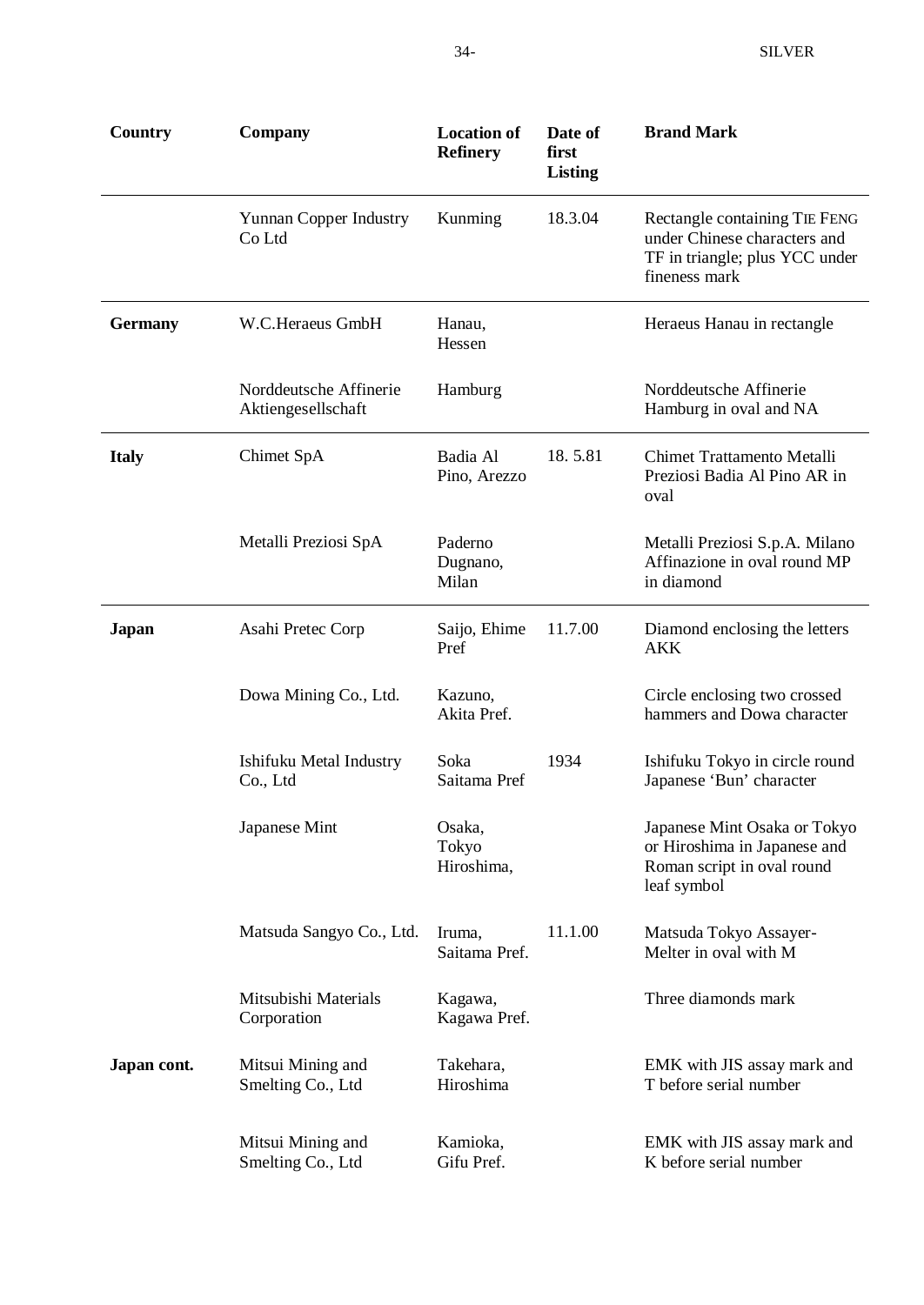| Country                      | Company                                   | <b>Location of</b><br><b>Refinery</b> | Date of<br>first<br><b>Listing</b> | <b>Brand Mark</b>                                                                                                          |
|------------------------------|-------------------------------------------|---------------------------------------|------------------------------------|----------------------------------------------------------------------------------------------------------------------------|
|                              | Nippon Mining & Metals<br>Co., Ltd.       | Hitachi                               |                                    | Nippon Mining logo and HM                                                                                                  |
|                              | <b>Sumitomo Metal Mining</b><br>Co., Ltd. | Saijo, Ehime<br>Pref.                 |                                    | Sumitomo logo                                                                                                              |
|                              | Tanaka Kikinzoku Kogyo<br>K.K.            | Hiratsuka,<br>Kanagawa<br>Pref.       |                                    | Tanaka and logo                                                                                                            |
|                              | Toho Zinc Co., Ltd.                       |                                       |                                    | TAK and logo                                                                                                               |
|                              | Tokuriki Honten Co., Ltd.                 | Shobumachi,<br>Saitama Pref.          | $-.4.83$                           | Tokuriki Tokyo Melters<br>Assayers in circle round<br>Japanese 'Toku' character                                            |
| <b>Kazakhstan</b>            | <b>Kazzinc Joint Stock</b><br>Company     | Ust-<br>Kamenogors<br>k               | 14.3.95                            | Stylised K and Kazakhstan in<br>Cyrillic script in oval with<br>running stag                                               |
|                              |                                           |                                       |                                    | *The year of production is<br>shown as a separate four digit<br>number and the bar weight is in<br>troy ounces and metric* |
| Korea,<br><b>Republic of</b> | Korea Zinc Co Ltd                         | Onsan                                 | 31.1.01                            | KOREA ZINC CO., LTD.<br>1974 in circle around KZ                                                                           |
|                              | LS-Nikko Copper Inc                       | Ulsan                                 | 19.4.91                            | LS logo and LS Assayer<br>Melter in rectangle                                                                              |
| <b>Mexico</b>                | Met-Mex Peñoles SA                        | Torreon,<br>Coahuila                  |                                    | Product of Peñoles Mexico in<br>rectangle and Met-Mex<br>Peñoles SA DE CV in oval                                          |
| <b>Netherlands</b>           | Argentia B.V                              | Moerdijk                              | 10.11.06                           | A decagon enclosing<br>ARGENTIA® and<br><b>PRECIOUS METALS</b><br><b>RECYCLING</b>                                         |
|                              | Schöne Edelmetaal B.V                     | Amsterdam                             | <b>Before</b><br>1972              | umicore company logo above<br>the word FEINSILBER                                                                          |
| Peru                         | Doe Run Peru SRL                          | La Oroya,<br>Junin                    |                                    | CP Peru                                                                                                                    |
| Poland                       | KGHM Polska Miedz SA                      | Glogow                                | 17.3.95                            | <b>KGHM HG</b>                                                                                                             |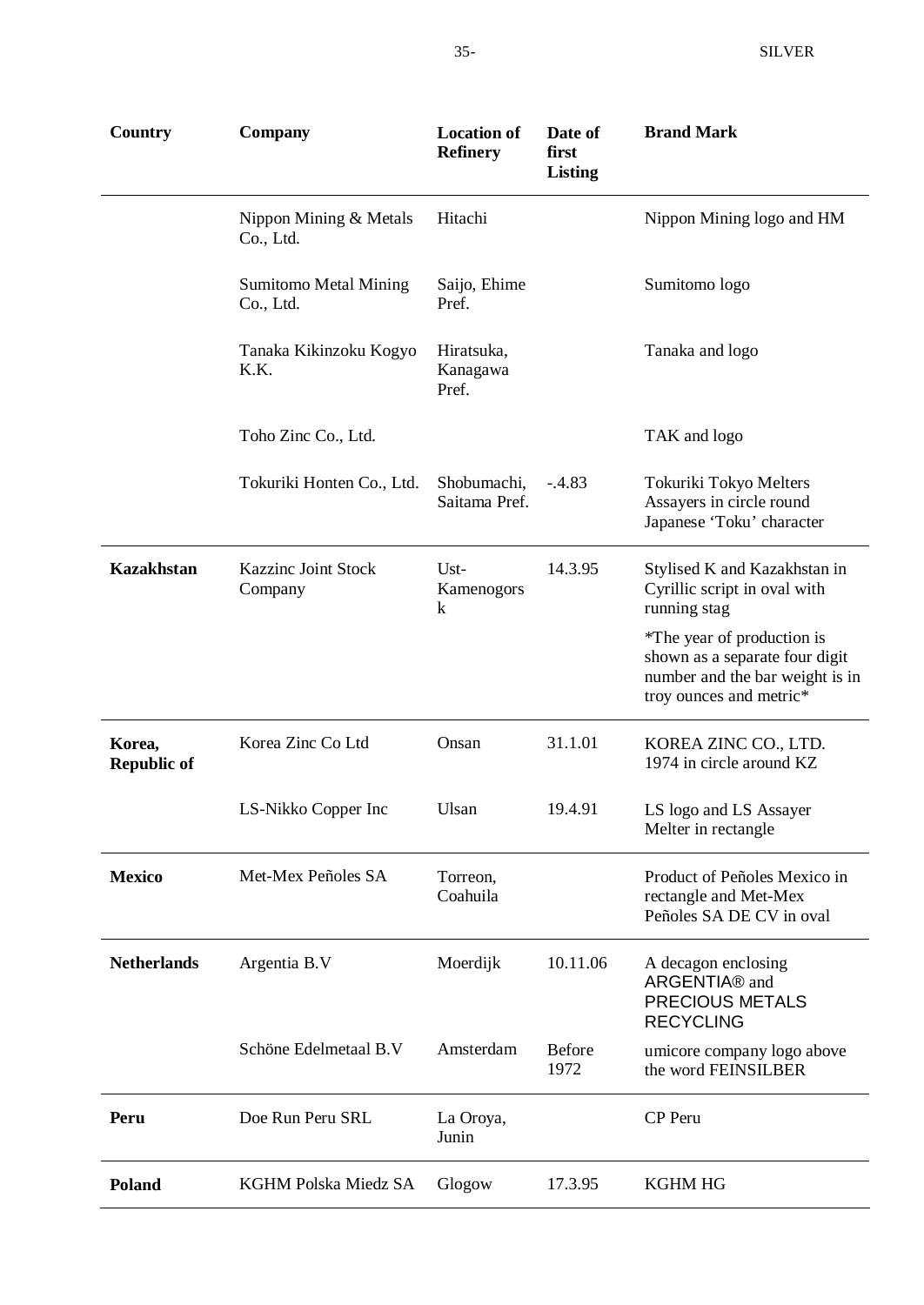| Country             | <b>Company</b>                                                                                                  | <b>Location of</b><br><b>Refinery</b> | Date of<br>first<br><b>Listing</b> | <b>Brand Mark</b>                                                                                                 |
|---------------------|-----------------------------------------------------------------------------------------------------------------|---------------------------------------|------------------------------------|-------------------------------------------------------------------------------------------------------------------|
| <b>Russia</b>       | Joint Stock Company<br><b>Ekaterinburg Non-Ferrous</b><br><b>Metal Processing Plant</b>                         | Ekaterinburg                          | 28.4.99                            | Ekaterinburg logo, Cyrillic EB<br>and Russia in Cyrillic script in<br>oval                                        |
|                     | <b>Federal State Enterprise</b><br>Novosibirsk Refinery                                                         | Novosibirsk                           | 28.4.99                            | Novosibirsk logo, Cyrillic NN<br>and Russia in Cyrillic script in<br>oval                                         |
|                     | The Open Joint Stock<br>Company"The Gulidov<br>Krasnoyarsk Non-Ferrous<br>Metals Plant" (OJSC<br>"Krastvetmet") | Krasnoyarsk                           | 2.6.99                             | Krasnoyarsk logo, Cyrillic KR<br>and Russia in Cyrillic script in<br>oval                                         |
|                     | Prioksky Plant of Non-<br><b>Ferrous Metals</b>                                                                 | Kasimov<br>Ryazan,                    | 24.6.99                            | Prioksky logo, Cyrillic PA and<br>Russia in Cyrillic script in oval                                               |
|                     | <b>State-Owned Enterprise</b><br>Shyolkovsky Factory of<br><b>Secondary Precious</b><br>Metals                  | Shyolkovo,<br>Moscow                  | 28.4.99                            | Shyolkovsky logo, Cyrillic<br>SCH and Russia in Cyrillic<br>script in oval                                        |
|                     | Open Joint Stock Company<br>Kolyma Refinery                                                                     | Khasyn,<br>Magadan                    | 01.9.06                            | Company logo and 'Russia' in<br>Cyrillic in oval                                                                  |
| <b>South Africa</b> | Rand Refinery Limited                                                                                           | Germiston,<br>Gauteng                 |                                    | Rand Refinery Limited and<br>assay mark                                                                           |
| Spain               | SEMPSA Joyeria Plateria<br><b>SA</b>                                                                            | Madrid                                |                                    | Sociedad Española de Metales<br>Preciosos SA in circle round<br>Fundidores Afinadores and star                    |
| <b>Sweden</b>       | <b>Boliden Commercial AB</b>                                                                                    | Skellefteham<br>n                     |                                    | Boliden with logo                                                                                                 |
| <b>Switzerland</b>  | Argor-Heraeus SA                                                                                                | Mendrisio                             | 24.6.92                            | Argor-Heraeus SA in circle<br>round AH logo and<br>Switzerland and Melter<br>Assayer with AH logo in<br>rectangle |
|                     | Metalor Technologies SA                                                                                         | Marin,<br>Neuchâtel                   |                                    | $\text{METALOR}^{\circledast}$ and assay mark<br>showing Essayeur Fondeur<br>with MP in triangle                  |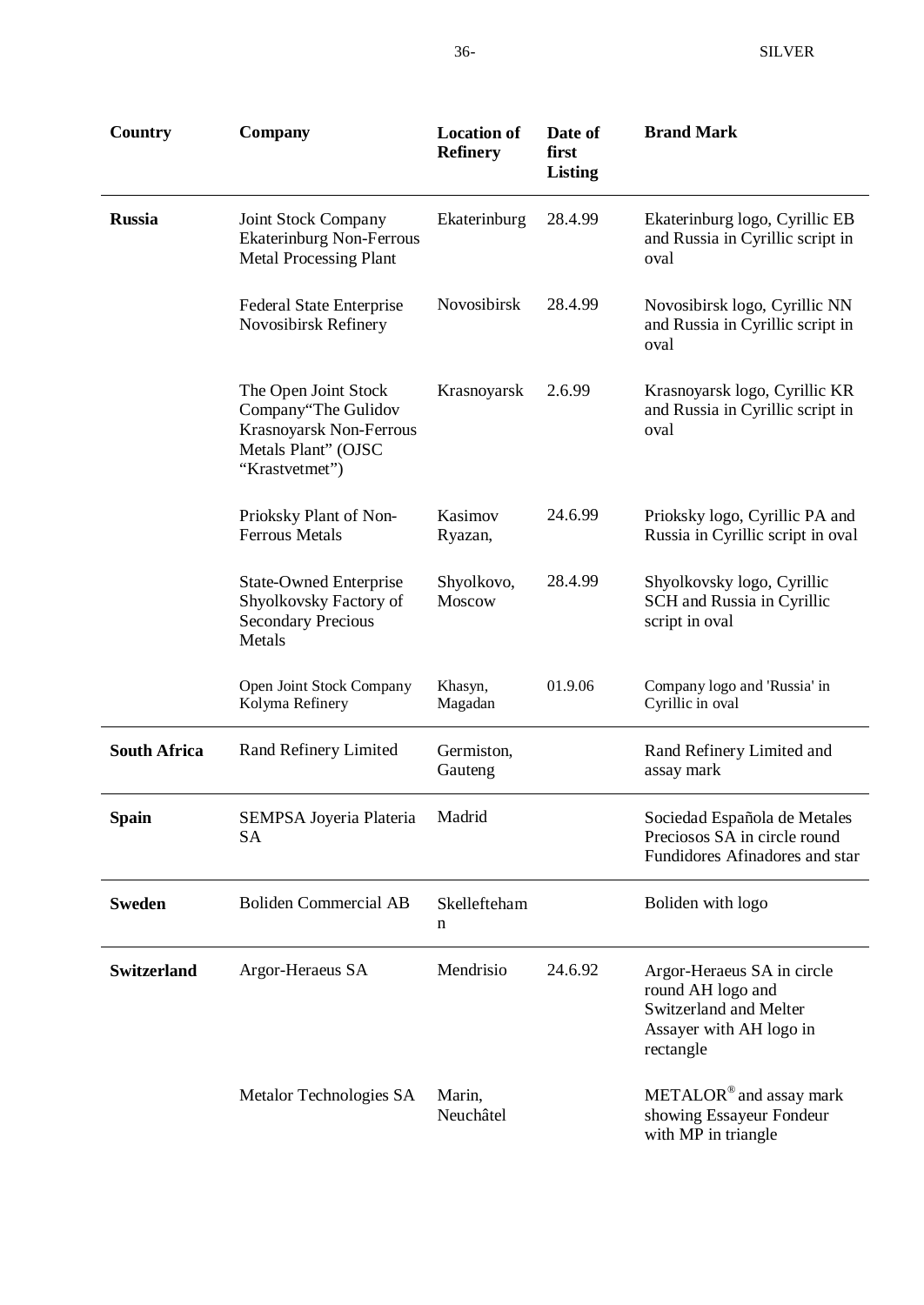| Country                         | Company                                              | <b>Location of</b><br><b>Refinery</b> | Date of<br>first<br><b>Listing</b> | <b>Brand Mark</b>                                                                                                     |
|---------------------------------|------------------------------------------------------|---------------------------------------|------------------------------------|-----------------------------------------------------------------------------------------------------------------------|
|                                 | <b>PAMP SA</b>                                       | Castel S.<br>Pietro,<br>Ticino        | 1.10.95                            | PAMP logo and Switzerland,<br>and Essayeur Fondeur in<br>rectangle with PAMP logo                                     |
|                                 | Valcambi SA                                          | Balerna,<br>Ticino                    |                                    | Valcambi SUISSE with assay<br>mark (a rectangle enclosing<br>CHI in a circle and<br><b>ESSAYEUR FONDEUR)</b>          |
| <b>United</b><br><b>Kingdom</b> | <b>Britannia Refined Metals</b><br>Ltd               | Gravesend,<br>Kent                    | 1931                               | 999 with BLCO in shield                                                                                               |
|                                 | <b>JBR</b> Recovery Limited                          | West<br><b>Bromwich</b>               | 1992                               | <b>JBR</b> Recovery Ltd in oval<br>round 999                                                                          |
|                                 | <b>Thessco Limited</b>                               | Sheffield                             | 1.7.95                             | Thessco with 999 or 9999 in<br>octagon                                                                                |
| <b>USA</b>                      | Johnson Matthey Inc.                                 | Salt Lake<br>City, Utah               | 3.3.89                             | Johnson Matthey with JM and<br>crossed hammers in diamond<br>and JMI Assay Office in oval<br>round SLC                |
|                                 | Kennecott Utah Copper<br>Corporation                 | Magma,<br>Utah                        |                                    | <b>KUC</b>                                                                                                            |
|                                 | <b>Metalor USA Refining</b><br>Corporation           | North<br>Attleboro,<br>Mass           | 18.2.91                            | METALOR <sup>®</sup> and MUS<br>assayer's mark including year                                                         |
| <b>Uzbekistan</b>               | Almalyk Mining and<br>Metallurgical<br>Complex(AMCC) | Almalyk,<br>Tashkent                  | 23.10.96                           | Uzbekistan in Cyrillic and<br>Roman script in circle round<br>globe and AMMC logo with<br>Melter Assayer in rectangle |

## **Amendments since last quarter (31st December 2006)**

- 1. The LBMA has approved the addition of Daye Nonferrous Metals Company as of  $5<sup>th</sup>$  February 2007.
- 2. Boliden Mineral AB changed its name to Boliden Commercial AB.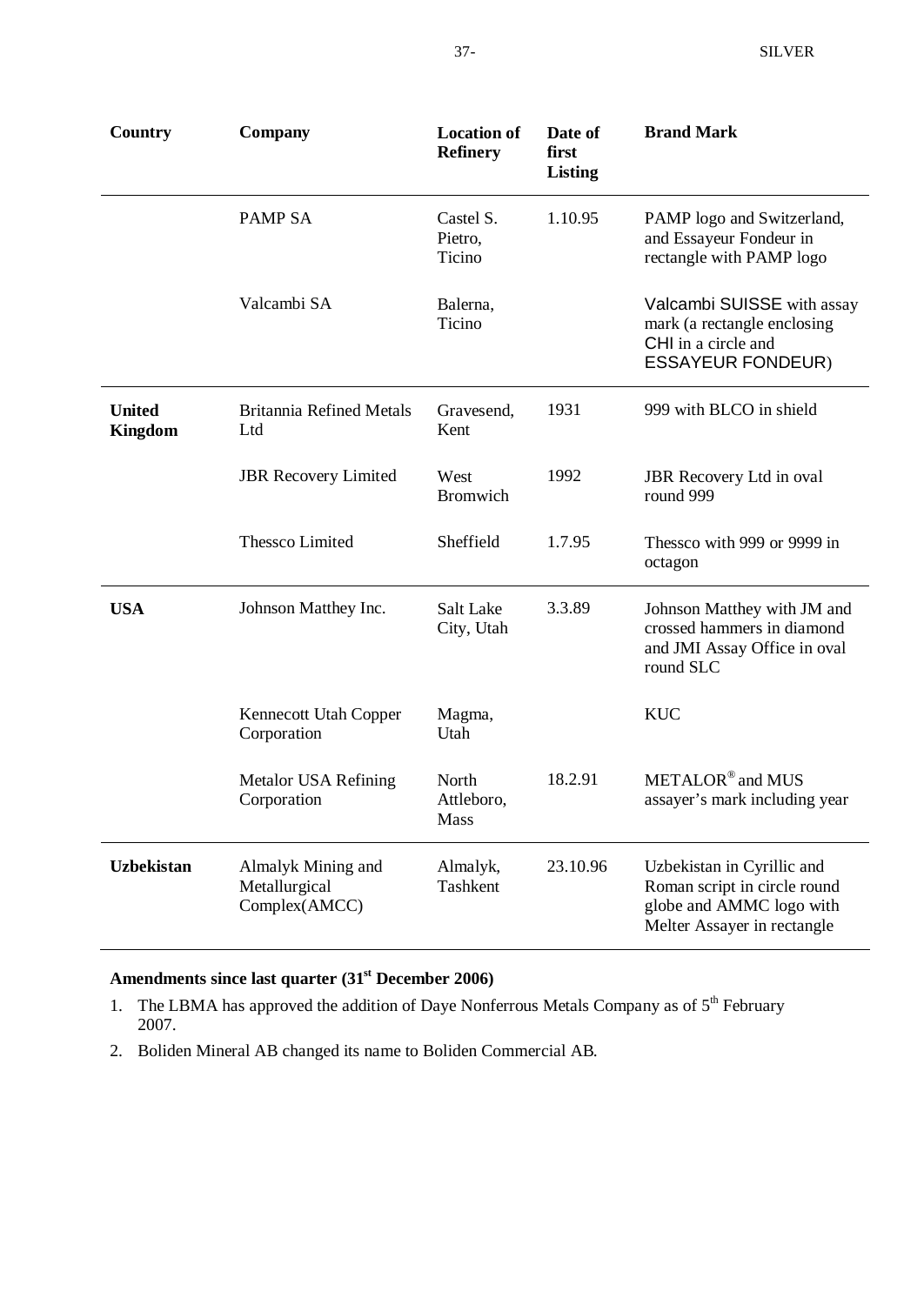#### **Former Melters And Assayers Of Good Delivery Silver Bars**

- 1. Organisations which no longer melt and assay good delivery silver bars, or which have undergone a change of name and/or mark or
- 2. Organisations which no longer melt and assay good delivery silver bars at the locations specified below but continue to do so elsewhere.

However, bars produced by these organisations prior to their transfer to this list continue to be acceptable as good delivery.

Bars in this category not marked with the fineness and stamp of an acceptable Assayer must be accompanied by a certificate issued by an acceptable Assayer stating the serial number of the bar and the fineness.

Following the historical precedent, if a bar bears more than one assay stamp, the lowest figure will be taken.

The following organisations no longer melt and assay good delivery silver bars. However, bars produced by them prior to their transfer to this continue to be acceptable as good delivery. The Association reserves the right to de-list bars after an appropriate period of time where production has ceased.

| Country               | <b>Company</b>                                                                                           | <b>Location of</b><br><b>Refinery</b> | Date of<br><b>Transfer</b><br>to Former<br>List | <b>Brand Mark</b>                                                                                                                    |  |  |
|-----------------------|----------------------------------------------------------------------------------------------------------|---------------------------------------|-------------------------------------------------|--------------------------------------------------------------------------------------------------------------------------------------|--|--|
| <b>Australia</b>      | <b>AGR Joint Venture</b>                                                                                 | Newburn,<br>Western<br>Australia      | 24.01.03                                        | <b>Australian Gold Refineries</b><br>AGR Perth in lozenge with<br>outline of swan on the left and<br>three stacked bars on the right |  |  |
|                       | <b>Engelhard Industries Pty</b><br>Limited                                                               |                                       |                                                 | Engelhard Australia and assay<br>mark                                                                                                |  |  |
|                       | <b>Johnson Matthey Limited</b>                                                                           |                                       |                                                 | <b>Johnson Matthey Refiners</b><br>Australia Sydney                                                                                  |  |  |
|                       | Pasminco Metals Pty Ltd<br>(formerly The Broken Hill<br><b>Associated Smelters Pty</b><br>Ltd)           | Port Pirie,<br>South<br>Australia     | 18.01.05                                        | <b>BHAS</b>                                                                                                                          |  |  |
|                       | Southern Copper Limited,<br>formerly The Electrolytic<br>Refining & Smelting<br>Company of Australia Ltd |                                       | 14.8.96                                         | <b>ERANDS</b>                                                                                                                        |  |  |
|                       | The Perth Mint                                                                                           | Perth                                 |                                                 | <b>PM</b>                                                                                                                            |  |  |
| <b>Australia Cont</b> | Western Australian Mint                                                                                  | Newburn<br>Western<br>Australia       | 1928                                            | <b>AGR Perth</b>                                                                                                                     |  |  |
|                       | The London Bullion Market Association                                                                    |                                       |                                                 |                                                                                                                                      |  |  |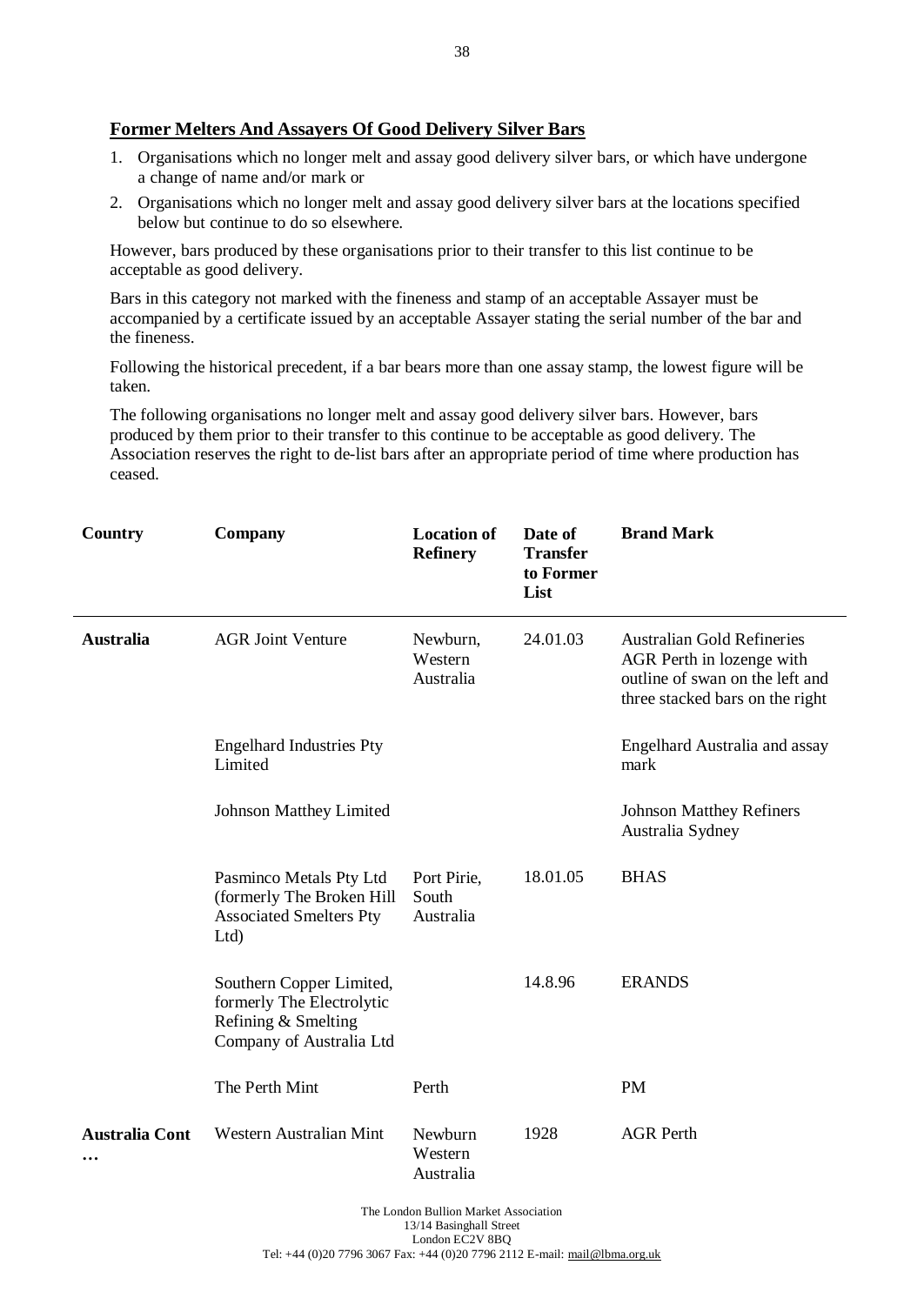| <b>Country</b>      | Company                                                            | <b>Location of</b><br><b>Refinery</b> | Date of<br><b>Transfer</b><br>to Former<br>List | <b>Brand Mark</b>                                                                                                                                                       |
|---------------------|--------------------------------------------------------------------|---------------------------------------|-------------------------------------------------|-------------------------------------------------------------------------------------------------------------------------------------------------------------------------|
| Austria             | Ögussa GmbH                                                        | Vienna                                | 05.07.04                                        | Ögussa in sun and moon logo<br>in diamond                                                                                                                               |
| <b>Belgium</b>      | <b>SA Johnson Matthey NV</b>                                       | <b>Brussels</b>                       | $-11.95$                                        | Johnson Matthey - Brussels                                                                                                                                              |
|                     | <b>Umicore SA Business</b><br><b>Unit Precious Metals</b>          | Hoboken                               | 31.03.06                                        | Hoboken 999+                                                                                                                                                            |
| Canada              | <b>Engelhard Canada</b><br>Limited                                 | Aurora,<br>Ontario                    | 12.12.95                                        | Engelhard                                                                                                                                                               |
| <b>Canada Cont</b>  | <b>INCO Limited, Copper</b><br><b>Cliff Copper Refinery</b>        | Copper Cliff,<br>Ontario              | 29.01.04                                        | <b>ORC</b>                                                                                                                                                              |
|                     | Royal Canadian Mint                                                | Ottawa,<br>Ontario                    | 29.7.98                                         | Royal Canadian Mint and<br>Monnaie Royale Canadienne                                                                                                                    |
| China               | Neimenggu Precious<br>Metal Refinery of China                      | Huhhot Inner<br>Mongolia              | 28.9.04                                         | Horse's head logo circled by<br>Neimenggu Precious Metal<br>Refinery of China in Chinese<br>and Roman script and assay<br>mark of logo in circle with<br>Chinese script |
| <b>France</b>       | Engelhard S.A.                                                     | Ivry                                  |                                                 | Compagnie des Métaux<br>Précieux Paris Fondeurs<br>Affineurs and assay mark                                                                                             |
|                     | Engelhard-CLAL S.A.S.                                              | Noisy le Sec                          | 31.12.02                                        | Engelhard-CLAL Paris and<br>lion logo                                                                                                                                   |
|                     | Comptoir Lyon-Alemand<br>Louyot                                    |                                       |                                                 | Comptoir Lyon-Alemand<br><b>Louyot Paris Affineurs</b><br>Fondeurs and assay mark                                                                                       |
| <b>Germany</b>      | Allgemeine Gold- und<br>Silberscheideanstalt<br>Aktiengesellschaft | Pforzheim                             | 29.11.04                                        | Allgemeine and logo                                                                                                                                                     |
|                     | Degussa-H• ls AG                                                   | Hanau-<br>Wolfgang                    | 1.11.00                                         | Degussa with sun and moon in<br>diamond logo                                                                                                                            |
| <b>Germany Cont</b> | <b>VEB Mansfeld Kombinat</b><br>Wilhelm Pieck                      |                                       | 21.10.96                                        | Mansfeld                                                                                                                                                                |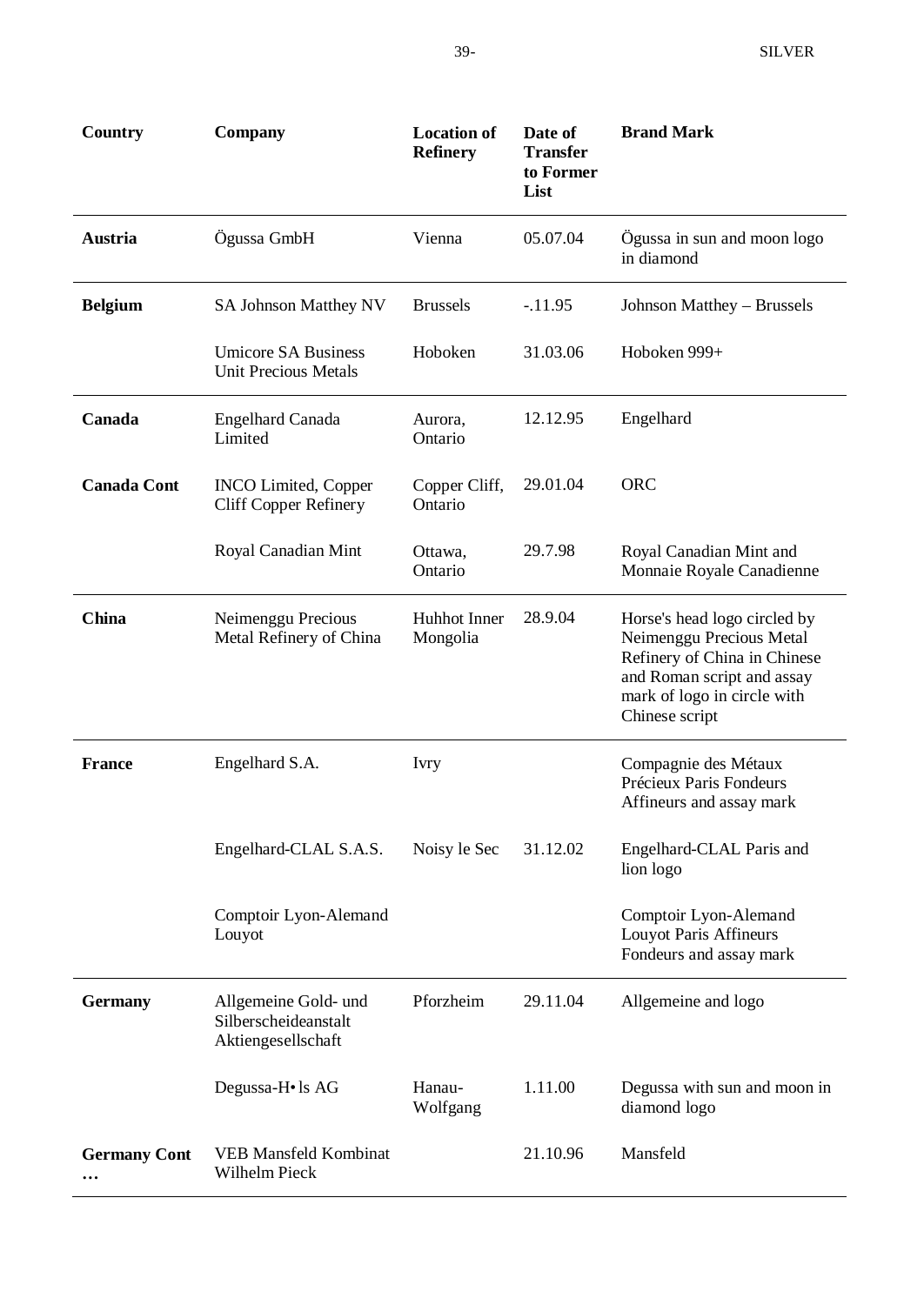| Country                                                       | Company                                                 | <b>Location of</b><br><b>Refinery</b> | Date of<br><b>Transfer</b><br>to Former<br>List | <b>Brand Mark</b>                                                                                                                  |
|---------------------------------------------------------------|---------------------------------------------------------|---------------------------------------|-------------------------------------------------|------------------------------------------------------------------------------------------------------------------------------------|
| <b>Italy</b>                                                  | Mariovilla SpA                                          | Milan                                 | 21.3.97                                         | Mario Villa Milano                                                                                                                 |
|                                                               | Portovesme Srl                                          | Cagliari,<br>Sardinia                 | 30.06.04                                        | PORTOVESME S.r.l. - SAN<br>GAVINO in circle                                                                                        |
| Japan                                                         | Furukawa Metals<br>Company Limited                      | Nikko                                 | 16.9.96                                         | Triangle(like A)                                                                                                                   |
| <b>Kazakhstan</b>                                             | <b>Kazzinc Joint Stock</b><br>Company                   | $Ust-$<br>Kamenogors<br>k             | 14.3.95                                         | Stylised K and Kazakhstan in<br>Cyrillic script in oval with<br>running stag                                                       |
| Korea,<br><b>Democratic</b><br>People's<br><b>Republic of</b> | State Refinery,<br>Pyongyang                            | Pyongyang                             | 30.06.04                                        | Korea Pyongyang Refinery in<br>circle round Melter Assayer<br>and Central Bank Pyongyang<br>Assay Office in circle round<br>scales |
| Korea,<br><b>Republic of</b>                                  | LG-Nikko Copper Inc.                                    | Ulsan                                 | 25/07/05                                        | LG-Nikko in circle round logo<br>and K in circle                                                                                   |
|                                                               | Korea Zinc Co Ltd                                       | Onsan                                 | 10.05.02                                        | KZ in diamond                                                                                                                      |
| <b>Mexico</b>                                                 | Compania de Real del<br>Monte y Pachuca S.A. de<br>C.V. | Pachuca,<br>Hidalgo                   | 30.06.04                                        | <b>RM</b>                                                                                                                          |
| <b>Mexico Cont</b>                                            | <b>Industrial Minera Mexico</b><br><b>SA</b>            | Monterrey,<br>NL                      | 1.11.00                                         | <b>IMM Monterrey and mark</b>                                                                                                      |
| <b>Myanmar</b><br>(formerly<br>Burma)                         | Myanmar Bawdwin<br>Corporation                          | Namtu                                 | 16.4.97                                         | <b>Burma Mines</b>                                                                                                                 |
| <b>Netherlands</b>                                            | Engelhard-<br><b>CLAL/Drijfhout BV</b>                  | Amsterdam                             | 15.06.04                                        | Drijfhout & Zoon Amsterdam<br>Melters and mark                                                                                     |
|                                                               | Schöne Edelmetaal                                       | Amsterdam                             | Before<br>1972                                  | Degussa with sun and moon in<br>diamond logo                                                                                       |
| <b>Norway</b>                                                 | <b>KA Rasmussen Hamar</b><br>A/S                        |                                       | 21.10.96                                        | <b>KAR</b>                                                                                                                         |
|                                                               |                                                         |                                       |                                                 |                                                                                                                                    |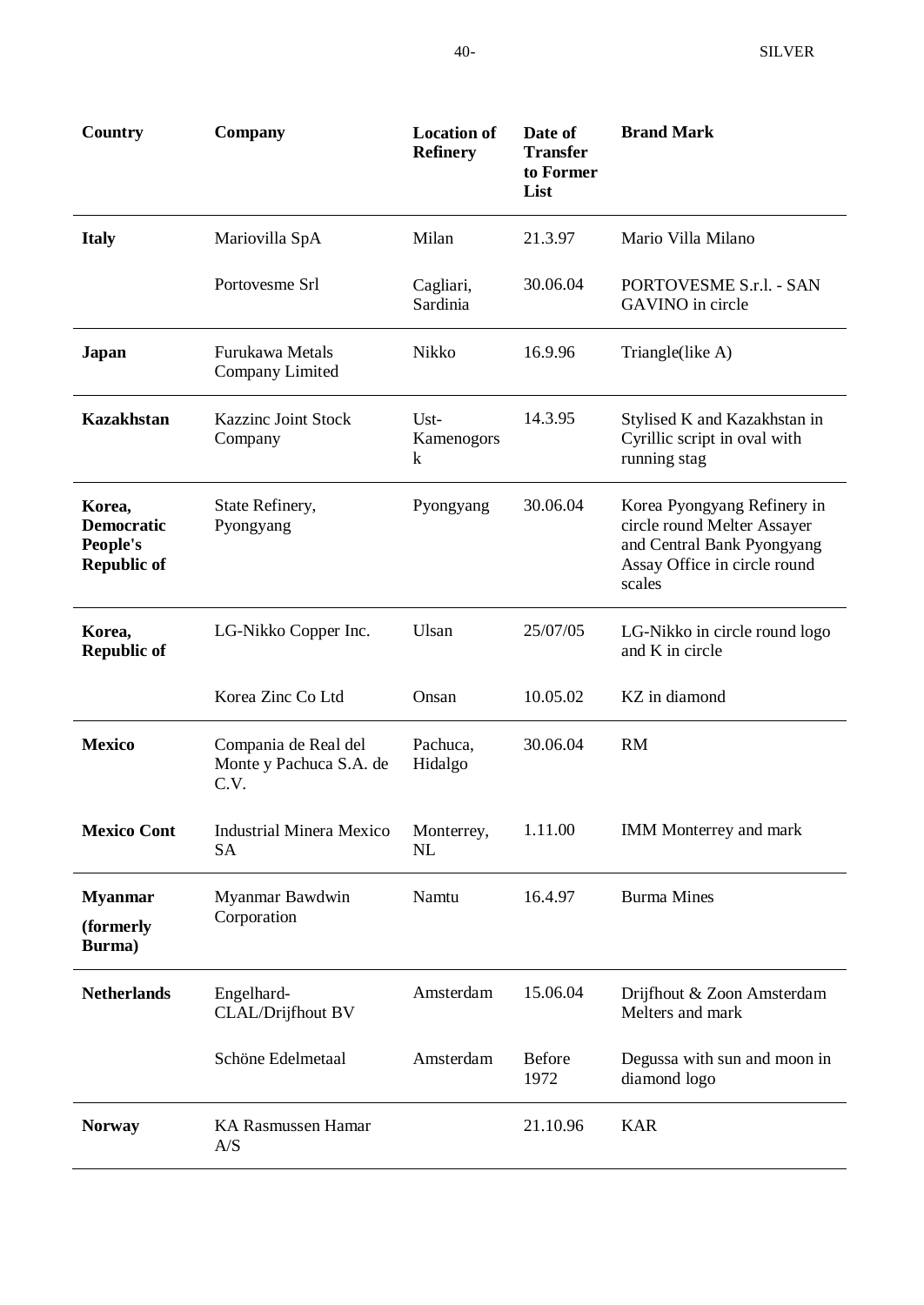| Country                         | Company                                                             | <b>Location of</b><br><b>Refinery</b> | Date of<br><b>Transfer</b><br>to Former<br>List | <b>Brand Mark</b>                                                                                                                                    |
|---------------------------------|---------------------------------------------------------------------|---------------------------------------|-------------------------------------------------|------------------------------------------------------------------------------------------------------------------------------------------------------|
| <b>Philippines</b>              | Bangko Sentral ng<br>Pilipinas (Central Bank of<br>the Philippines) | Quezon City                           | 31.12.92                                        | Central Bank of the Philippines<br>Gold Refinery & Mint in oval<br>round crucible pouring mould                                                      |
| <b>Poland</b>                   | Zaklady Metalurgiczne<br>Trzebinia                                  |                                       | 11.11.97                                        | <b>ZTM</b>                                                                                                                                           |
| Romania                         | Allied Deals Phoenix SA,<br>Baia Mare                               | Baia Mare,<br><b>Maramures</b>        | 16.5.02                                         | Allied Deals Phoenix S.A. Baia<br>Mare in circle with globe, eagle<br>and ADG. Must be<br>accompanied by assay mark of<br>Banca Nationala a Romaniei |
| <b>Spain</b>                    | <b>Industrias Reunidas</b><br>Minero-Metalúrgicas<br>SA(Indumetal)  |                                       | 21.11.96                                        | Orispania Bilbao                                                                                                                                     |
|                                 | Sociedad Minera y<br>Metalurgica de<br>Peñarroya-España SA          |                                       | 12.5.97                                         | Peñarroya                                                                                                                                            |
| <b>Switzerland</b>              | Métaux Précieux SA<br>Metalor<br>Valcambi SA                        | Marin,<br>Neuchatel<br>Balerna,       | 23.10.01                                        | Métaux Précieux SA Metalor<br>Metalor MP and separate assay<br>mark MP                                                                               |
|                                 |                                                                     | Ticino                                |                                                 | <b>VALCAMBI SA BALERNA-</b><br>SUISSE with assay mark (a<br>rectangle enclosing CHI in a<br>circle and ESSAYEUR<br>FONDEUR)                          |
| <b>Thailand</b>                 | Greatest Gold & Refinery<br>Co. Ltd                                 | <b>Bangkok</b>                        | 14.12.05                                        | A Stylised "G" adjacent to<br><b>Greatest Gold</b>                                                                                                   |
| <b>United</b><br><b>Kingdom</b> | John Betts Refiners Ltd                                             |                                       |                                                 | John Betts Refiners Ltd 999                                                                                                                          |
|                                 | W Canning Refiners<br>Limited                                       |                                       |                                                 | W Canning Refiners Ltd 999                                                                                                                           |
|                                 | Capper Pass & Son<br>Limited                                        |                                       |                                                 | <b>Melton Silver</b>                                                                                                                                 |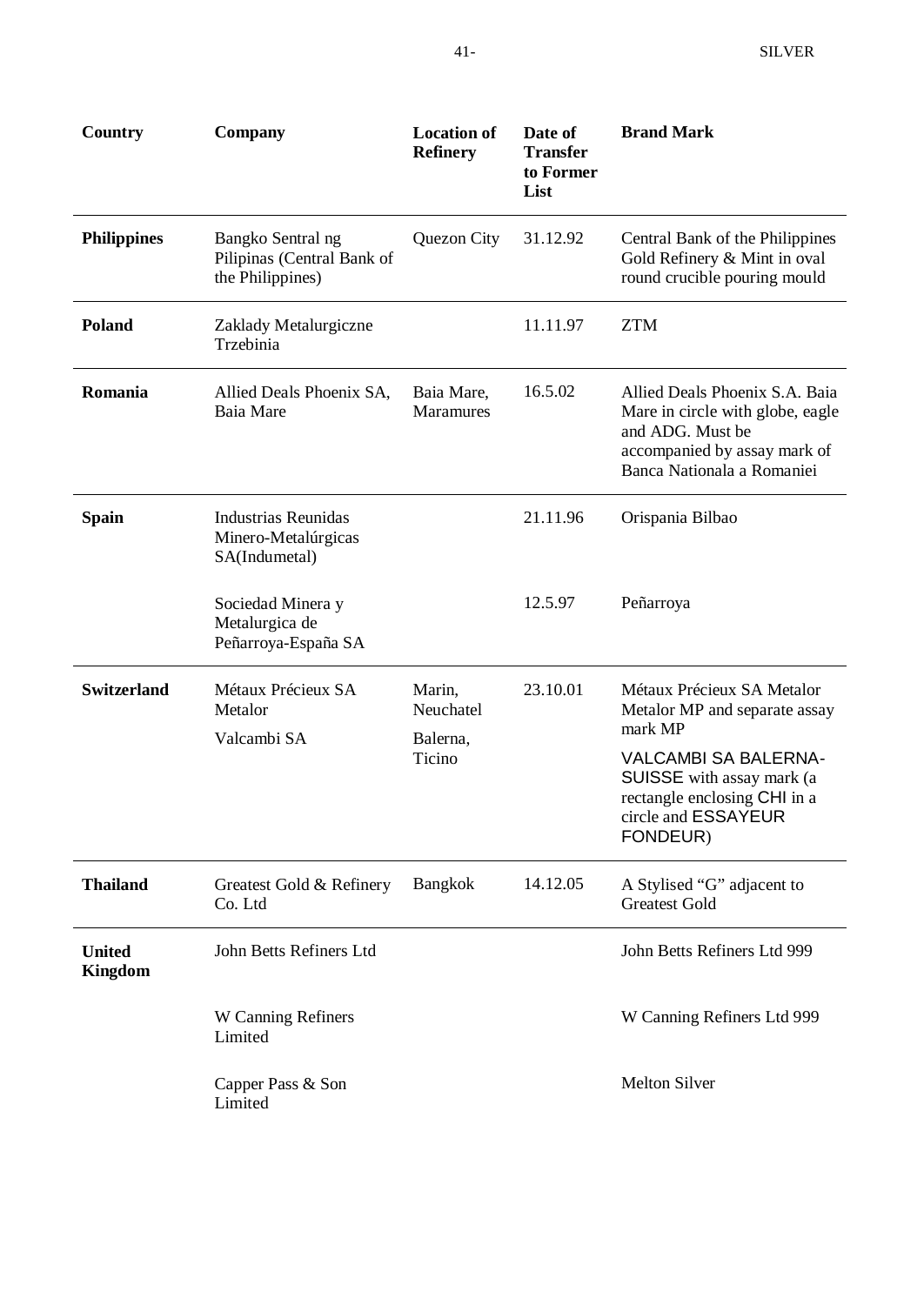| Country                                          | <b>Company</b>                            | <b>Location of</b><br><b>Refinery</b> | Date of<br><b>Transfer</b><br>to Former<br>List | <b>Brand Mark</b>                                                   |  |  |
|--------------------------------------------------|-------------------------------------------|---------------------------------------|-------------------------------------------------|---------------------------------------------------------------------|--|--|
| <b>United</b><br><b>Kingdom Cont</b><br>$\cdots$ | <b>Johnson Matthey Plc</b>                | Royston,<br>Herts                     | 11.02<br>(replaced<br>by new<br>layout)         | Johnson Matthey London in<br>oval round Refiners Melters<br>and 999 |  |  |
|                                                  | <b>Johnson Matthey Plc</b>                | Royston,<br>Herts                     | 1919                                            | Johnson Matthey London in<br>oval round Refiners Melters<br>and 999 |  |  |
|                                                  | Engelhard-CLAL UK Ltd                     | Chessington,<br>Surrey                | 1.10.98                                         | Engelhard-CLAL London                                               |  |  |
|                                                  | <b>Engelhard Limited</b>                  | Chessington,<br>Surrey                |                                                 | <b>Engelhard London</b>                                             |  |  |
|                                                  | The Sheffield Smelting<br>Company Limited | Sheffield                             |                                                 | The Sheffield Smelting Co Ltd                                       |  |  |
| <b>USA</b>                                       | Amax Incorporated                         |                                       | <b>DRW</b>                                      |                                                                     |  |  |
|                                                  | <b>ASARCO</b> Incorporated                | Amarillo,<br>Texas                    | 22.06.05                                        | <b>ASARCO Silver Amarillo</b><br>Texas in square                    |  |  |
|                                                  | Engelhard-CLAL USA                        | Carteret, N.J.                        | 10.12.97                                        | Engelhard-CLAL New York                                             |  |  |
|                                                  | <b>Engelhard Corporation</b>              | Carteret, N.J.                        |                                                 | E                                                                   |  |  |
|                                                  | Handy & Harman<br>Refining Group Inc      | Attleboro,<br>Mass                    | 3.4.01                                          | Handy & Harman Refining<br>Group Silver with HH in<br>square        |  |  |
|                                                  | US Assay Office, New<br>York              | New York,<br>N.Y.                     | 8.9.97                                          | US Assay Office and Date                                            |  |  |
| <b>USSR</b> (formerly<br>known as)               | <b>State Refineries</b>                   |                                       | 1.1.97                                          | CCCP with hammer and sickle                                         |  |  |
| Yugoslavia<br>(formerly<br>known as)             | Trepca                                    |                                       | 11.11.97                                        | Ag Trepca                                                           |  |  |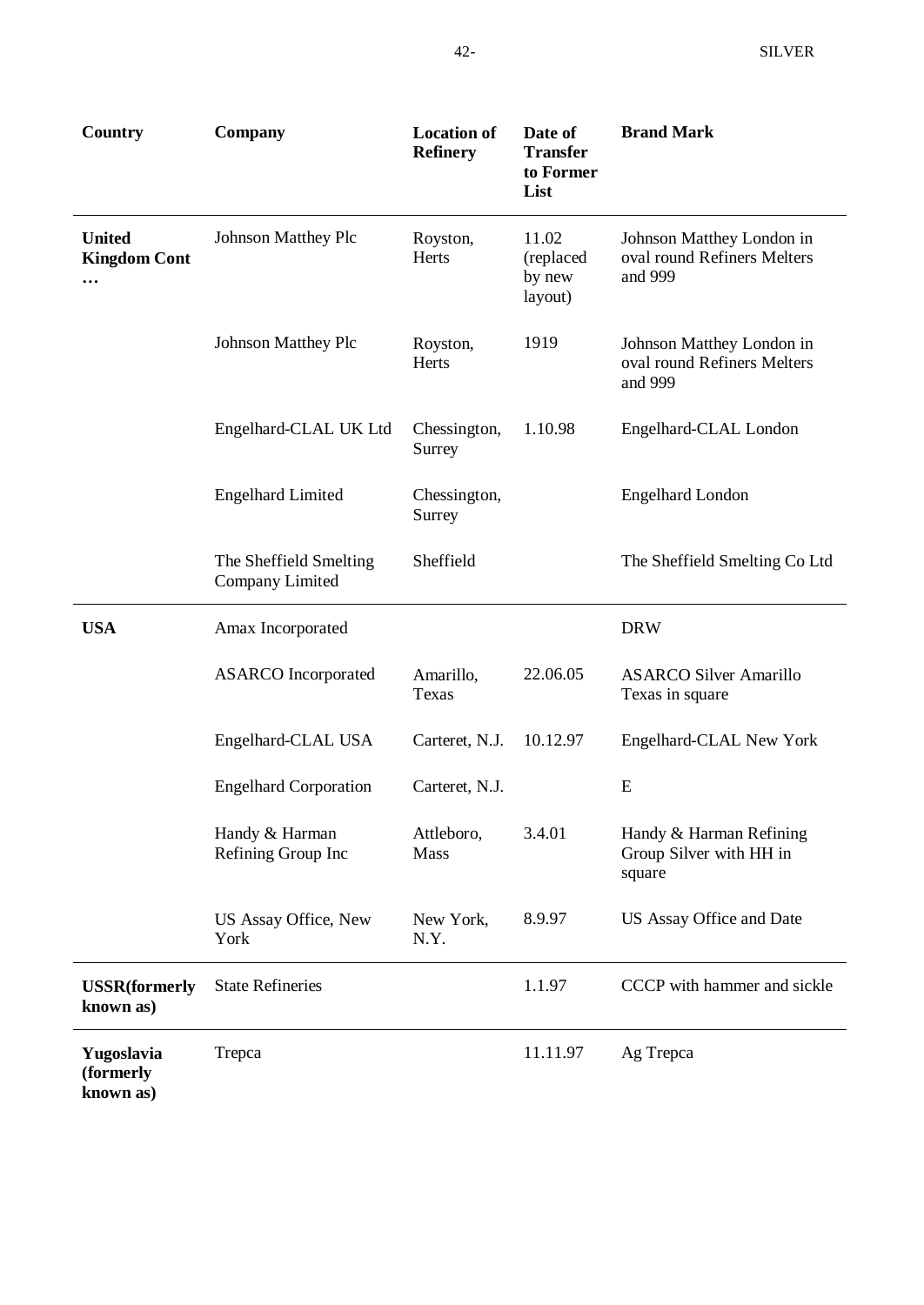

#### **Annex 3 Clearing Statistics for January 2007**

#### **PRESS NOTICE**

#### **EMBARGO: 12:00pm on Friday 16 February 2007**

#### Clearing Turnover Statistics: January 2007

Gold and silver clearing statistics were mostly lower in January, with the only measure to show an increase being the number of transfers in gold.

**Gold ounces transferred** fell 14.1% to a daily average of 17.1 million. Based on an average fixing of \$631.17 – \$1.50 higher than in December – **value** dropped to a daily average of \$10.8 billion. The **number of transfers** increased 5.4% to a daily average of 1, 369.

Measured year on year, gold statistics were mixed. Ounces transferred fell 2.8%, value was 11.3% higher and the number of transfers increased 32.1%.

**Ounces transferred in silver** fell 8.3% to a daily average of 98.8 million. Based on an average fixing of \$12.84 – 52 cents lower than in December – **value** fell to a daily average of \$1.27 billion. The **number of transfers** fell 7.9% to a daily average of 374.

Measured year on year, silver statistics were mostly lower as well. Ounces transferred fell 20.6% and the number of transfers was 8.8% lower, while value rose 11.4%, thanks to the sharply higher price year on year.

Gold began the New Year under selling pressure. After opening at the \$640 level, the market fell sharply over the first week, pressured by a strengthening US dollar as well as sell-offs in crude oil and copper. The market reached the month-low fixing of \$608.30 on the morning of the  $8<sup>th</sup>$ . After trading either side of \$610 for a few days, gold climbed \$20. Resistance around the \$630 level proved short-lived, and the market continued to rally to reach the month-high fixing of \$651.75 on the afternoon of the  $25<sup>th</sup>$ . It remained steady for the balance of the month and closed with a final fixing of \$650.50.

Silver followed gold's lead over the course of the month for its price direction. After opening at the \$13.00 level, it plunged 80 cents to the month-low fixing of \$12.21 on the  $8<sup>th</sup>$ . It gradually recovered to approach \$13.00 again in the middle of the month, breaking above that level to reach the month-high fixing of \$13.38 along with gold on the  $25<sup>th</sup>$ . It remained steady and closed with a final fixing of \$13.36.

#### *Notes*

The figures contain:

- Loco London book transfers from one party in a clearing member's books to another party in the same member's books or in the books of another clearing member
- Physical transfers and shipments by clearing members
- Transfers over clearing members' accounts at the Bank of England.

Excluded from the statistics are:

- Allocated and unallocated balance transfers where the sole purpose is for overnight credit
- Physical movements arranged by clearing members in locations other than London.

For further information, contact Susanne Capano, Public Relations Manager

**Tel:** +44 (0)20 7796 3067, **email:** susanne.capano@lbma.org.uk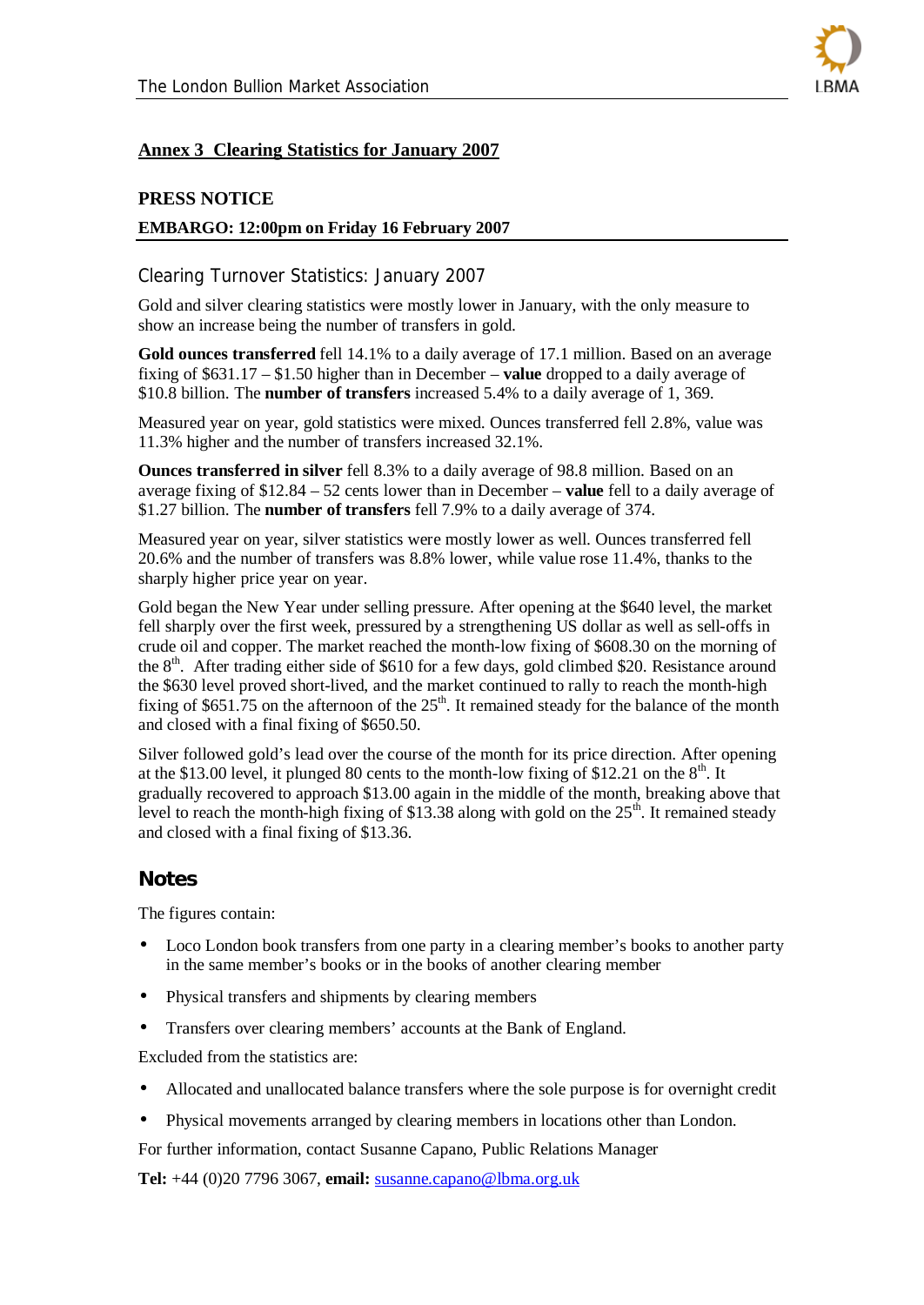#### **London Bullion Market Clearing Turnover**

Г

#### (Daily Averages)

|                               |      | <b>GOLD</b> |      |        |      |  |               | <b>SILVER</b> |       |        |      |  |  |
|-------------------------------|------|-------------|------|--------|------|--|---------------|---------------|-------|--------|------|--|--|
| Ounces Transferred (millions) |      |             |      |        |      |  |               |               |       |        |      |  |  |
|                               | 2003 | 2004        | 2005 | 2006   | 2007 |  | 2003          | 2004          | 2005  | 2006   | 2007 |  |  |
| January                       | 18.7 | 14.1        | 14.8 | 17.6   | 17.1 |  | 89.7          | 143.4         | 76.9  | 124.5  | 98.8 |  |  |
| February                      | 19.0 | 15.4        | 13.9 | 19.7   |      |  | 107.5         | 121.5         | 77.5  | 152.9  |      |  |  |
| March                         | 16.8 | 15.6        | 16.0 | 20.6   |      |  | 90.0          | 128.7         | 93.8  | 187.9  |      |  |  |
| April                         | 15.4 | 17.0        | 14.3 | 26.1   |      |  | 79.2          | 133.8         | 87.6  | 238.1  |      |  |  |
| May                           | 15.9 | 14.5        | 16.8 | 24.5   |      |  | 78.9          | 94.7          | 152.1 | 205.7  |      |  |  |
| June                          | 15.8 | 13.8        | 19.1 | 25.8   |      |  | 61.3          | 95.1          | 123.4 | 164.3  |      |  |  |
| July                          | 13.6 | 15.1        | 14.6 | 23.2   |      |  | 108.3         | 93.6          | 95.1  | 169.5  |      |  |  |
| August                        | 14.3 | 13.8        | 15.2 | 19.5   |      |  | 97.8          | 82.5          | 104.4 | 94.7   |      |  |  |
| September                     | 16.5 | 12.4        | 17.5 | 20.5   |      |  | 96.2          | 82.3          | 126.8 | 110.4  |      |  |  |
| October                       | 14.1 | 14.7        | 18.4 | 21.6   |      |  | 101.3         | 92.0          | 124.7 | 98.6   |      |  |  |
| November                      | 13.7 | 16.6        | 17.4 | 19.3   |      |  | 89.6          | 75.5          | 132.0 | 108.8  |      |  |  |
| December                      | 14.3 | 15.4        | 20.0 | 19.9   |      |  | 110.1         | 102.2         | 131.3 | 107.7  |      |  |  |
| Value* (US\$ billions)        |      |             |      |        |      |  |               |               |       |        |      |  |  |
| January                       | 6.7  | 5.8         | 6.3  | 9.7    | 10.8 |  | 0.43          | 0.91          | 0.51  | 1.14   | 1.27 |  |  |
| February                      | 6.8  | 6.2         | 5.9  | 10.9   |      |  | 0.50          | 0.78          | 0.54  | 1.46   |      |  |  |
| March                         | 5.7  | 6.4         | 6.9  | 11.5   |      |  | 0.41          | 0.93          | 0.68  | 1.95   |      |  |  |
| April                         | 5.1  | 6.9         | 6.1  | 15.9   |      |  | 0.36          | 0.94          | 0.62  | 3.00   |      |  |  |
| May                           | 5.7  | 5.6         | 7.1  | 16.5   |      |  | 0.37          | 0.55          | 1.07  | 2.80   |      |  |  |
| June                          | 5.6  | 5.4         | 8.2  | 15.4   |      |  | 0.28          | 0.56          | 0.90  | 1.77   |      |  |  |
| July                          | 4.8  | 6.0         | 6.2  | 14.7   |      |  | 0.52          | 0.59          | 0.67  | 1.90   |      |  |  |
| August                        | 5.1  | $5.5\,$     | 6.7  | 12.3   |      |  | 0.49          | 0.55          | 0.74  | 1.15   |      |  |  |
| September                     | 6.3  | 5.0         | 8.0  | 12.3   |      |  | 0.50          | 0.53          | 0.91  | 1.29   |      |  |  |
| October                       | 5.3  | 6.2         | 8.7  | 12.7   |      |  | 0.51          | 0.65          | 0.96  | 1.14   |      |  |  |
| November                      | 5.3  | 7.3         | 8.3  | 12.1   |      |  | 0.46          | 0.57          | 1.04  | 1.41   |      |  |  |
| December                      | 5.8  | 6.8         | 10.2 | 12.6   |      |  | 0.62          | 0.73          | 1.13  | 1.44   |      |  |  |
| Number of transfers           |      |             |      |        |      |  |               |               |       |        |      |  |  |
| January                       | 755  | 839         | 775  | 1036   | 1369 |  | 216           | 332           | 272   | 410    | 374  |  |  |
| February                      | 883  | 863         | 800  | 1210   |      |  | 247           | 329           | 299   | 457    |      |  |  |
| March                         | 866  | 884         | 869  | 1156   |      |  | 215           | 380           | 321   | 506    |      |  |  |
| April                         | 764  | 950         | 736  | 1388   |      |  | 178           | 431           | 299   | 693    |      |  |  |
| May                           | 837  | 872         | 799  | 1588   |      |  | 228           | 317           | 357   | 561    |      |  |  |
| June                          | 788  | 768         | 828  | 1345   |      |  | 193           | 280           | 355   | 442    |      |  |  |
| July                          | 711  | 775         | 748  | 1391   |      |  | 251           | 305           | 289   | 380    |      |  |  |
| August                        | 783  | 740         | 795  | 1246   |      |  | 233           | 259           | 318   | 337    |      |  |  |
|                               | 0.20 | $\sqrt{74}$ | 0.05 | $1121$ |      |  | $\sim$ $\sim$ | 252           | $2-1$ | $\sim$ |      |  |  |

| 0.43 | 0.91 | 0.51 | 1.14 | 1.27 |
|------|------|------|------|------|
| 0.50 | 0.78 | 0.54 | 1.46 |      |
| 0.41 | 0.93 | 0.68 | 1.95 |      |
| 0.36 | 0.94 | 0.62 | 3.00 |      |
| 0.37 | 0.55 | 1.07 | 2.80 |      |
| 0.28 | 0.56 | 0.90 | 1.77 |      |
| 0.52 | 0.59 | 0.67 | 1.90 |      |
| 0.49 | 0.55 | 0.74 | 1.15 |      |
| 0.50 | 0.53 | 0.91 | 1.29 |      |
| 0.51 | 0.65 | 0.96 | 1.14 |      |
| 0.46 | 0.57 | 1.04 | 1.41 |      |
| 0.62 | 0.73 | 1.13 | 1.44 |      |

| January                                                                                                        | 755 | 839 | 775  | 1036 | 1369 |  | 216 | 332 | 272 | 410 |
|----------------------------------------------------------------------------------------------------------------|-----|-----|------|------|------|--|-----|-----|-----|-----|
| February                                                                                                       | 883 | 863 | 800  | 1210 |      |  | 247 | 329 | 299 | 457 |
| March                                                                                                          | 866 | 884 | 869  | 1156 |      |  | 215 | 380 | 321 | 506 |
| April                                                                                                          | 764 | 950 | 736  | 1388 |      |  | 178 | 431 | 299 | 693 |
| May                                                                                                            | 837 | 872 | 799  | 1588 |      |  | 228 | 317 | 357 | 561 |
| June                                                                                                           | 788 | 768 | 828  | 1345 |      |  | 193 | 280 | 355 | 442 |
| July                                                                                                           | 711 | 775 | 748  | 1391 |      |  | 251 | 305 | 289 | 380 |
| August                                                                                                         | 783 | 740 | 795  | 1246 |      |  | 233 | 259 | 318 | 337 |
| September                                                                                                      | 838 | 674 | 965  | 1424 |      |  | 267 | 252 | 356 | 427 |
| October                                                                                                        | 804 | 808 | 947  | 1415 |      |  | 268 | 337 | 349 | 361 |
| November                                                                                                       | 809 | 881 | 889  | 1358 |      |  | 248 | 319 | 359 | 381 |
| December                                                                                                       | 776 | 886 | 1206 | 1299 |      |  | 246 | 375 | 403 | 406 |
| Using the menthly everage Landen n m, fiving price for gold and the menthly everage Landen silver fiving price |     |     |      |      |      |  |     |     |     |     |

\*Using the monthly average London p.m. fixing price for gold and the monthly average London silver fixing price.

 $\overline{\phantom{a}}$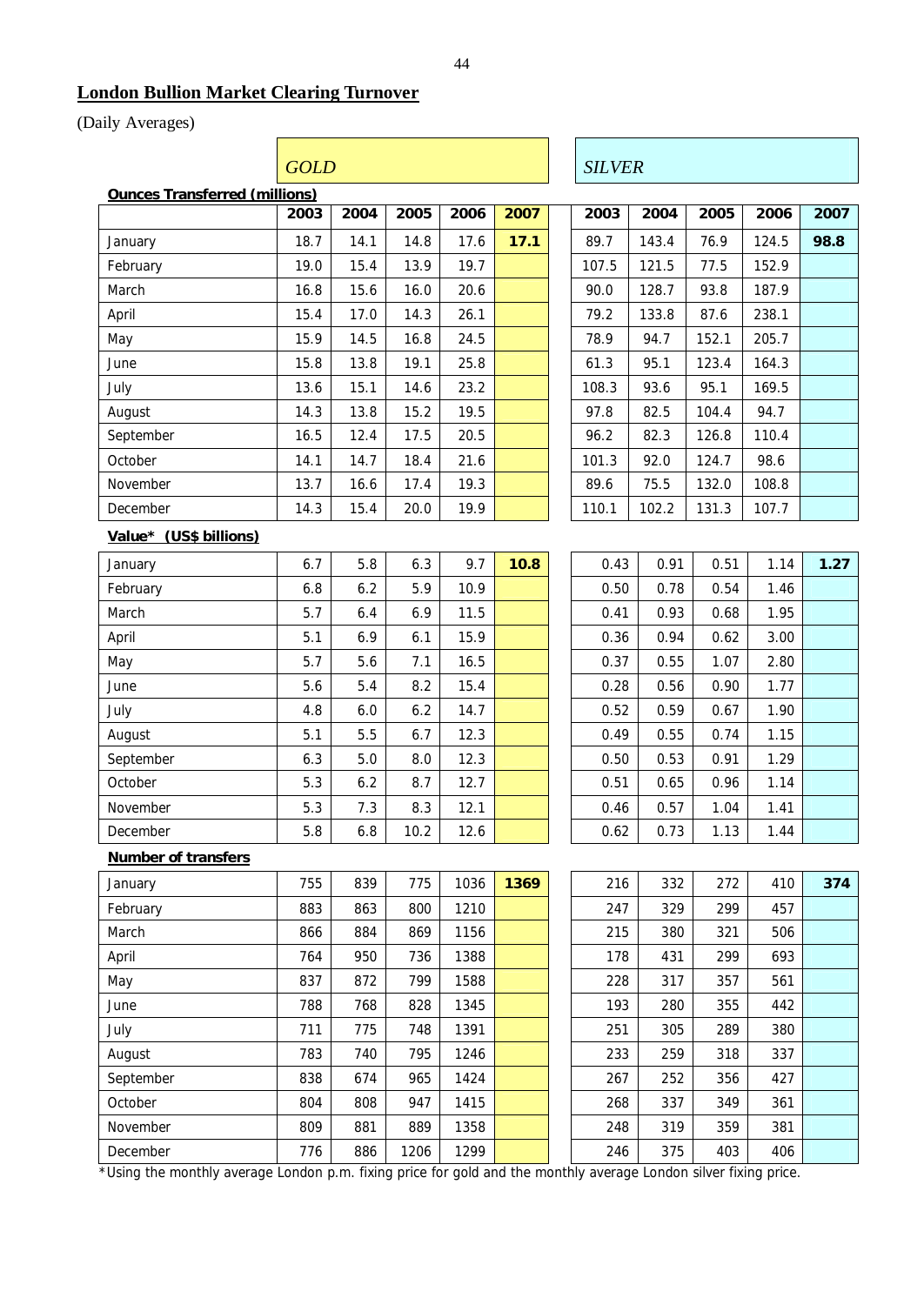